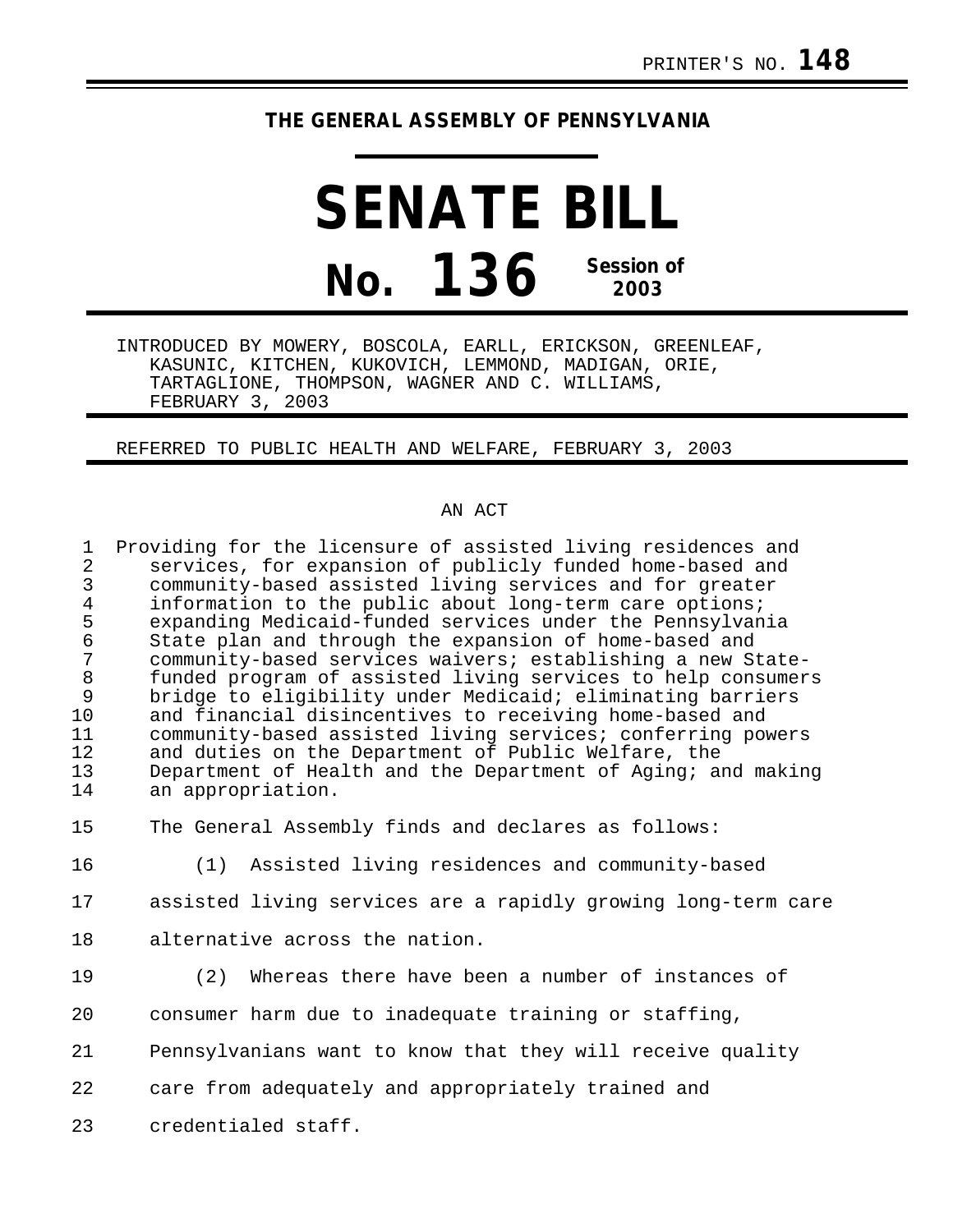1 (3) Assisted living residences and home-based and 2 community-based assisted living services are widely accepted 3 by the general public because they allow people to age in 4 place, maintain their independence and exercise decision 5 making and personal choice.

6 (4) Consumers continue to say if they should need long-7 term care services, the four things they want most are:

8 (i) To stay independent and live at home or in their 9 community as long as possible.

10 (ii) To be treated with respect and dignity.

11 (iii) To have a choice of long-term care and 12 supportive services options.

13 (iv) If they can no longer be maintained at home, 14 they want to be in as residential a setting as possible 15 where they can have their own private living unit. 16 (5) Medicare, Medicaid State plan services and most 17 private insurance pay for very little home-based and 18 community-based assisted living services or assisted living 19 residences and many Pennsylvanians cannot afford to pay for 20 themselves.

21 (6) It is often far less expensive to provide publicly 22 funded assisted living services in the home or in an assisted 23 living residence than to provide such services in a nursing 24 facility.

25 (7) Presently, Pennsylvania lags behind other states in 26 the imbalance of its public funding for nursing facility care 27 versus home-based and community-based services.

28 (8) Pennsylvania's publicly funded programs for home-29 based and community-based services have complicated 30 application forms, delays for assessment and approval and 20030S0136B0148 - 2 -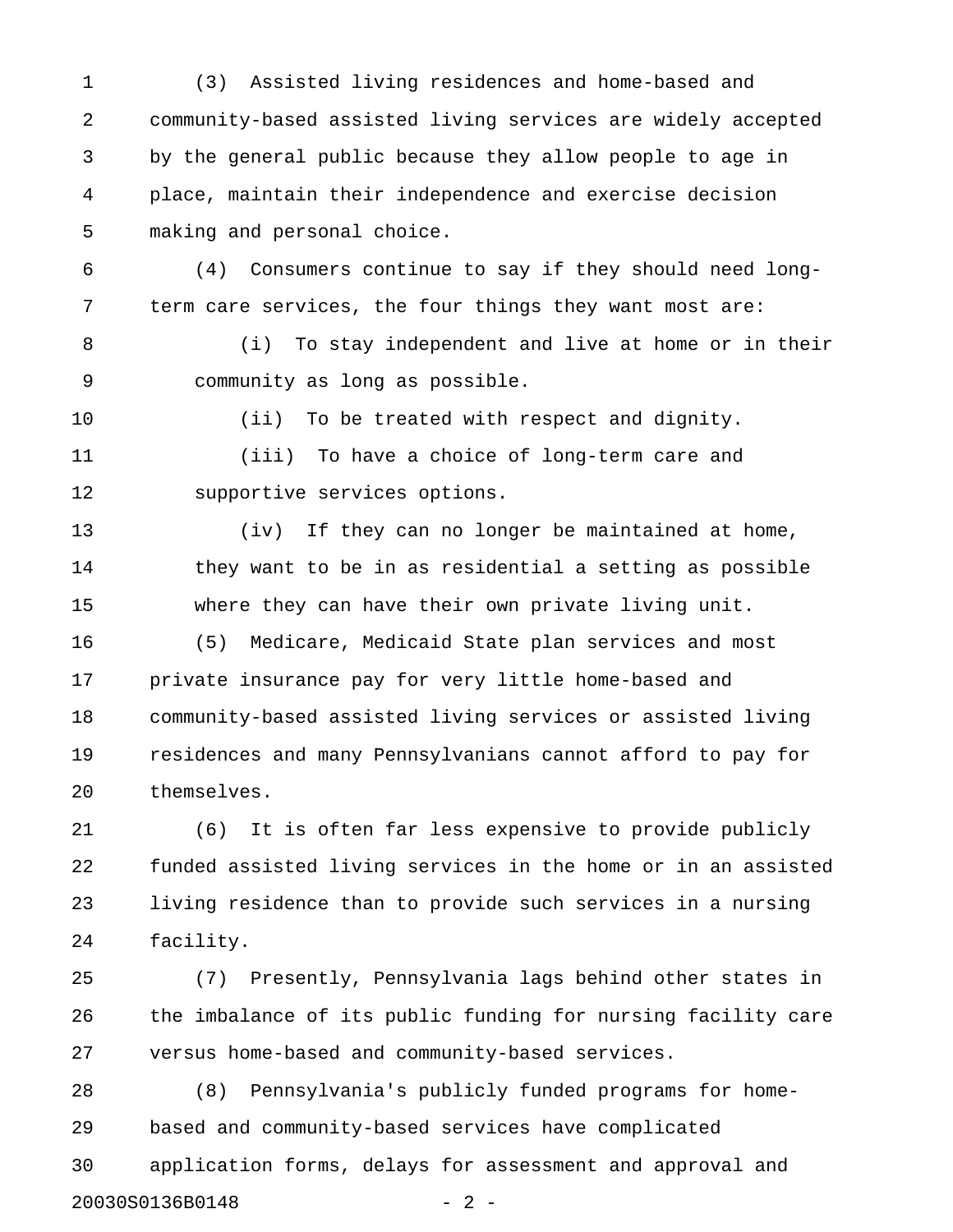1 inadequate assisted living services available for 2 Pennsylvanians needing long-term care services who wish to 3 remain in the community.

4 (9) Although Pennsylvanians wish to remain in the 5 community when they are in need of long-term care services, 6 they are generally unaware of what assisted living services 7 are available or of the availability of public funding for 8 those services other than in a nursing facility.

9 (10) Publicly funded home-based and community-based 10 services should meet consumers' needs, assist family 11 caregivers, permit consumers to live independently in the 12 residential environment of their choice, promote integration 13 of consumers into the community, maximize consumer choice to 14 promote and support the consumer's changing needs, be 15 consumer oriented and meet professional standards of quality.

16 (11) It is in the best interest of all Pennsylvanians 17 that the Commonwealth license assisted living residences and 18 services and establish a wider range of publicly funded home-19 based and community-based assisted living services, make 20 information about these services widely available, streamline 21 and simplify the application and publicly funded services in 22 the community rather than a nursing facility and make these 23 services available in residential settings with the 24 availability of 24-hour services, if the consumer lives alone 25 and needs to move to such a setting.

26 The General Assembly of the Commonwealth of Pennsylvania 27 hereby enacts as follows:

28 Section 1. Short title.

29 This act shall be known and may be cited as the Pennsylvania 30 Assisted Living Act.

20030S0136B0148 - 3 -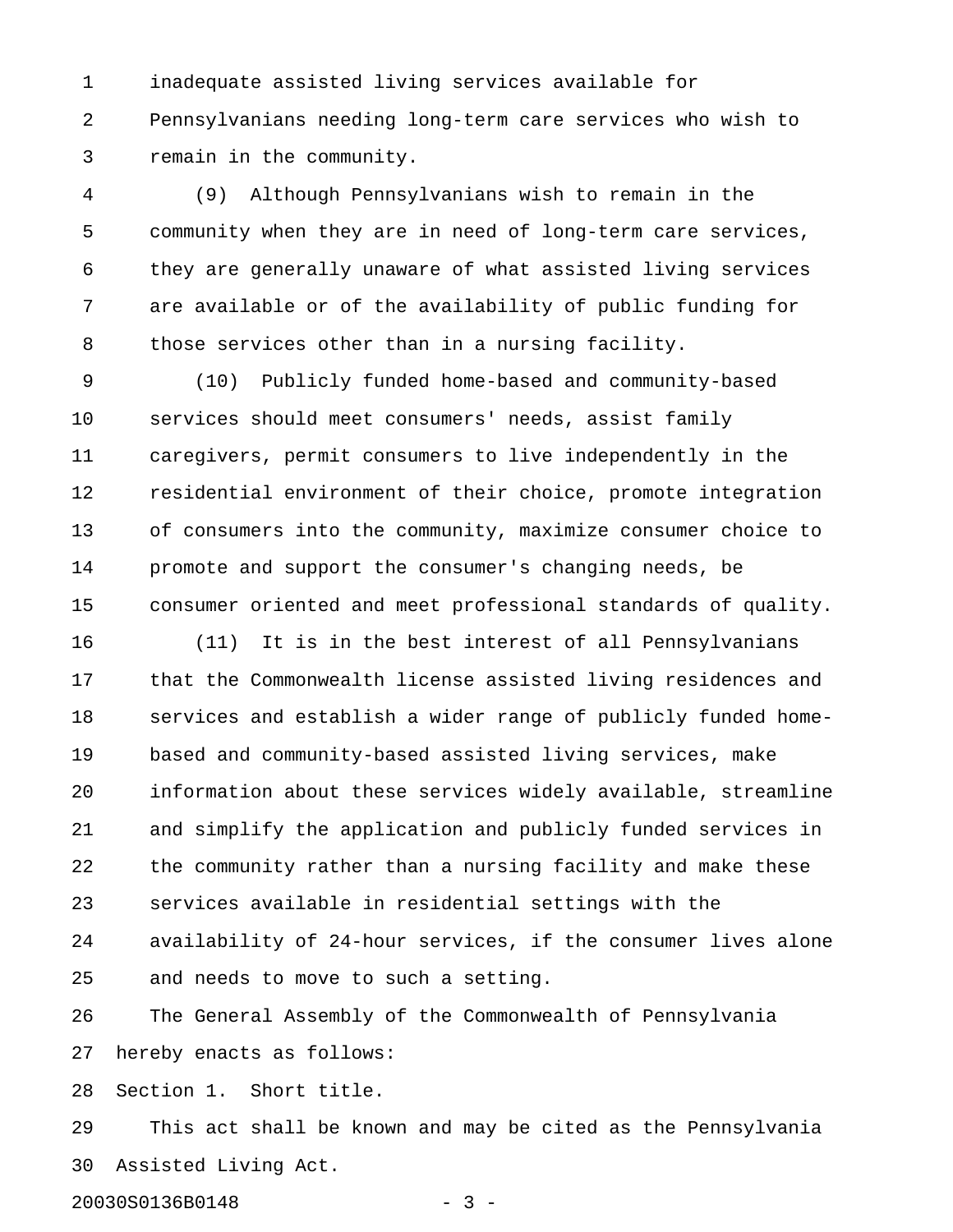1 Section 2. Definitions.

2 The following words and phrases when used in this act shall 3 have the meanings given to them in this section unless the 4 context clearly indicates otherwise:

5 "Abuse." One or more of the following acts:

6 (1) infliction of injury, unreasonable confinement, 7 intimidation or punishment with resulting physical harm, pain 8 or mental anguish;

9 (2) willful deprivation of goods or services by a 10 caretaker or assisted living provider or direct service staff 11 which are necessary to maintain physical or mental health;

12 (3) sexual harassment, rape or abuse as defined in 23 13 Pa.C.S. Ch. 61 (relating to protection from abuse);

14 (4) exploitation by an act or a course of conduct, 15 including misrepresentation or failure to obtain informed 16 consent which results in monetary, personal or other benefit, 17 gain or profit for the perpetrator or monetary or personal 18 loss to the consumer;

19 (5) neglect of the consumer which results in physical 20 harm, pain or mental anguish; or

21 (6) abandonment or desertion by a caretaker.

22 "Activities of daily living." Activities including eating, 23 bathing, dressing, toileting, transferring in and out of bed or 24 in and out of a chair and personal hygiene.

25 "Adult." A person who is 18 year of age or older.

26 "Aging in place." The process of providing increased or 27 adjusted services to a person to compensate for the physical or 28 mental decline that occurs with the aging process in order to 29 maximize individual dignity and independence and permit the 30 person to remain in a familiar, noninstitutional, residential 20030S0136B0148 - 4 -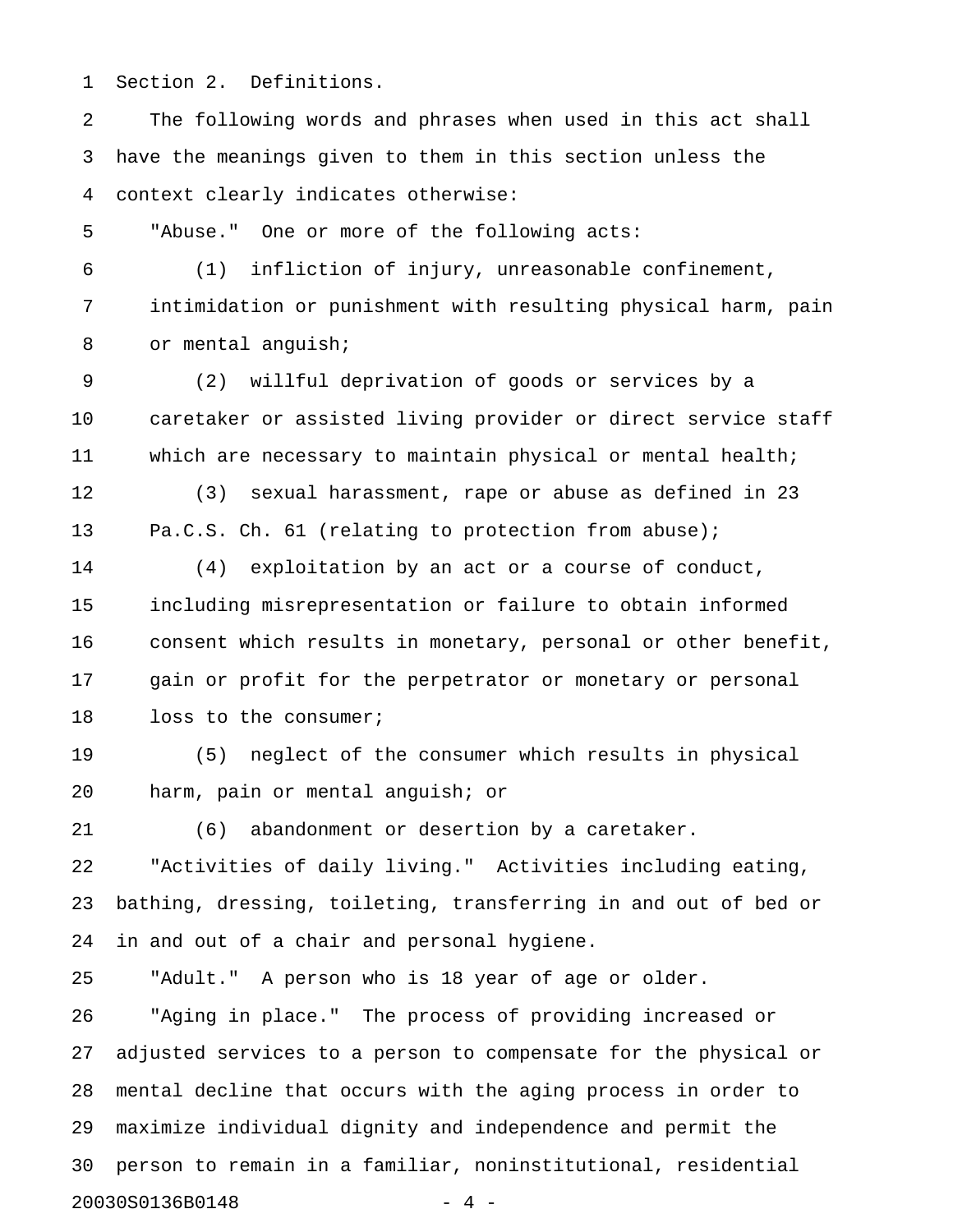1 environment for as long as possible. Such services may be 2 provided through residence staff, a third party, volunteers, 3 friends or family.

4 "Applicant." An individual who has expressed interest in 5 applying for residence in an assisted living residence or 6 obtaining services from an assisted living services provider. 7 "Area agency on aging." The local agency designated by the 8 Department of Aging within each planning and service area to 9 administer the delivery of a comprehensive and coordinated plan 10 of social and other services and activities.

11 "Assisted living." Services as determined and self-directed 12 by a consumer or by a legal representative that permit and 13 assist the consumer to live in a community, including such 14 housing assistance or residency in an assisted living residence 15 that permits the consumer to safely be supported in a residence 16 in which the consumer's independence, dignity and ability to 17 make choices are maintained, to the extent of the consumer's 18 capabilities.

19 "Assisted living residence." A residential setting that:

20 (1) Offers, provides and/or coordinates a combination of 21 personal care services, activities, whether scheduled or 22 unscheduled, and 24-hour supervision and health-related 23 services for four or more consumers who are not related to 24 the operator.

25 (2) Has a service program and physical environment 26 designed to minimize the need for residents to move within or 27 from the setting to accommodate changing needs and 28 preferences.

29 (3) Has an organized mission, service programs and a 30 physical environment designed to maximize residents' dignity, 20030S0136B0148 - 5 -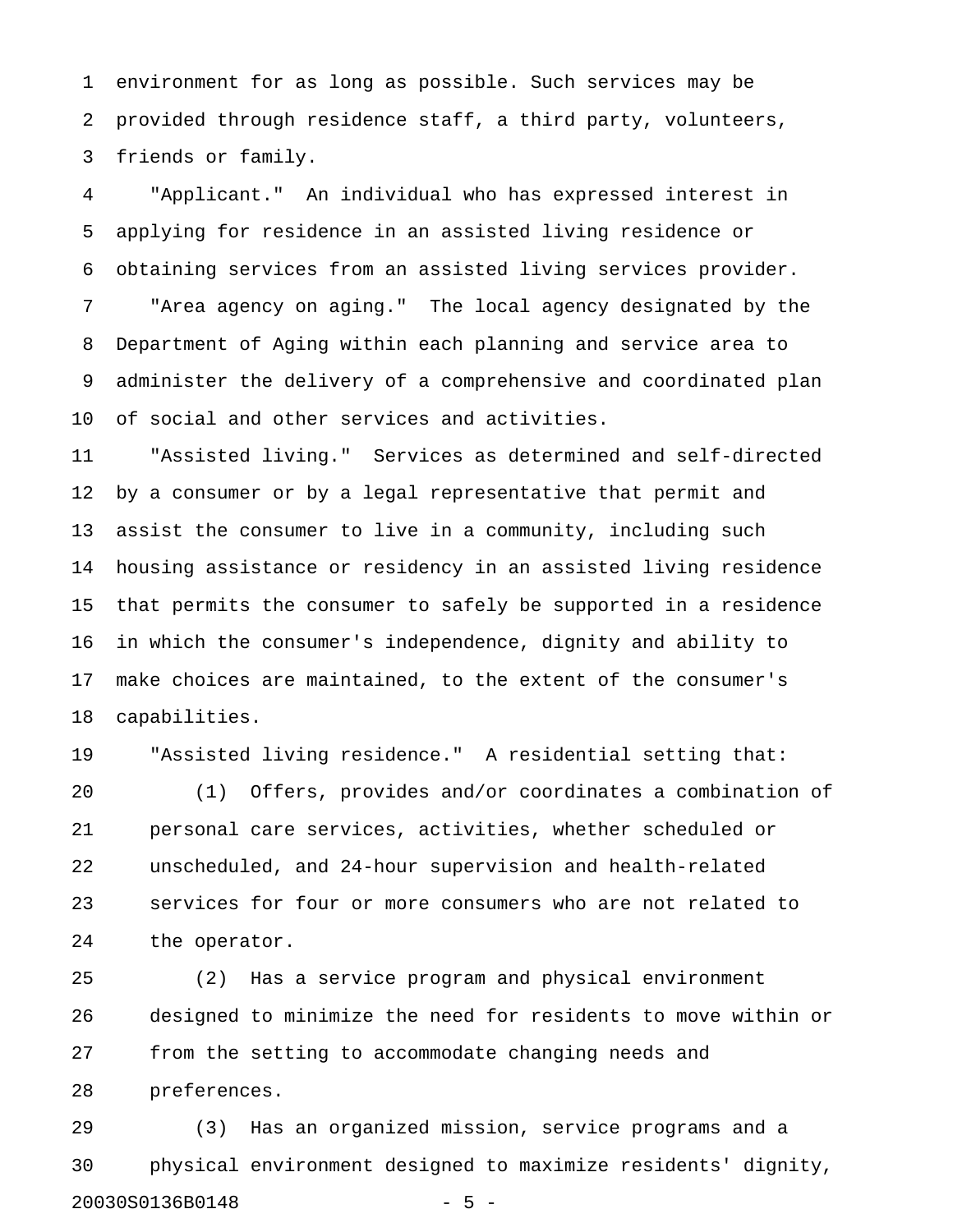1 autonomy, privacy and independence and encourages family and 2 community involvement.

3 (4) Charges costs for housing and services which may be 4 independent of one another and that provides consumers with 5 the ability to choose their service provider and the services 6 to be provided.

7 (5) Has a goal of fostering aging in place and promoting 8 consumer self-direction and active participation in decision 9 making while emphasizing an individual's privacy and dignity. 10 The term does not include residential living units in continuing 11 care providers certified by the Insurance Department or 12 residential living units in subsidized housing apartments, 13 unless required to be licensed under the United States 14 Department of Housing and Urban Development Assisted Living 15 Conversion Program.

16 "Assisted living residency agreement." The contract or 17 contracts between a provider and a consumer regarding the 18 consumer's residency at the assisted living residence. The term 19 also includes the agreement between an assisted living residence 20 and an entity contracting for assisted living residence for the 21 consumer using public funding.

22 "Assisted living services." A combination of supportive 23 services, personal care services, personalized assistance 24 services, assistive technology and health-related services 25 designed to respond to the individual needs of those who need 26 assistance with activities of daily living (ADLs) and 27 instrumental activities of daily living (IADLs).

28 "Assisted living services agreement." The contract or 29 contracts between a provider or providers and the consumer 30 needing assisted living services regarding the provision and 20030S0136B0148 - 6 -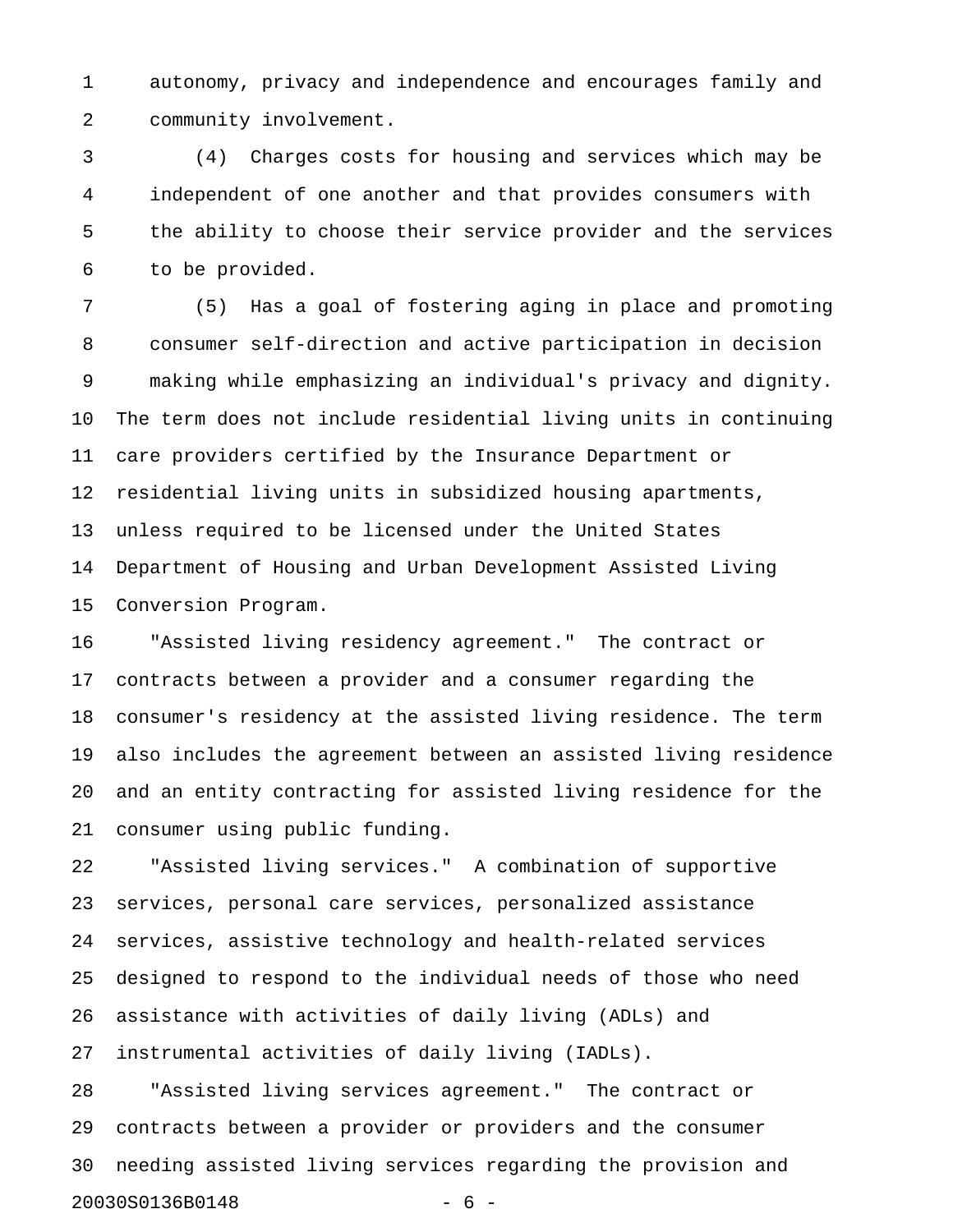1 terms of the assisted living services. The term includes 2 contracts between assisted living service providers and entities 3 contracting for services for consumers using public funding.

4 "Assistive technology." Those devices and services, whether 5 medically necessary or not, that are used to increase, maintain 6 or improve the functional capabilities of individuals with 7 disabilities which may or may not be needed to permit the person 8 to live independently. The term shall include, but not be 9 limited to, hand reachers, adapted telephones, reading aids and 10 other nonmedical devices.

11 "Cognitive support services." Services provided as part of a 12 coordinated care plan to individuals who have memory impairments 13 and other cognitive problems that significantly interfere with 14 their ability to carry out activities of daily living without 15 assistance and who require that supervision, monitoring and 16 programming be available to them 24 hours a day, seven days a 17 week in order for them to reside safely in setting of their 18 choice, including assessment, service planning, ongoing 19 monitoring, personal care services, health support services and 20 a full range of dementia-capable activity programming and crisis 21 management.

22 "Compliance." A residence or assisted living service 23 provider will be found in compliance with the requirements of 24 this act and its regulations where, but for isolated Class III 25 violations for which the assisted living residence administrator 26 has provided written certification of correction of the isolated 27 Class III violations within 30 days of the date of the 28 inspection, and has met all other requirements of this act and 29 its regulations.

30 "Comprehensive assessment." A thorough review and analysis 20030S0136B0148 - 7 -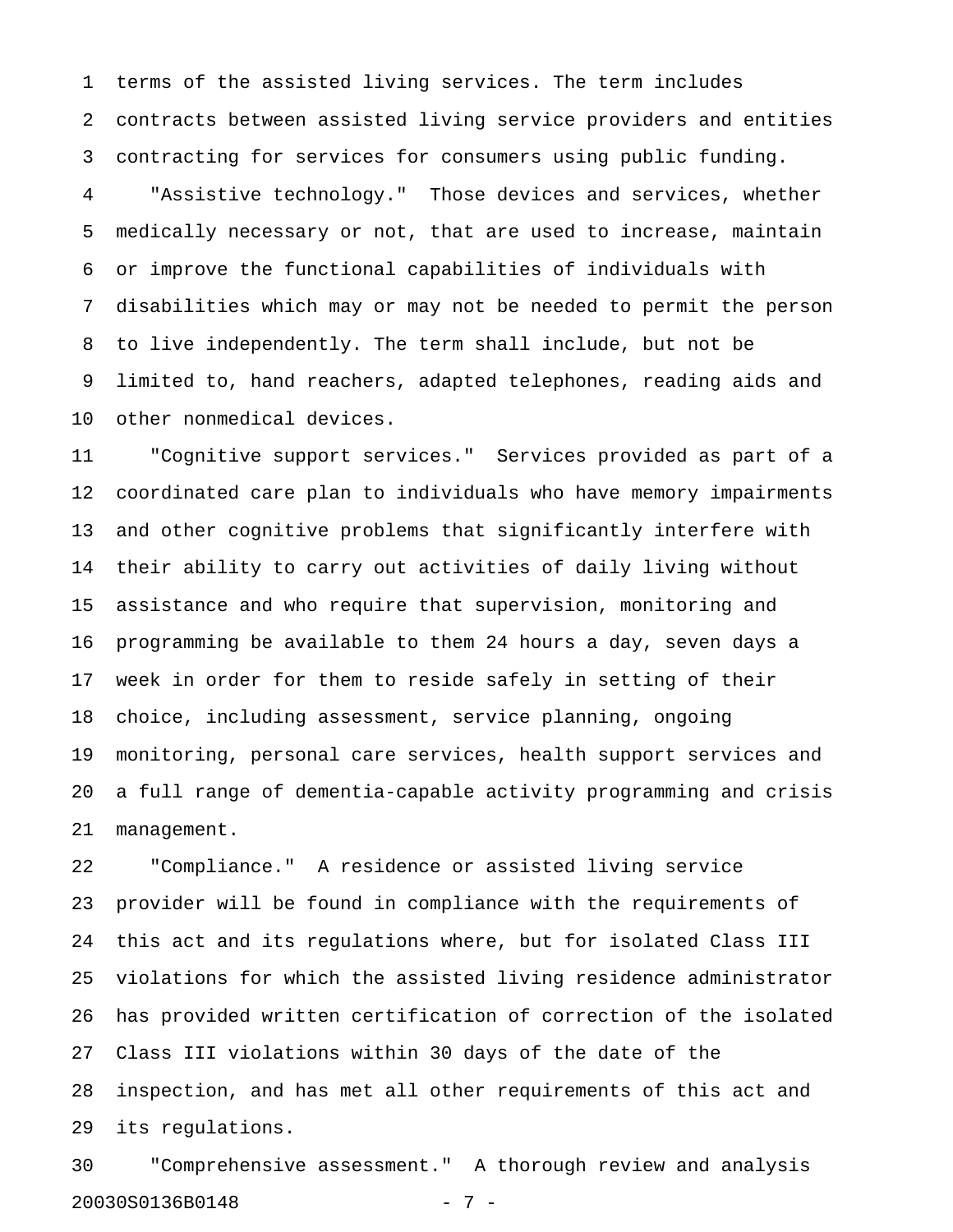1 of a consumer's functional status. The term includes a personal 2 history, assessment of physical and emotional health, ability to 3 carry out activities of daily living, informal supports, 4 environmental factors and cognitive functioning, including 5 immobility assessment.

6 "Consumer." A person who receives assisted living services 7 in an assisted living residence, a home or other location 8 approved by the Department of Public Welfare.

9 "Department." The Department of Public Welfare of the 10 Commonwealth.

11 "Direct care staff." A person who directly assists residents 12 with activities of daily living, provides services or is 13 otherwise responsible for the health, safety and welfare of the 14 residents. Direct care staff must meet all training and testing 15 requirements of this act.

16 "Discharge." Termination of the consumer's residency in the 17 assisted living residence or of services from an assisted living 18 services provider.

19 "Federally Funded Home and Community Based Waiver Service 20 Slots and Services." The packages of services which are 21 Federally funded, in part, pursuant to a waiver of Title XIX of 22 the Social Security Act (49 Stat. 620, 42 U.S.C. § 1396 et seq.) 23 and which are available in designated numbers to individuals 24 eligible for Pennsylvania medical assistance who qualify for the 25 nursing facility level of care but who elect home-based and 26 community-based services in lieu of institutionalization in a 27 nursing facility.

28 "Financial management." A service provided by an assisted 29 living residence or assisted living services provider with 30 budgeting and spending for the consumer's personal needs. 20030S0136B0148 - 8 -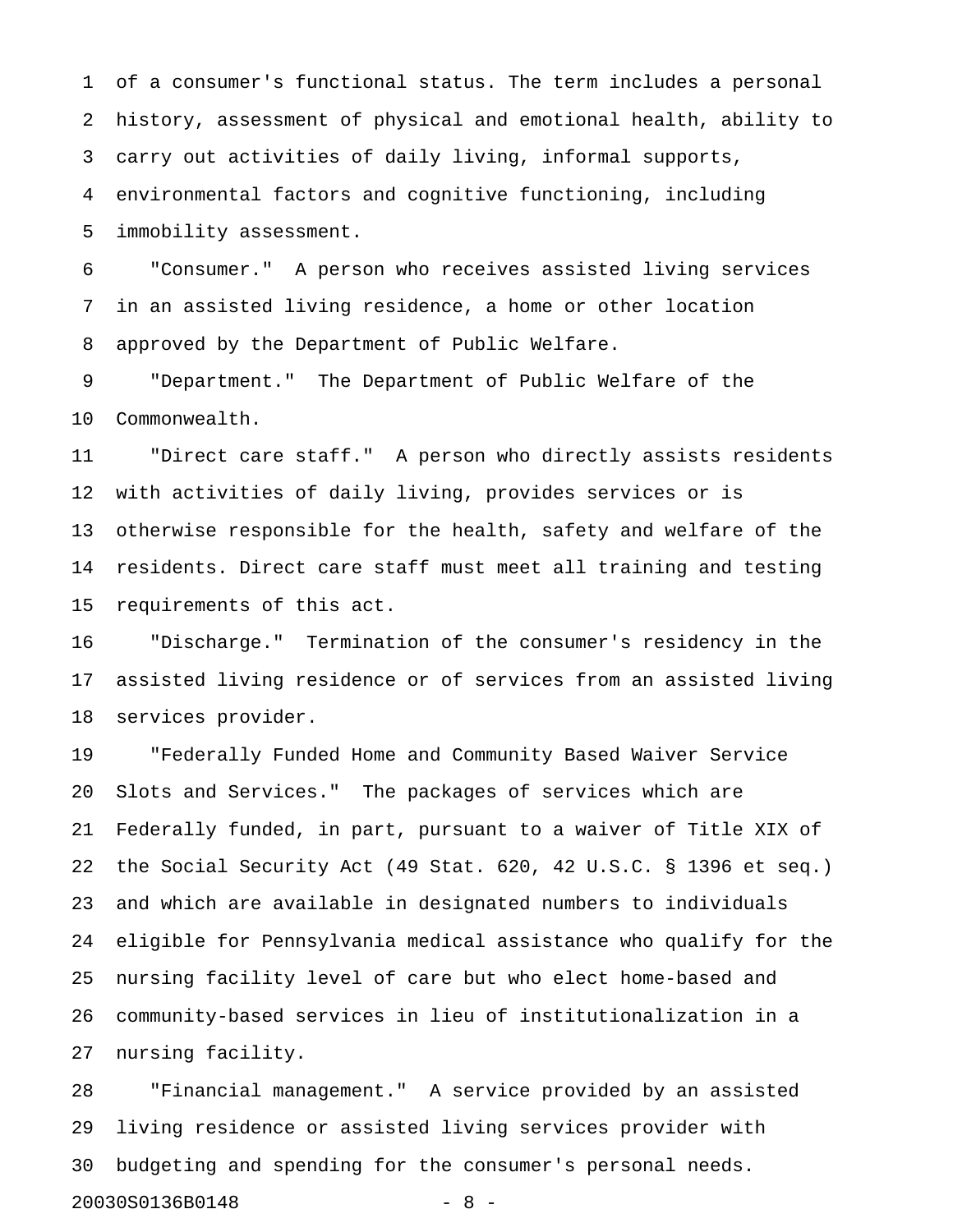1 "Fair share first-day-medical assistance access formulae." 2 The percentage determined by the Department of Public Welfare of 3 those qualifying for publicly funded assisted living services 4 who were income eligible for medical assistance on the first day 5 they met the functional eligibility for publicly funded assisted 6 living services out of all those assessed as functionally 7 qualifying for assisted living services.

8 "Immobile person." An individual who is unable to move from 9 one location to another or has difficulty in understanding and 10 carrying out instructions without the continued full assistance 11 of another person or is incapable of independently operating a 12 device, such as a wheelchair, prosthesis, walker or cane to exit 13 to a point of safety.

14 "Instrumental activities of daily living." The term 15 includes, but is not limited to, preparing meals, taking 16 medication, using the telephone, handling finances, banking and 17 shopping, light housekeeping, heavy housekeeping and getting to 18 appointments.

19 "Isolated Class III violations." A finding by the Department 20 of Public Welfare at the annual inspection of less than three 21 Class III violations that had not been previously cited at the 22 last inspection and that related to the services provided to an 23 individual or did not present a threat to the health and well-24 being of consumers.

25 "Isolated violations." A finding by the Department of Public 26 Welfare on any inspection of less than three Class I, II or III 27 violations of separate and distinct provisions of the act or 28 regulations or less than two Class I, II or III violations of 29 the same provision of the act or regulations.

30 "Legal representative." A person duly authorized by law to 20030S0136B0148 - 9 -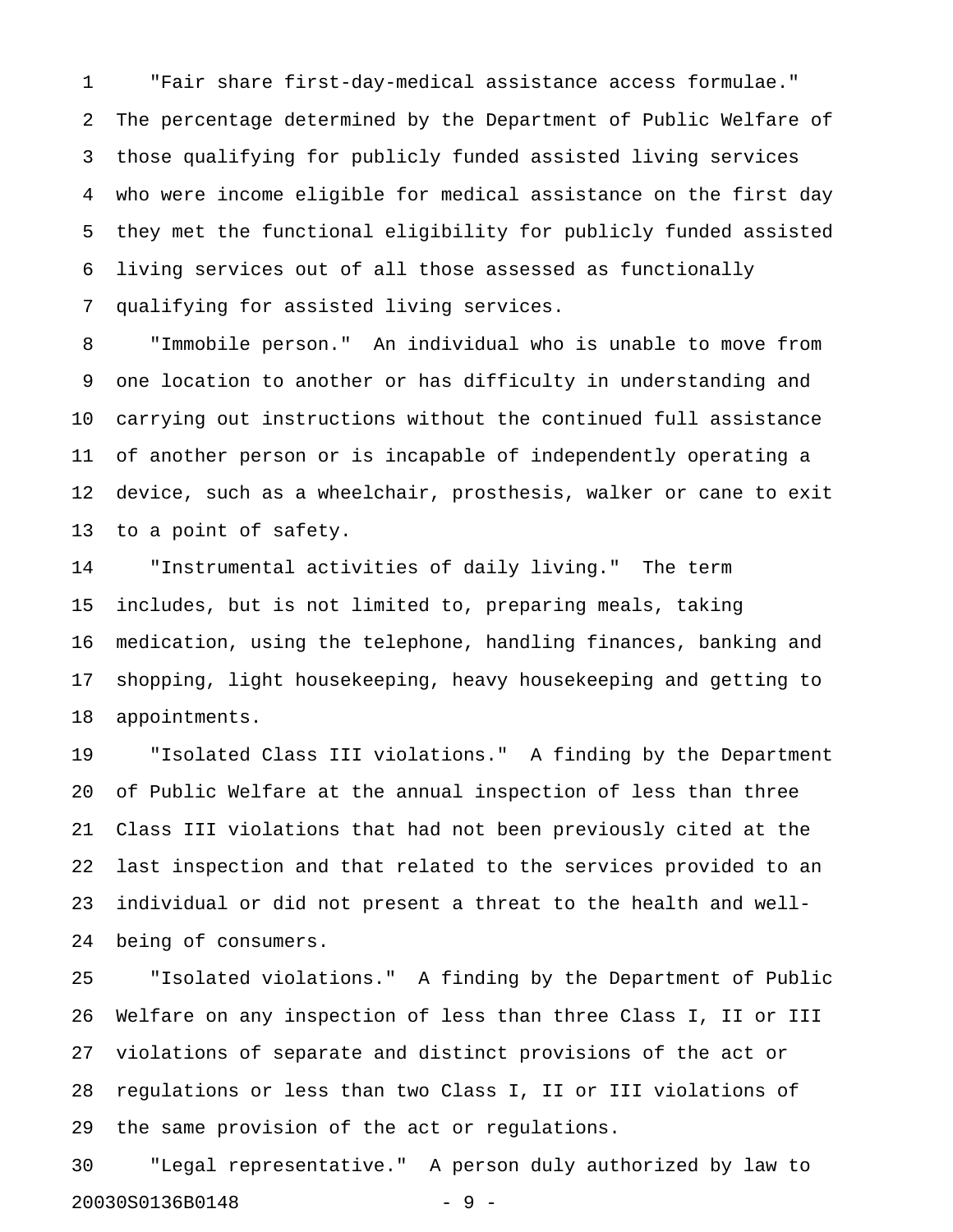1 take certain action on behalf of a consumer, including, but not 2 limited to, legal counsel, a court-appoint guardian, an 3 attorney-in-fact under a durable power of attorney, an agent 4 under a health care proxy or a representative payee. In cases 5 where the consumer has a cognitive impairment, this may include 6 a responsible family member.

7 "Level-of-care screening." An assessment of a person's 8 functional abilities and general health status and family-friend 9 support system completed to determine the level of care and 10 services appropriate for the individual.

11 "Licensing information." Information relating to the 12 licensing agency, licensing process, and licensing status and 13 history of a provider.

14 "Living unit." A room, apartment, cottage or other self-15 contained unit containing no fewer than 100 square feet per 16 person, which need not be shared except by choice of the 17 resident and which is capable of being locked by the resident, 18 with a readily available bathroom, toilet and sink and shower or 19 bath, space and electrical outlets for residents to have a small 20 microwave and refrigerator and a sleeping and living area unless 21 adjustments have been made to accommodate persons who are 22 significantly cognitively impaired.

23 "Long-term care ombudsperson/ombudsman." An agent of the 24 Department of Aging who investigates and seeks to resolve 25 complaints made by or on behalf of older individuals or adults 26 with disabilities who are consumers of assisted living services 27 pursuant to section 2203-A of the act of April 9, 1929 (P.L.177, 28 No.175), known as The Administrative Code of 1929. Complaints 29 may relate to action, inaction or decisions of providers of 30 assisted living services or residences, of public agencies or of 20030S0136B0148 - 10 -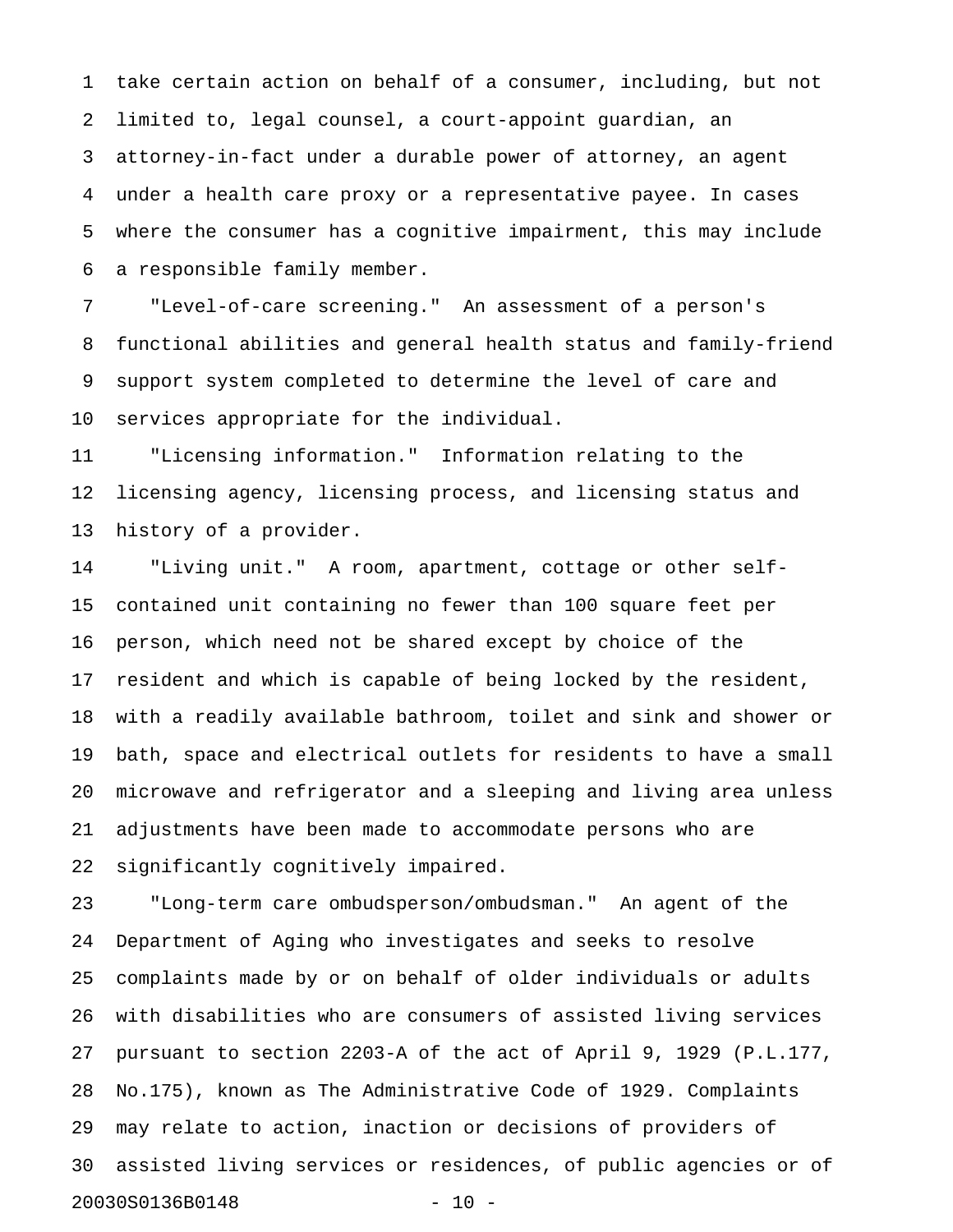1 social service agencies, or their representatives, which may 2 adversely affect the health, safety, welfare, interests, 3 preferences or rights of consumers.

4 "Options." The Long-Term Care Pre-admission Assessment 5 Program administered by the Department of Aging and operated by 6 the area agencies on aging.

7 "PACE." The Pharmaceutical Assistance Contract for the 8 Elderly.

9 "Pattern of violations." A finding by the Department of 10 Public Welfare at the annual inspection of any violations that 11 had been cited at one or both of the last two annual or other 12 consecutive inspections or of more than three distinct 13 violations of the same requirement.

14 "Pennsylvania Assisted Living Services Program" or "PALS." 15 The array of publicly funded home-based and community-based 16 assisted living services and other health and social services 17 benefits available to eligible consumers who have applied for 18 and been found to need these services.

19 "Personal care home." Any premises in which food, shelter 20 and personal assistance or supervision are provided for a period 21 exceeding 24 hours for four or more adults who are not relatives 22 of the operator, who do not require the services in or of a 23 licensed long-term care facility but who do require assistance 24 or supervision in such matters as dressing, bathing, diet, 25 financial management, evacuation of a residence in the event of 26 an emergency or medication prescribed for self-administration. 27 "Personal care services." Assistance or supervision in

28 matters such as dressing, bathing, diet, financial management, 29 evacuation of the resident in the event of an emergency or 30 medication prescribed for self-administration. Personal care 20030S0136B0148 - 11 -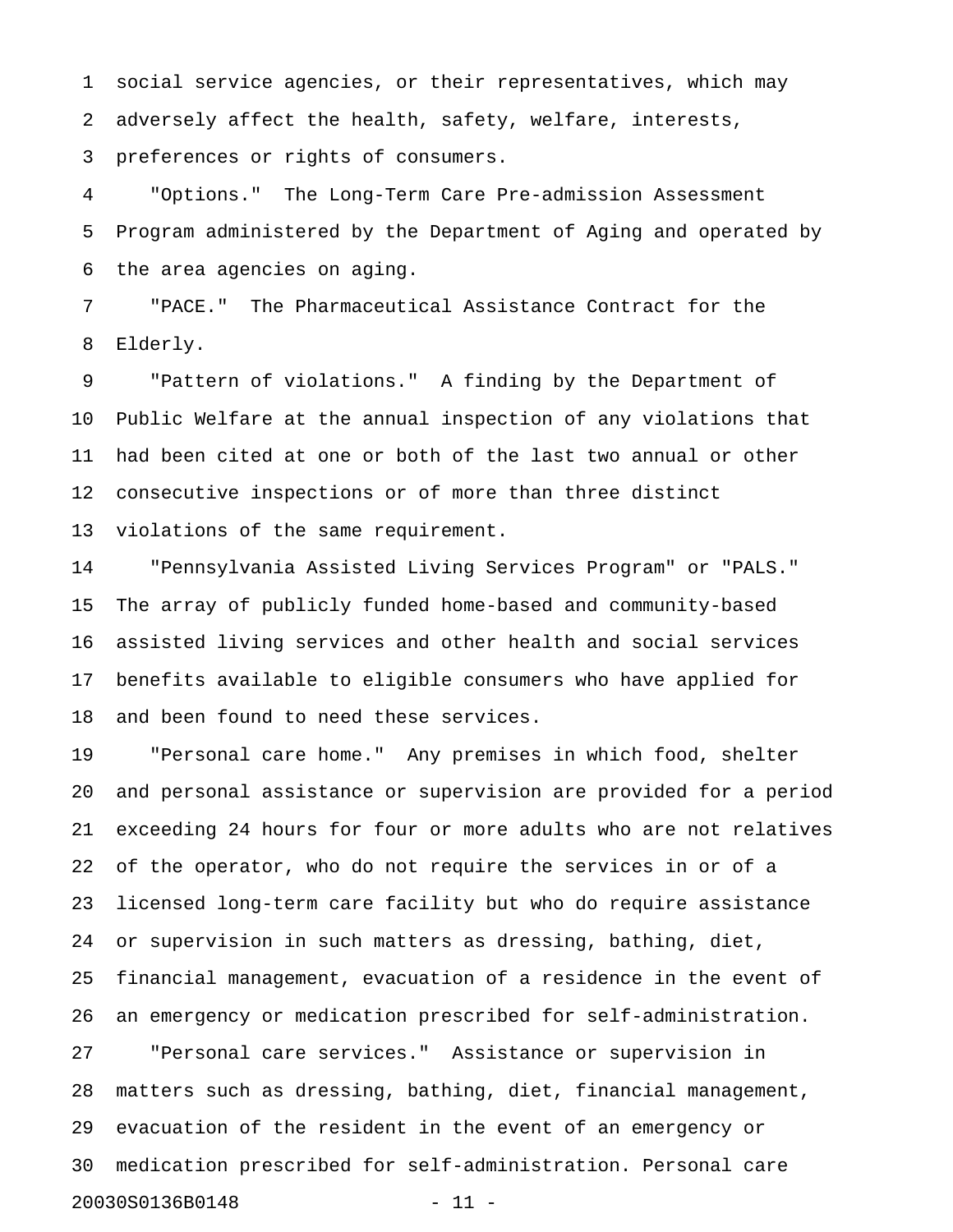1 services shall include prompting, cuing, monitoring and focusing 2 on maintaining functioning.

3 "Provider." An assisted living residence, assisted living 4 services provider, an approved personal care home or an approved 5 domiciliary care home.

6 "Publicly funded assisted living." Includes bridging, 7 medical assistance, HealthChoices, Options, waiver programs and 8 other appropriate publicly funded services that assist 9 individuals to remain in the community.

10 "Qualified assessor." A person approved by the Department of 11 Public Welfare as qualified to conduct assessments of persons 12 needing long-term care services and develop service plans based 13 thereon. A qualified assessor may include an employee of an area 14 agency on aging, an assisted living residence, an assisted 15 living services provider or an independent entity, but may not 16 include hospital discharge planners or other staff or employees 17 of an insured's health or long-term care insurance company. 18 "Qualified couple." A qualified couple for cost-of-living 19 increase is two qualified persons, living together, who are 20 considered a couple under the Supplemental Security Income 21 program, Title XVI of the Social Security Act (49 Stat. 620, 22 U.S.C. 301 et seq.).

23 "Qualified person." A qualified person for cost-of-living 24 increase includes persons meeting the nonfinancial, categorical 25 eligibility requirements under Title XIX of the Social Security 26 Act (49 Stat. 620, U.S.C. 301 et seq.) as aged, blind or 27 disabled and receiving or applying for long-term care services 28 under a special income level.

29 "Resident." An individual who resides in and may receive 30 assisted living services from an assisted living residence or 20030S0136B0148 - 12 -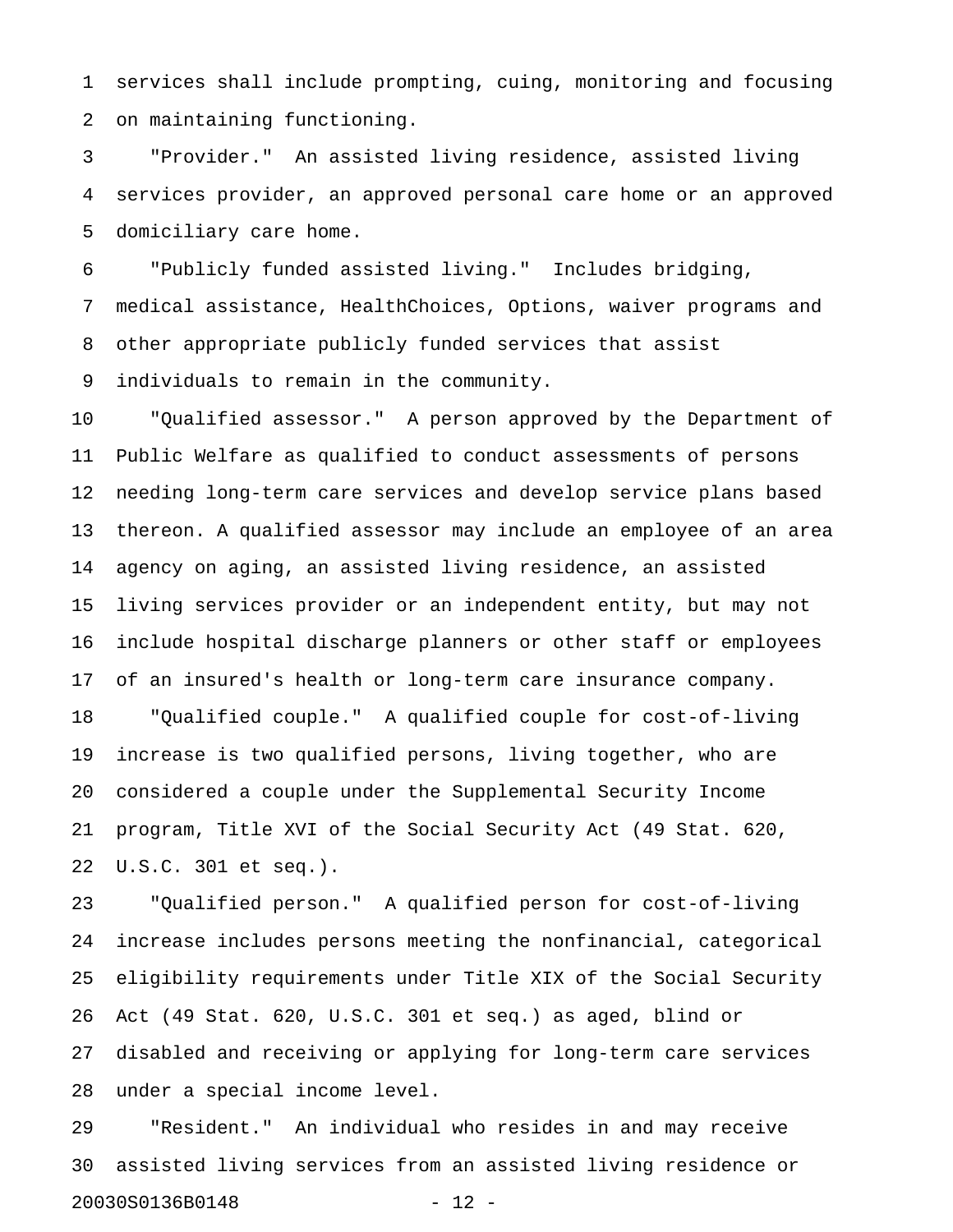1 from a personal care home or domiciliary care home approved by 2 the Department of Public Welfare.

3 "Responsible family member." A family member, such as a 4 spouse or adult child, who has been assisting the consumer and 5 to whom the consumer turns to for assistance.

6 "Restraint." A chemical or mechanical device used to 7 restrict the movement or normal function of an individual or a 8 portion of the individual's body, including geriatric chairs; 9 posey; chest; waist, wrist or ankle restraints; locked 10 restraints and locked doors to prevent egress. The term does not 11 include devices used to provide support for the achievement of 12 functional body position or proper balance as long as the device 13 can easily be removed by the resident.

14 "Restricted unit." A unit within a licensed assisted living 15 residence that has received a specialized license designation 16 pursuant to the requirements of this section and regulations of 17 the Department of Public Welfare to provide services to people 18 with cognitive impairments.

19 "Service plan." A detailed plan based on a comprehensive 20 assessment designed to meet the resident's individual physical, 21 mental and psychosocial needs consistent with the resident's 22 preferences and capabilities.

23 "Specialty assisted living residence." A licensed assisted 24 living residence that has received a specialized license 25 designation pursuant to the requirements of this section and the 26 regulations of the Department of Public Welfare to provide 27 services to people with cognitive impairments.

28 "Stakeholders." The Medical Assistance Advisory Committee, 29 the Consumer and Long-Term Care Subcommittees of the Medical 30 Assistance Advisory Committee, the Intra-Governmental Council on 20030S0136B0148 - 13 -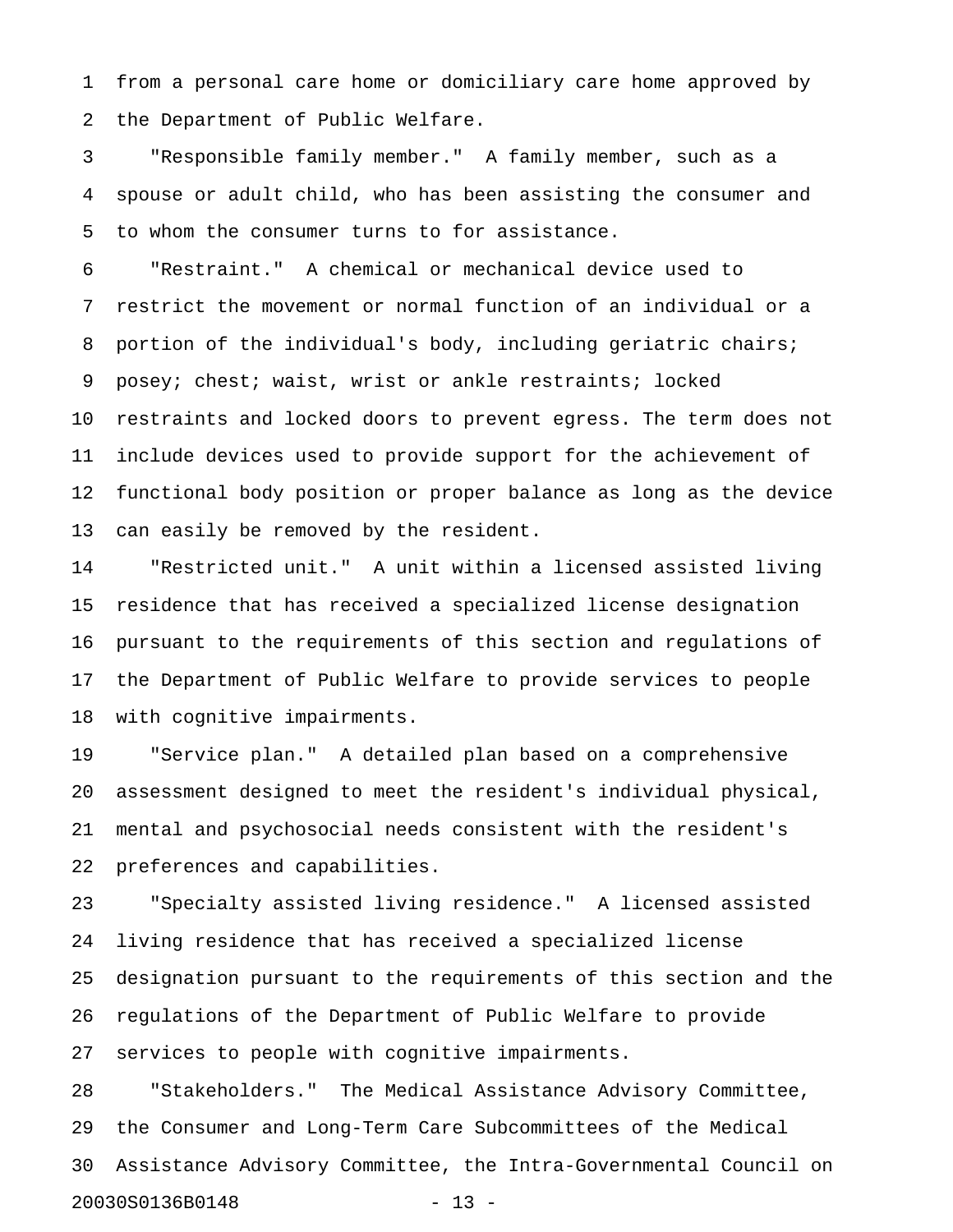1 Long-Term Care, the Statewide Independent Living Council and the 2 Council on Aging.

3 "Transfer." Movement of a consumer within the assisted 4 living residence or to a hospital or other temporary placement. 5 For consumers receiving assisted living services in their home, 6 the term means movement between assisted living services 7 providers.

8 Section 3. Assisted living residences.

9 (a) Licensure.--The department shall license and regulate 10 living residences and shall establish an annual licensure fee 11 schedule.

12 (b) Physical site standards.--The department shall require 13 assisted living residences to meet all requirements of the act 14 of November 10, 1999 (P.L.491, No.45), known as the Pennsylvania 15 Construction Code Act.

16 (c) Level-of-care screening, assessment and comprehensive 17 service plan.--

18 (1) Prior to admission to an assisted living residence 19 or start of services by an assisted living services provider, 20 a level-of-care screening to determine the level of care and 21 services needed by the applicant shall be obtained. A 22 standardized screening instrument developed by the Department 23 of Aging in consultation with the Department of Public 24 Welfare and the Department of Health shall be used for all 25 screens. The area agency on aging shall be available to 26 conduct level-of-care screenings for applicants. Qualified 27 employees of assisted living residences or assisted living 28 services providers may conduct level-of-care screening but 29 shall inform individuals of the right to receive a screening 30 by an area agency on aging.

20030S0136B0148 - 14 -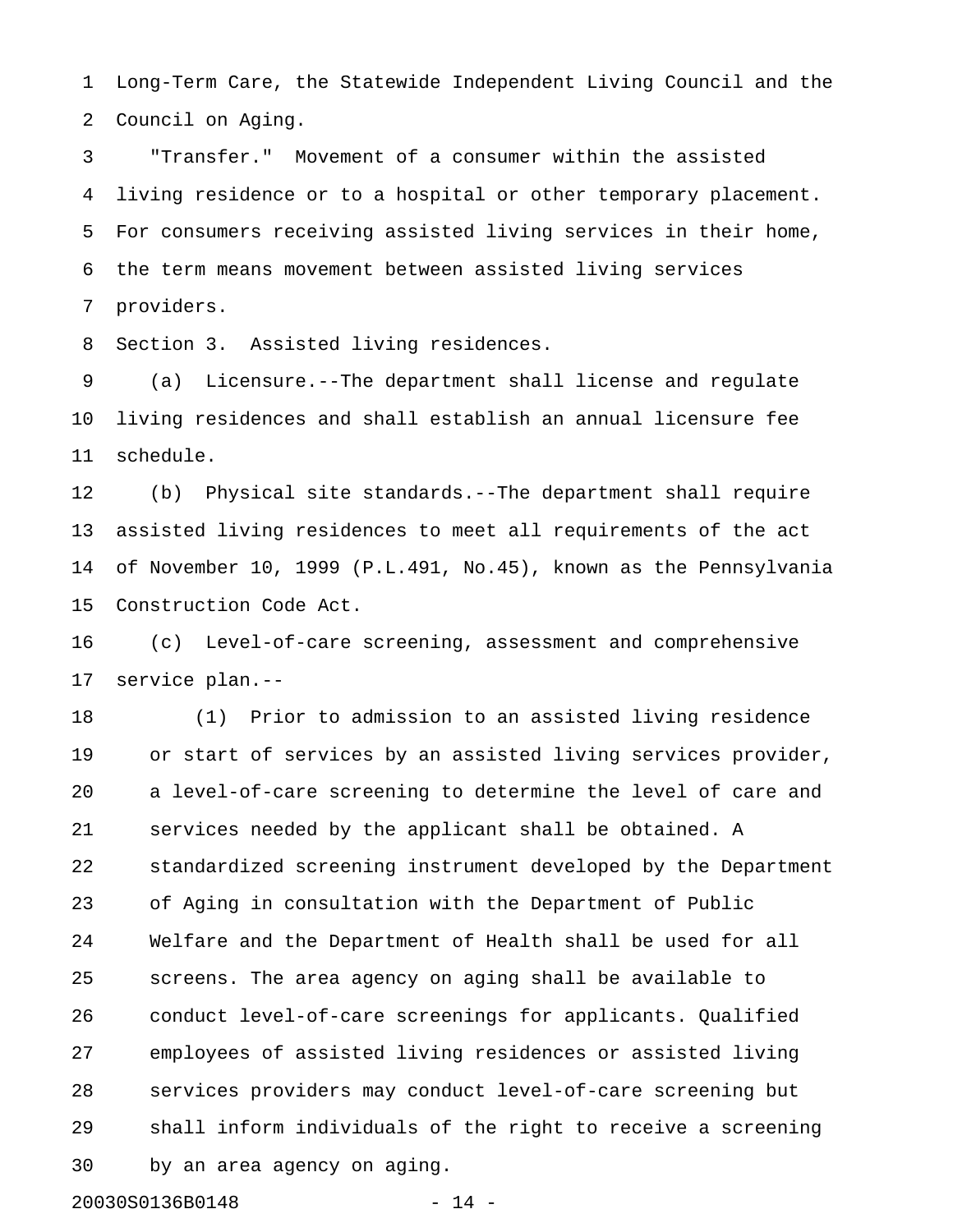1 (2) A medical evaluation, using a form developed by the 2 Department of Public Welfare, the Department of Aging and the 3 Department of Health, shall be obtained by all applicants 4 prior to admission to an assisted living residence or start 5 of services by an assisted living provider.

6 (3) A qualified assessor must assess an individual's 7 care and service needs after the level-of-care screening has 8 determined a need for assisted living services or residency.

9 (i) The department shall develop a training and 10 certification program for qualified assessors.

11 (ii) Only those qualified assessors trained and 12 certified by the Commonwealth shall be permitted to 13 conduct assessments to identify the services an 14 individual requires and that serve as the basis for a 15 comprehensive service plan.

16 (iii) Assessors must certify that the assessment is 17 true and correct to the best of their knowledge and 18 skill. The department shall revoke the certification of 19 any long-term care assessor that falsely certifies a need 20 for services.

21 (iv) The qualified assessor must use a standardized 22 assessment instrument that shall be developed by the 23 Department of Public Welfare, the Department of Aging and 24 the Department of Health, within six months of the 25 effective date of this act.

26 (v) When the area agency on aging is the chosen 27 assessor, the area agency on aging must complete an 28 assessment within five business days or, if there is an 29 expedited need, within one business day of the request 30 for an assessment.

20030S0136B0148 - 15 -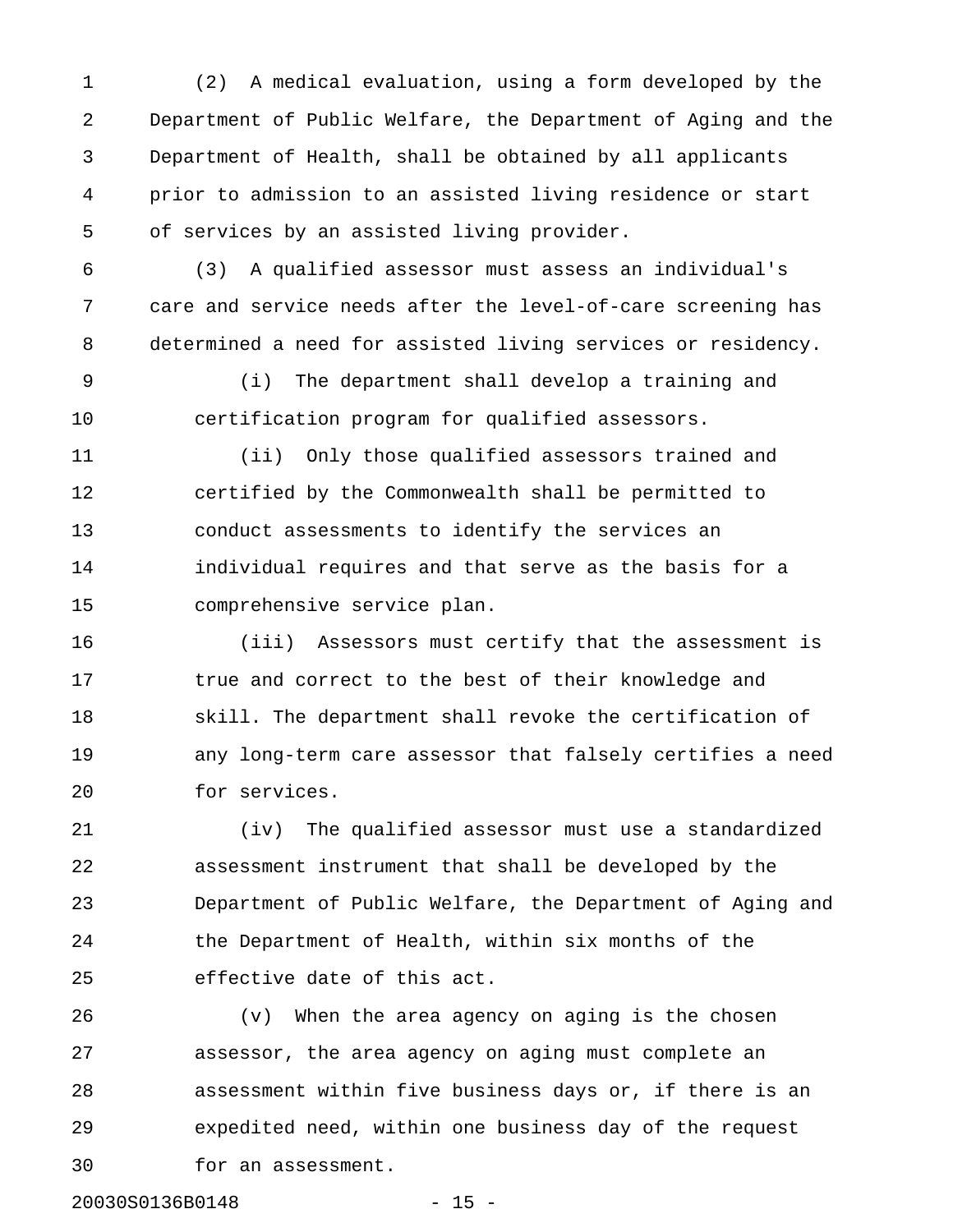1 (vi) Consumers shall have choice of assisted living 2 providers and be free to present a completed assessment 3 to any provider to compare services and price.

4 (vii) The department shall review provider's 5 compliance with the assessment provisions of this act as 6 part of the annual licensure inspection.

7 (viii) The area agency on aging shall assist any 8 assessed consumer found to need long-term care services 9 to seek public funding, where eligible, and to set up the 10 services if family members or friends are not available 11 to do so.

12 (4) Following completion of a comprehensive assessment 13 and prior to admission or start of services, an appropriately 14 trained person employed by the provider shall work in 15 cooperation with an interdisciplinary team that includes the 16 consumer, the consumer's legal representative or the 17 consumer's responsible family member, with the consumer's 18 consent, to develop a written comprehensive services plan 19 based on the comprehensive assessment and consistent with the 20 consumer's unique physical and psychosocial needs, with 21 recognition of the consumer's capabilities and preferences.

22 (5) Reassessment and revision of service plan, if 23 necessary based on reassessment, will take place annually or 24 when there is a significant change in a consumer's condition.

25 (6) The comprehensive assessment and comprehensive 26 services plan shall be kept on file for each consumer by the 27 provider and shall be available to the consumer or the 28 consumer's legal representative.

29 (d) Assisted living residence administrator qualifications 30 and training.--

20030S0136B0148 - 16 -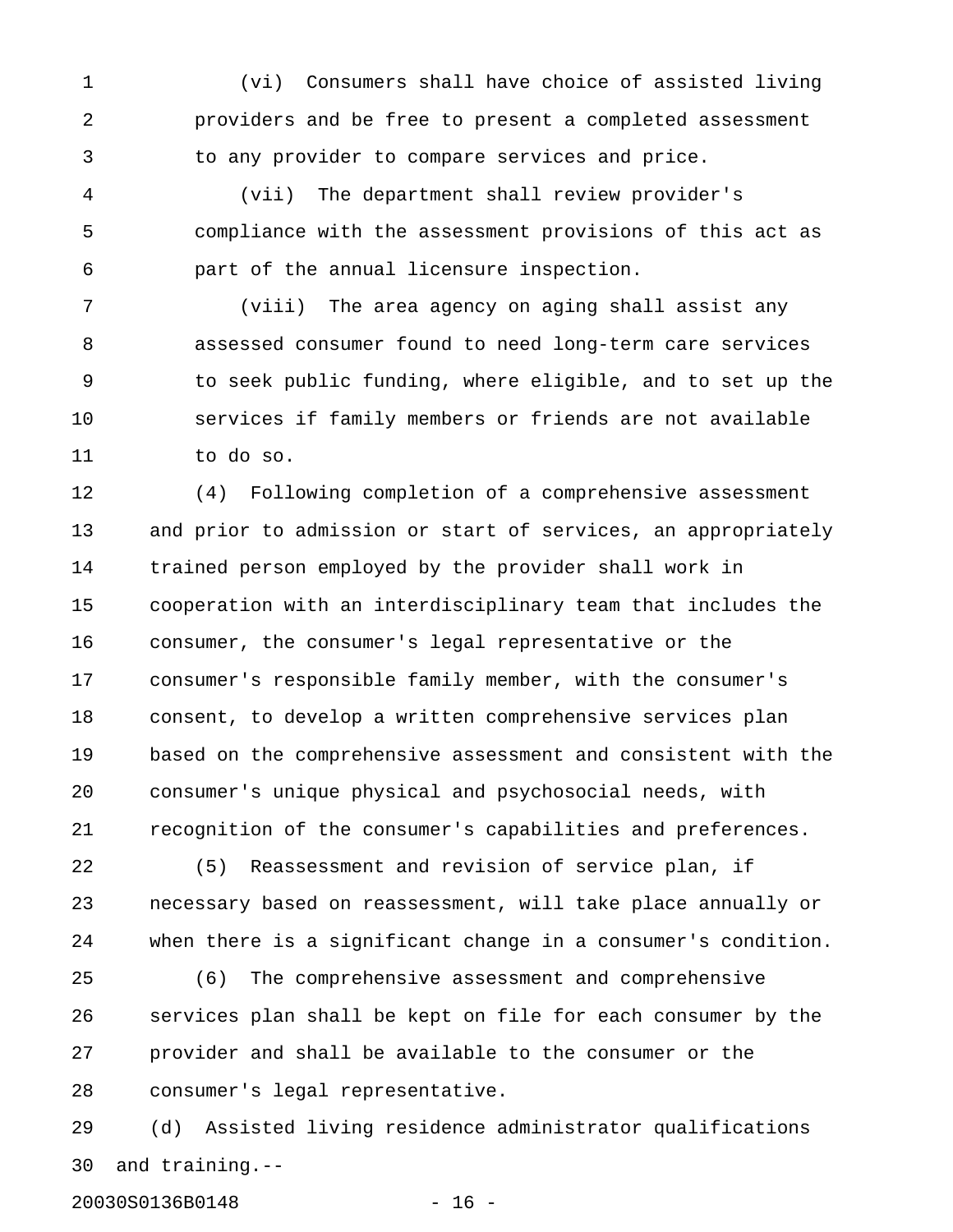1 (1) An assisted living residence administrator shall 2 satisfy either of the following qualifications:

3 (i) Be at least 21 years of age and meet the 4 requirements of Chapters 5 and 7 of the act of November 5 6, 1987 (P.L.381, No.79), known as the Older Adults 6 Protective Services Act, regarding criminal history.

7 (ii) Have a high school diploma or a general 8 educational development diploma (GED).

9 (iii) Complete an education and training course 10 which has been approved by the department of not less 11 than 120 hours. The department shall establish a training 12 curriculum that shall include comprehensive training in 13 areas appropriate to the care and health of residents in 14 an assisted living residence, including, but not limited 15 to:

16 (A) Training in assistive technology.

17 (B) Training in working with persons with 18 cognitive impairments.

19 (C) Training in assisted living principles and 20 laws.

21 (D) Training in medication assistance.

22 (E) Consumer rights.

23 (2) The department shall develop a shorter program of 24 instruction for licensed nursing home administrators, 25 nationally accredited retirement housing professionals or 26 NAB-licensed assisted living administrators that does not 27 duplicate areas where proficiency has been demonstrated but 28 that is particular to assisted living in this Commonwealth.

29 (3) All administrators shall pass a test which has been 30 approved by the department and is administered by an entity 20030S0136B0148 - 17 -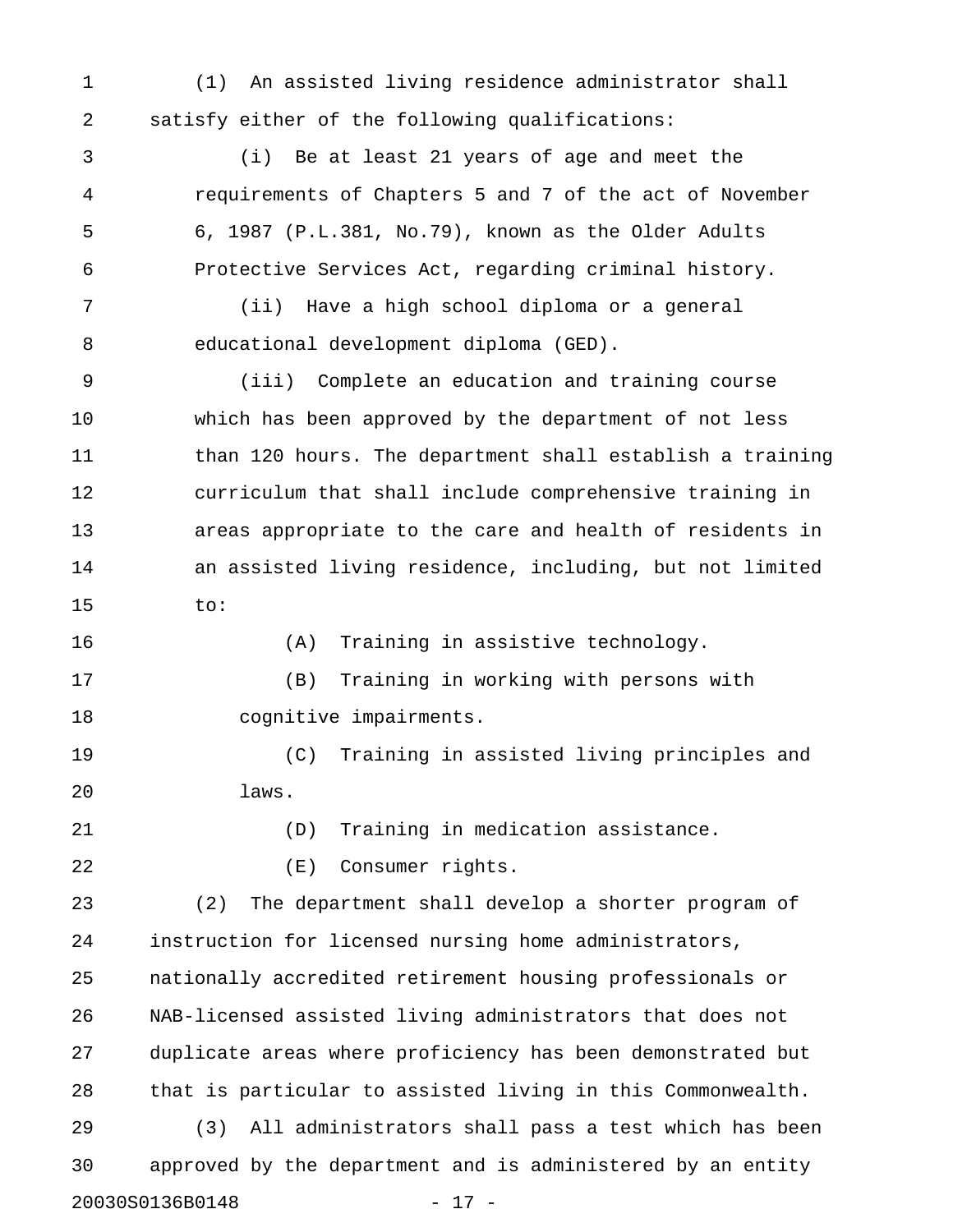1 approved by the department at the end of training to 2 demonstrate proficiency in the application of skills and 3 knowledge.

4 (4) All administrators shall complete 36 hours of 5 continuing education every two years that has been approved 6 by the department and is applicable to the practice of 7 assisted living administrator. Coordinating education program 8 shall include training and competency testing.

9 (5) One year after the effective date of this act, no 10 one shall be employed as an assisted living administrator 11 unless they have completed the training and testing 12 requirements herein.

13 (e) Direct care and other staff qualifications and 14 training.--

15 (1) Direct care staff in an assisted living residence or 16 of an assisted living services provider must meet the 17 following qualifications:

18 (i) Be either at least 18 years of age with a high 19 school diploma or 17 years of age with a high school 20 diploma and meet the requirements of the Older Adult 21 Protective Services Act regarding criminal history.

22 (ii) Complete an education and training course which 23 has been approved by the department for a minimum of 40 24 hours and obtain a certificate of completion. The 25 department shall establish a training curriculum. Direct 26 care staff of assisted living residences and assisted 27 living services providers must demonstrate proficiency in 28 a manner approved by the department in each component 29 prior to start of independent work in that component. 30 Approved coursework shall include comprehensive training

20030S0136B0148 - 18 -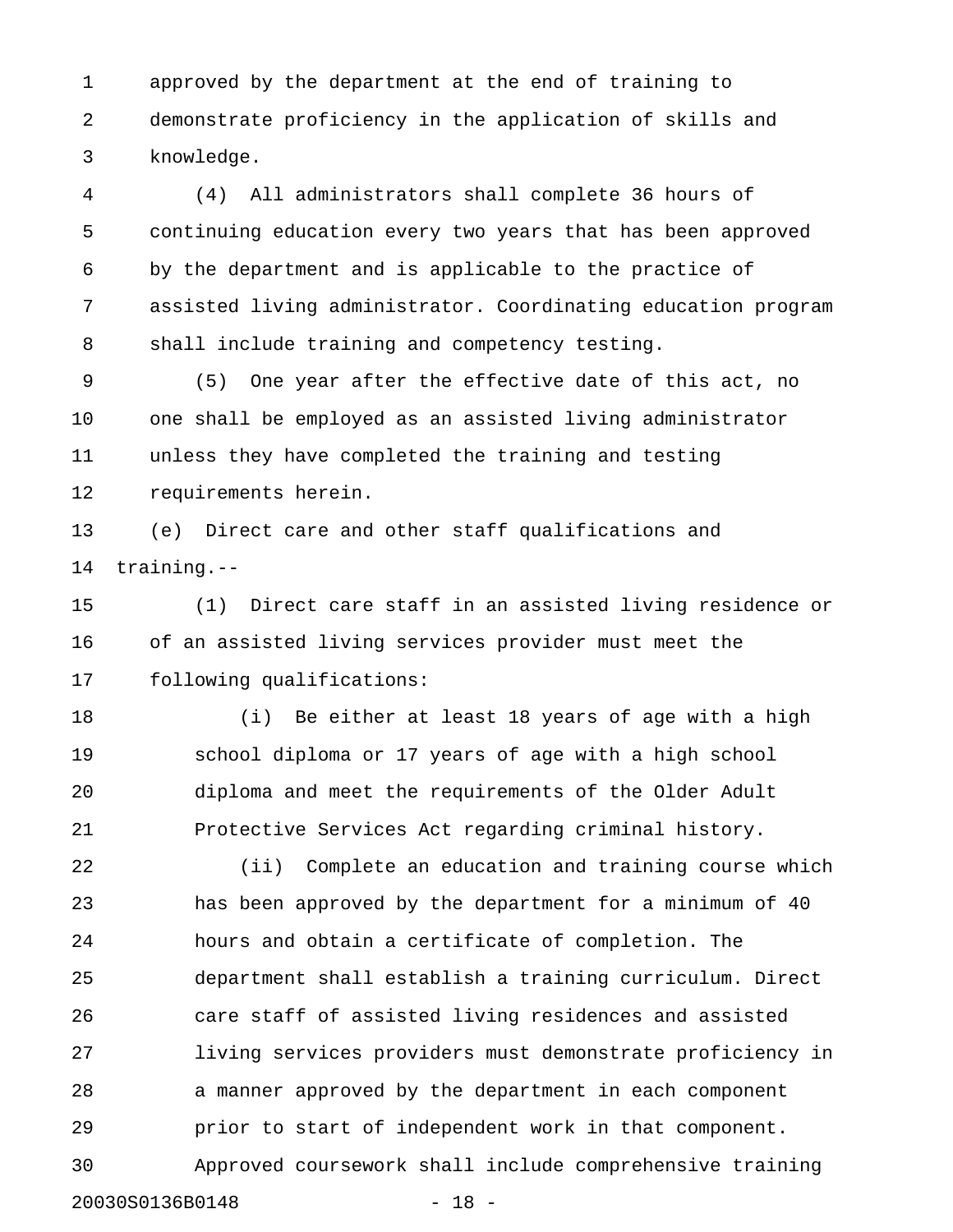1 in areas appropriate to the care and health of assisted 2 living residents and recipients, including, but not 3 limited to:

4 (A) Training in assistive technology. 5 (B) Training in working with persons with 6 cognitive impairments.

7 (C) Training in assisted living principles and 8 laws.

9 (D) Consumer rights.

10 (2) The department shall develop a shorter program of 11 instruction for nurse assistants deemed competent that does 12 not duplicate areas where proficiency has been demonstrated 13 but that is particular to assisted living in this 14 Commonwealth.

15 (f) Direct care staff assisting residents with medication.-- 16 Within six months of the effective date of this act, the 17 department shall:

18 (1) Develop a special training and certification program 19 or expand its current medications administration course for 20 direct care staff that assist residents with medication. The 21 program shall include testing and demonstrated proficiency.

22 (2) Establish regulations permitting only those who have 23 completed and passed the training on assisting with the 24 administration of medication to do so in assisted living 25 residences or as an assisted living service provider. 26 (g) Other assisted living residence staff.--Within 30 days 27 of employment or start of voluntary service, staff persons and 28 volunteers shall receive orientation to the general operation of 29 the assisted living residence, training in fire prevention, 30 operation of safety equipment, emergency procedures and 20030S0136B0148 - 19 -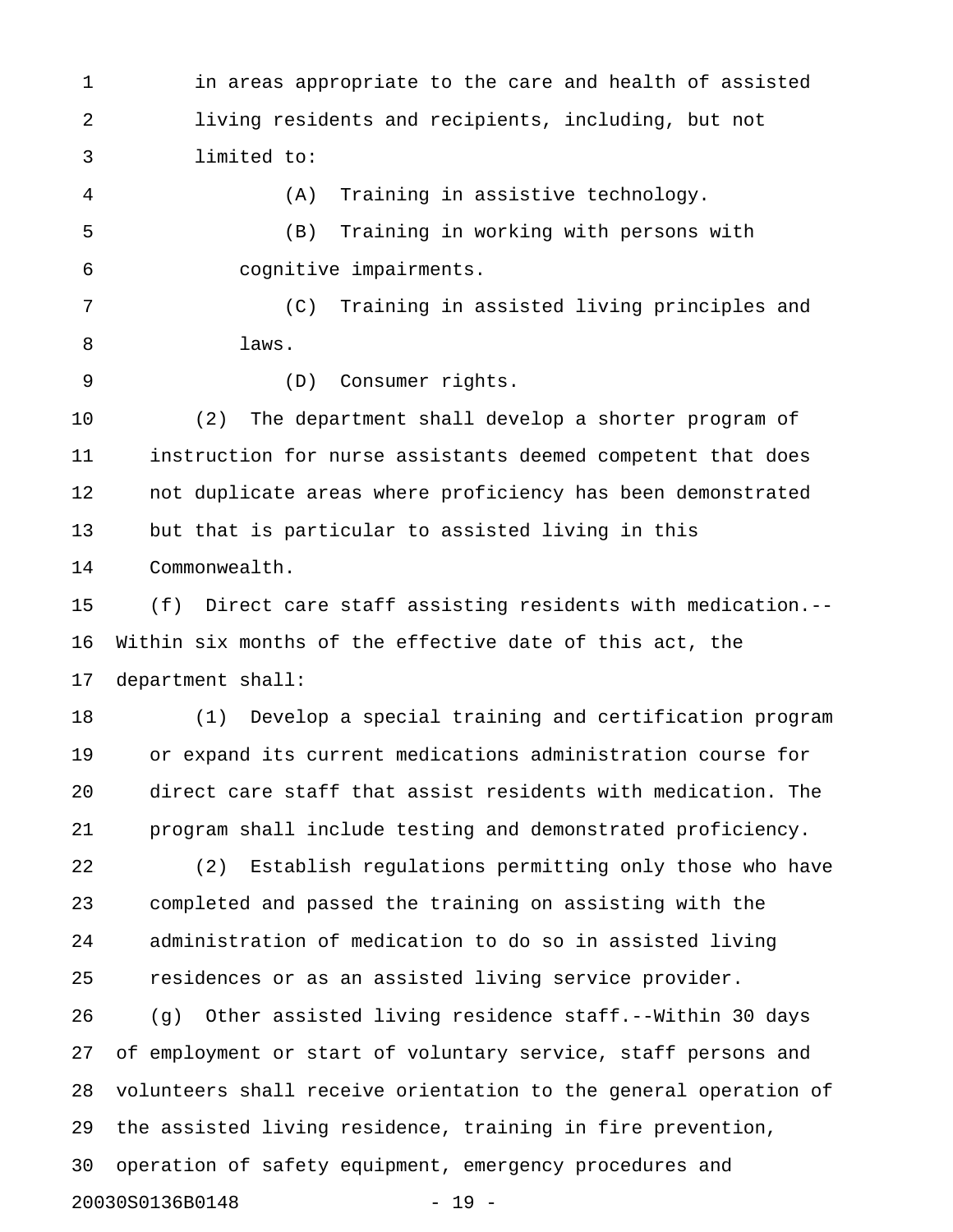1 evacuation of residents.

2 (h) Exemptions.--Existing personal care home staff employed 3 by personal care homes that apply for and become licensed as 4 assisted living residences have one year from the date of 5 application to complete the direct care staff training except 6 that those who have been working as direct care staff for more 7 than 24 months can opt not to take the training provided they 8 demonstrate proficiency in each training component within one 9 year of the personal care home becoming an assisted living 10 residence.

11 (i) Staffing levels.--

12 (1) The department shall establish minimum staffing 13 levels for assisted living residences, restricted units and 14 specialty assisted living residences depending upon the 15 residence population, mobility of residents and cognitive 16 impairments to ensure adequate 24 hours a day awake direct 17 care staff to meet the unplanned and unscheduled needs of 18 residents.

19 (2) The department shall require each assisted living 20 residence to maintain adequate additional direct care staff 21 to meet the residents' planned and scheduled needs as 22 required in their service plans as well as to ensure a safe 23 and efficient evacuation to a place of safety in case of 24 emergency. Each assisted living residence shall have as a 25 minimum the staff necessary to meet the hours of care set 26 forth in the service plans and the staffing requirements of 27 paragraph (1).

28 (3) Additional staff or contracted services shall be 29 provided as necessary to meet laundry, food service, 30 housekeeping, transportation and maintenance needs of the 20030S0136B0148 - 20 -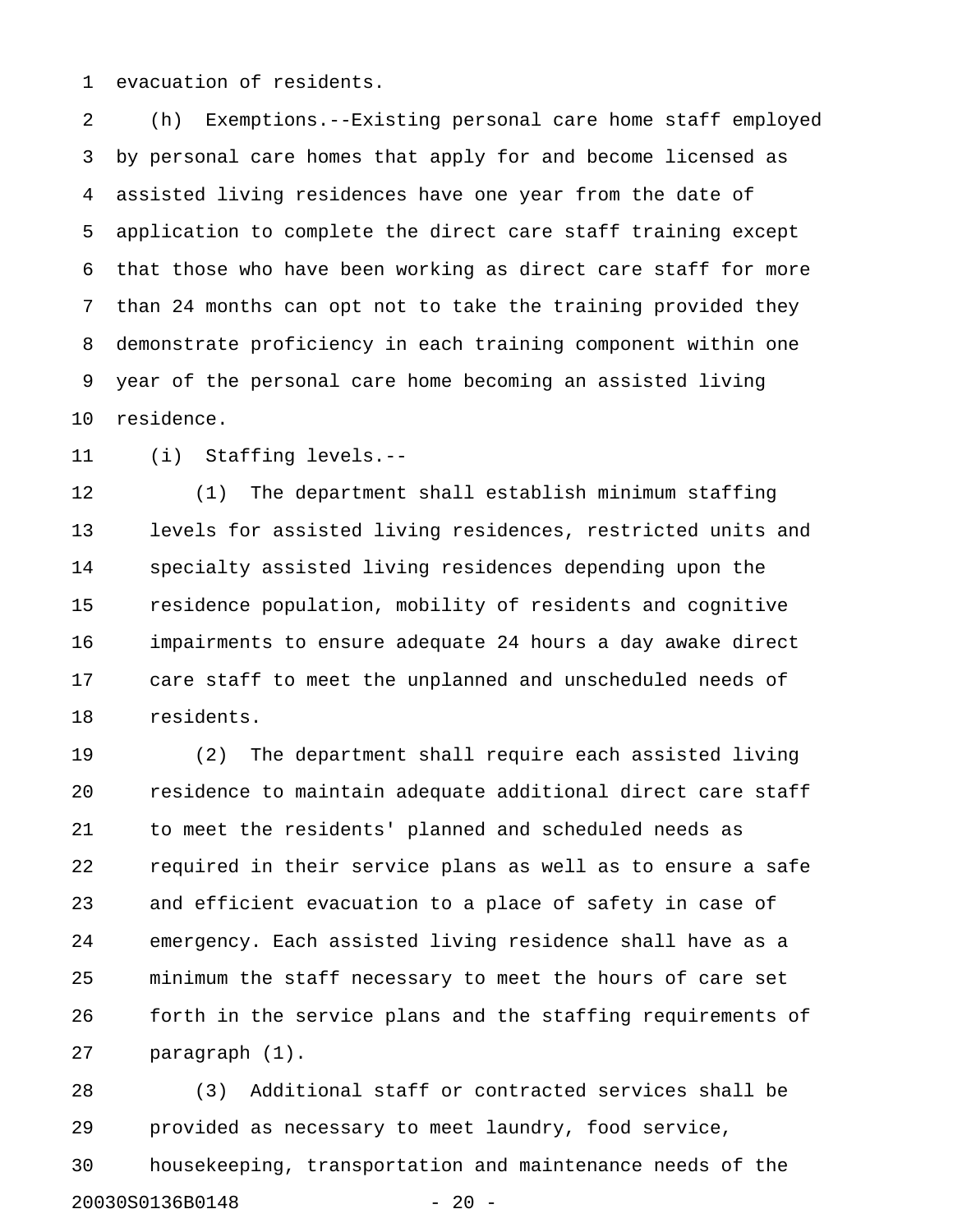1 assisted living residence.

2 (j) Supplemental services.--A resident receiving assisted 3 living services in an assisted living residence may arrange for 4 the receipt of supplemental services where:

5 (1) the supplemental services adequately meet the 6 residents changing needs so that the assisted living 7 residence is not required to fundamentally change its program 8 or residence to accommodate the resident; and

9 (2) the supplemental services are provided by:

10 (i) a licensed entity or an area agency on aging; or 11 (ii) an unlicensed provider, permitted by specified 12 criteria and conditions of the department to provide 13 supplemental services agreed to by resident and assisted

14 living services provider.

15 (k) Transfer and discharge.--

16 (1) A resident may not be transferred or discharged 17 without consent, except for nonpayment of contractual fees 18 after a good faith effort to obtain payment unless:

19 (i) the person has one of the conditions determined 20 by the department;

21 (ii) to accommodate the consumer's needs would 22 **require the assisted living residence to fundamentally** 23 change the basic program or building modification;

24 (iii) the person is a danger to self or others; or 25 (iv) transfer to a hospital or treatment facility is 26 necessary to meet the consumer's needs and the resident's 27 needs cannot be maintained in the assisted living 28 residence.

29 (2) The assisted living residence must insure that the 30 transfer or discharge is safe, orderly and appropriate to the 20030S0136B0148 - 21 -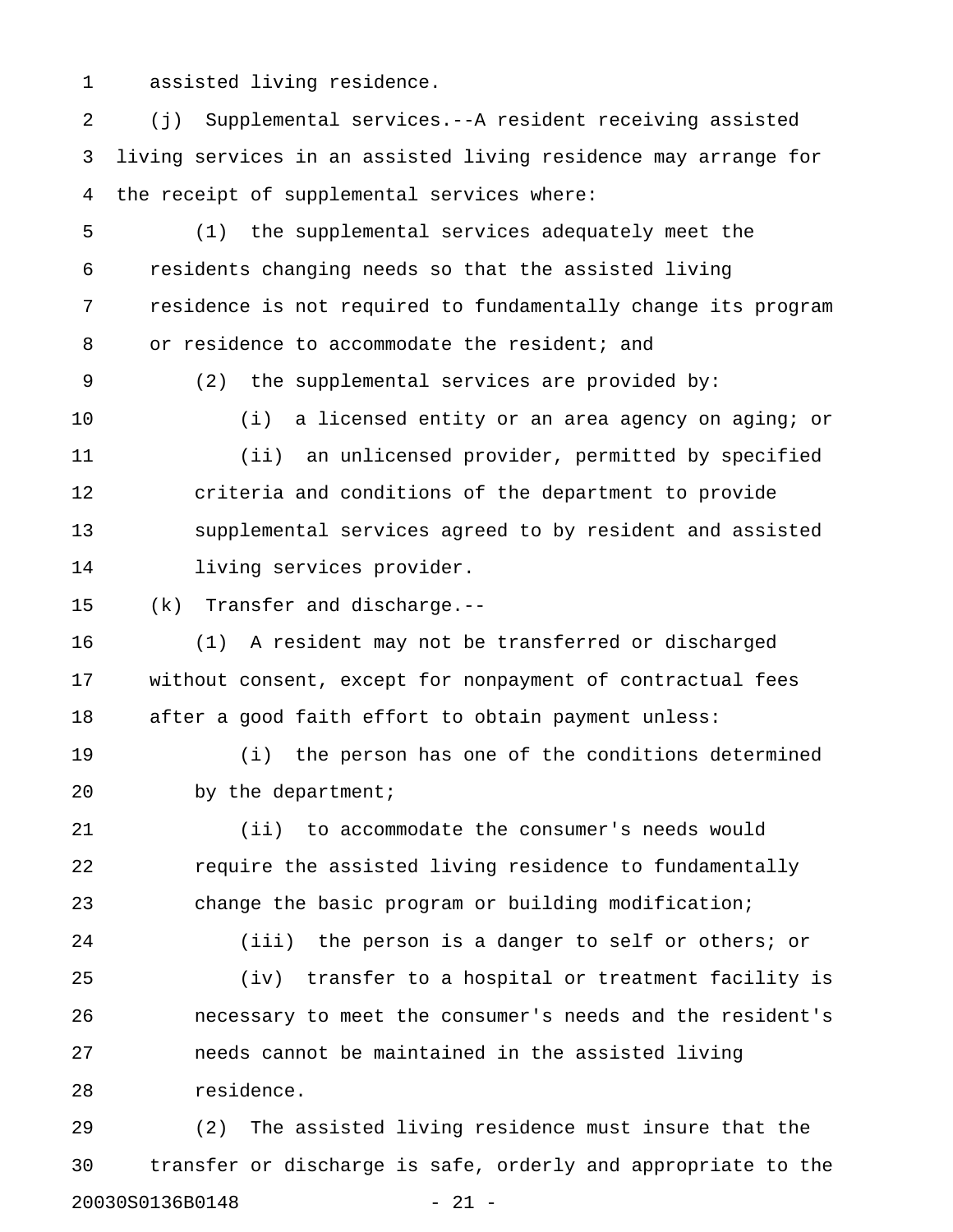1 resident's needs.

2 (l) Notices.--The assisted living residence must provide 30 3 days' advance written notice of changes in policies, services or 4 costs and of intent to transfer or discharge a resident. Written 5 notice must include the reason for the transfer or discharge, 6 the effective date of the transfer or discharge, the location to 7 which the consumer is being transferred or discharged, if known, 8 a statement that the resident has the right to appeal to the 9 department and the contact information for the Long-Term Care 10 Ombudsman and the department's 24-hour hotline. 11 (m) Dispute resolution.--Consumers may seek resolution of 12 disputes in the following ways and selection of one option does 13 not preclude simultaneous or subsequent selection of the other: 14 (1) The department's hearing and appeals bureau will 15 hear complaints and appeals through its fair hearing process. 16 (i) Appeal hearings must include notice, opportunity 17 to be heard, impartial review and prompt decision. 18 (ii) Assisted living residents may appeal decisions 19 regarding: 20 (A) Whether discharge or transfer is 21 appropriate. 22 (B) Whether accommodations would fundamentally 23 alter the program or residence. 24 (C) Whether supplemental services provider is 25 unsafe. 26 (D) What level of care is appropriate. 27 (2) Each provider shall maintain an internal process for 28 resolving consumer complaints and grievances. 29 (3) The department shall develop an expedited hearing

30 process for review of department, consumer or provider 20030S0136B0148 - 22 -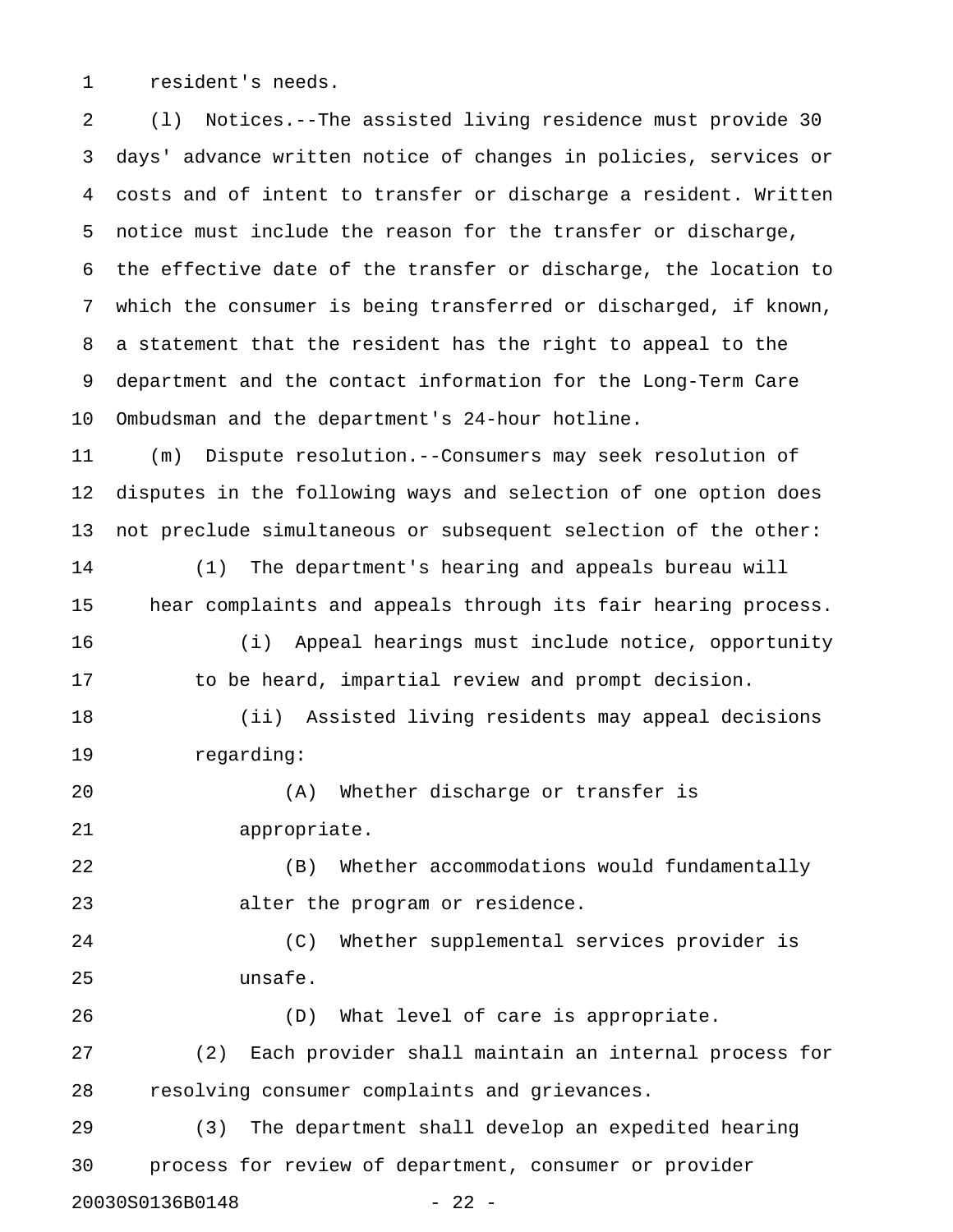1 actions.

2 (n) Written agreements.--The department shall require as a 3 condition of licensure that all providers shall have an assisted 4 living residency agreement in writing with each consumer. Each 5 agreement should be signed prior to admission or start of 6 services or no later than 24 hours after admission and shall 7 include in clear and simple language the following: 8 (1) Standardized clauses provided by the department on: 9 (i) The consumer's rights. 10 (ii) Negotiated risk, if appropriate. 11 (iii) The Commonwealth's processes for resolving 12 disputes under the contract. 13 (iv) Explanation of the screening, assessment and 14 annual reassessment requirements. 15 (v) The available financial management services a 16 provider may or may not provide. 17 (vi) A prohibition on resident assignment of assets 18 for life to the assisted living residence. 19 (vii) If a resident is receiving publicly funded 20 care and services, details about Social Security Income 21 recipient protections, rent rebate programs and the 22 personal needs allowance. 23 (viii) Explanation of the right to continued 24 residency in an assisted living residence as provided in 25 this act. 26 (ix) Applicant's right to cancel without penalty an 27 assisted living residency agreement within 72 hours of 28 signing. 29 (x) Requirement that consumer receive 30 days' 30 advance written notice of changes to contract, to the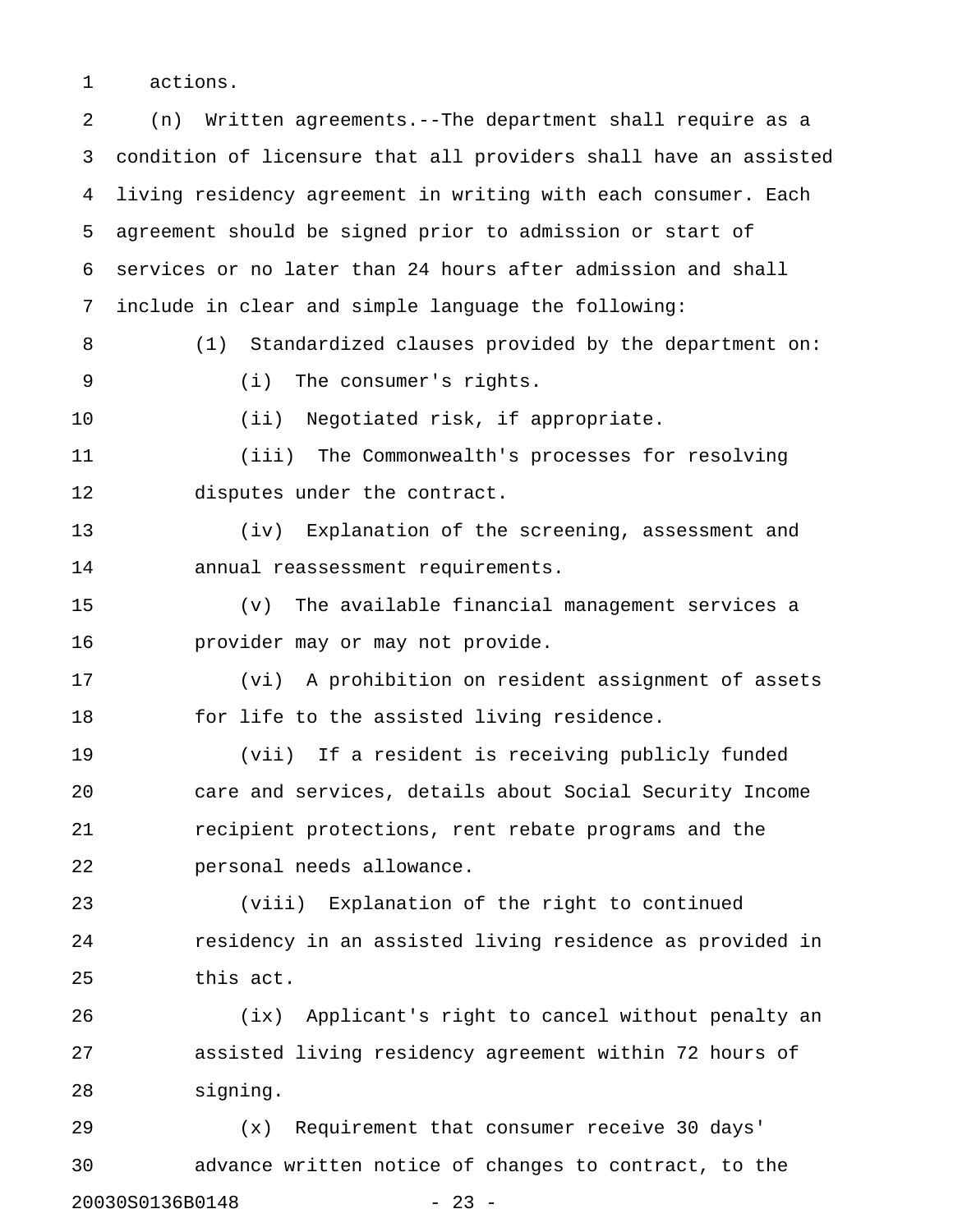1 charges of the provider and to the provider's policies. 2 (xi) The bases under which a consumer or provider 3 may terminate the agreement. 4 (xii) Contractual enforcement rights of the parties. 5 (2) At a minimum, the provider shall include the 6 following in the agreement: 7 (i) The provider's list of services offered. 8 (ii) By addendum or otherwise, individualized 9 itemization of services that will be provided to the 10 resident and costs thereof, separating housing costs from 11 service costs. 12 (iii) Provider policies. 13 (iv) Internal dispute resolution process. 14 (v) Clear and specific occupancy criteria and 15 procedures, based on Commonwealth requirements and 16 assisted living residence's policies regarding bedholds 17 and refunds. 18 The department shall review contracts at site visits for 19 compliance with this section and the provisions of this act and 20 its regulations. 21 (o) Disclosure.--Each consumer or the consumer's legal

22 representative or responsible family member shall receive an 23 information packet at the time of application for admission or 24 start of services which shall include the following items to be 25 presented in a form able to be easily understood and read by the 26 consumer:

27 (1) A standardized form developed by the department with 28 information pertaining to:

29 (i) The use of advance directives during residency. 30 (ii) Information regarding how to contact and obtain 20030S0136B0148 - 24 -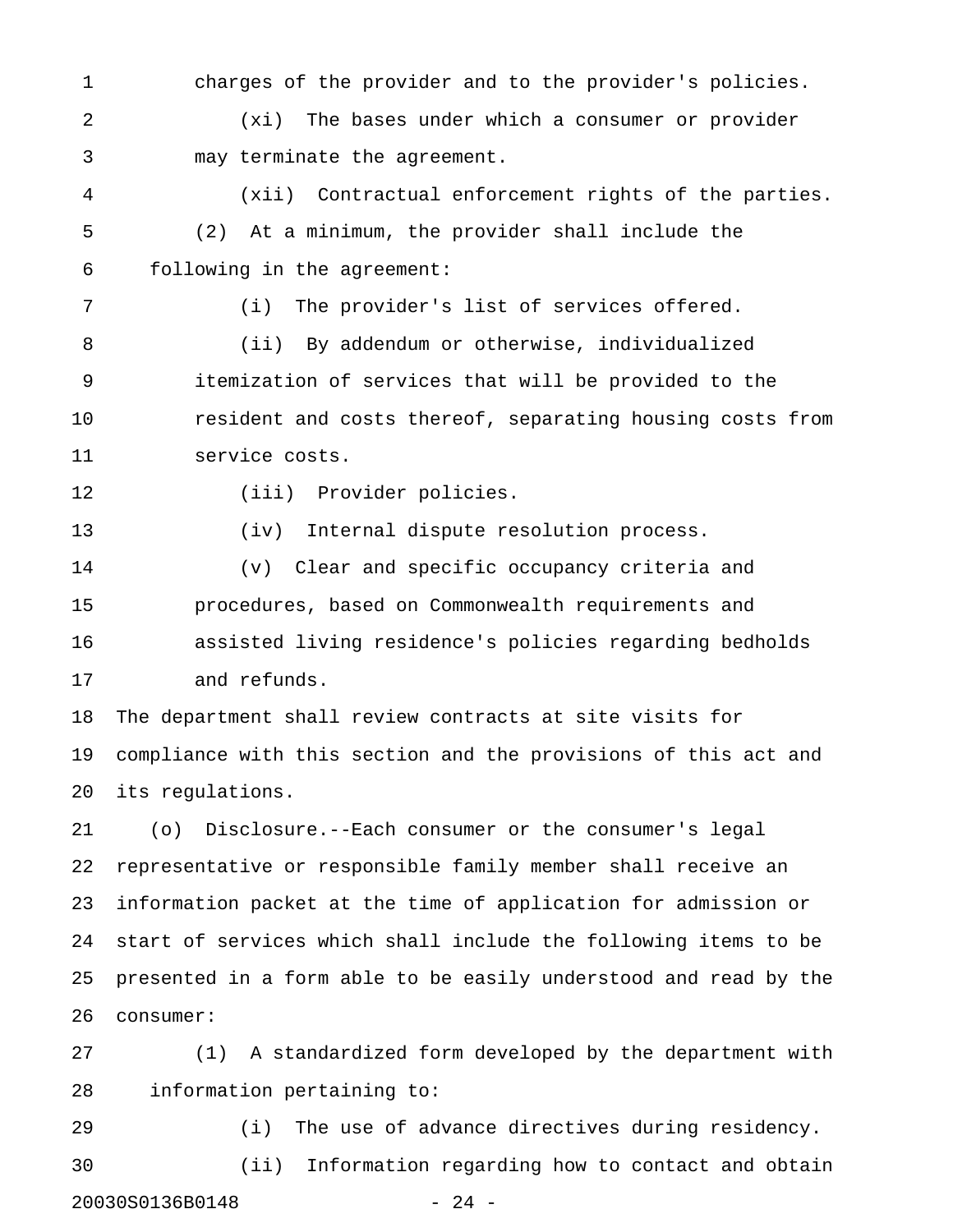1 what is required by the licensing agency for providers. 2 (iii) Information about availability and access to 3 and contact information for the ombudsman and the 4 department's 24-hour hotline. 5 (iv) Details about the department's external 6 complaint mechanisms available to consumers. 7 (v) General information about the admission and 8 application process. 9 (vi) Details about the applicant's rights to 10 independent assessment and nondiscrimination in the 11 application process. 12 (vii) Consumer rights. 13 (2) Documentation from the provider to provide the 14 applicant with the following information: 15 (i) A copy of the provider's policies affecting 16 consumers, including discharge or termination or 17 bedholds. 18 (ii) Information regarding the department's 19 inspections and inspection reports demonstrating 20 provider's licensing status. 21 (iii) Complete copy of the assisted living residence 22 agreement, including all attachments and all current 23 rates that may be charged. 24 (iv) Details about the internal complaint mechanism 25 used by the provider. 26 (v) Provider's specific admission and application 27 process. 28 (vi) Information on discharge policies. 29 (p) Housing and services.-- 30 (1) Assisted living residences shall separately charge 20030S0136B0148 - 25 -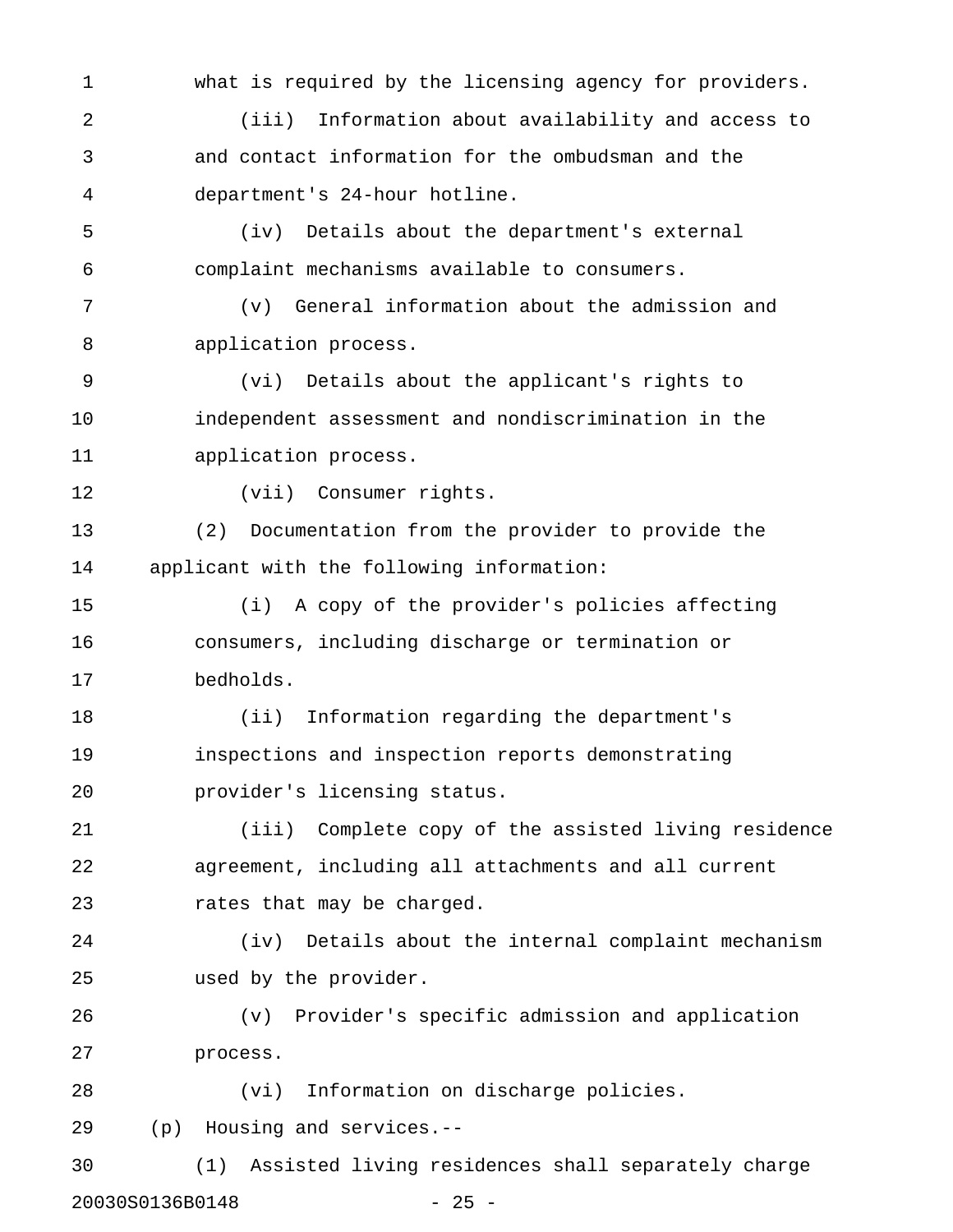1 for housing and services.

2 (2) Residents who have been assessed as needing personal 3 care services may be required by the assisted living 4 residence to receive those services from the assisted living 5 residence as a condition of admission to the assisted living 6 residence.

7 (3) No resident shall be required to pay for services 8 not needed, as indicated in their initial or annual 9 assessment.

10 (4) Services other than those identified in paragraph 11 (2), including, but not limited to, home health, massage, 12 physician services and physical therapy services, can be 13 purchased by the resident from the assisted living residence 14 or from an outside provider, unless to accommodate the person 15 would require the assisted living residence to fundamentally 16 change the basic program or building and to do so would put 17 in jeopardy the life and safety of persons in the assisted 18 living residence.

19 (5) If the resident arranges for services other than 20 those identified in paragraph (2) from unlicensed persons or 21 those not on the area agency provider list, the assisted 22 living residence may screen providers but shall not 23 unreasonably deny their access to the resident's living unit. 24 (q) Living unit.--Assisted living residences shall provide 25 residents with their own individual living units, which shall 26 include a sleeping and living area, shared only with the consent 27 of the residents in the unit. A bathroom must be readily 28 available for each resident. One bathroom can be shared between 29 adjacent living units. Except for residents with cognitive 30 impairments, each living unit must provide space and electrical 20030S0136B0148 - 26 -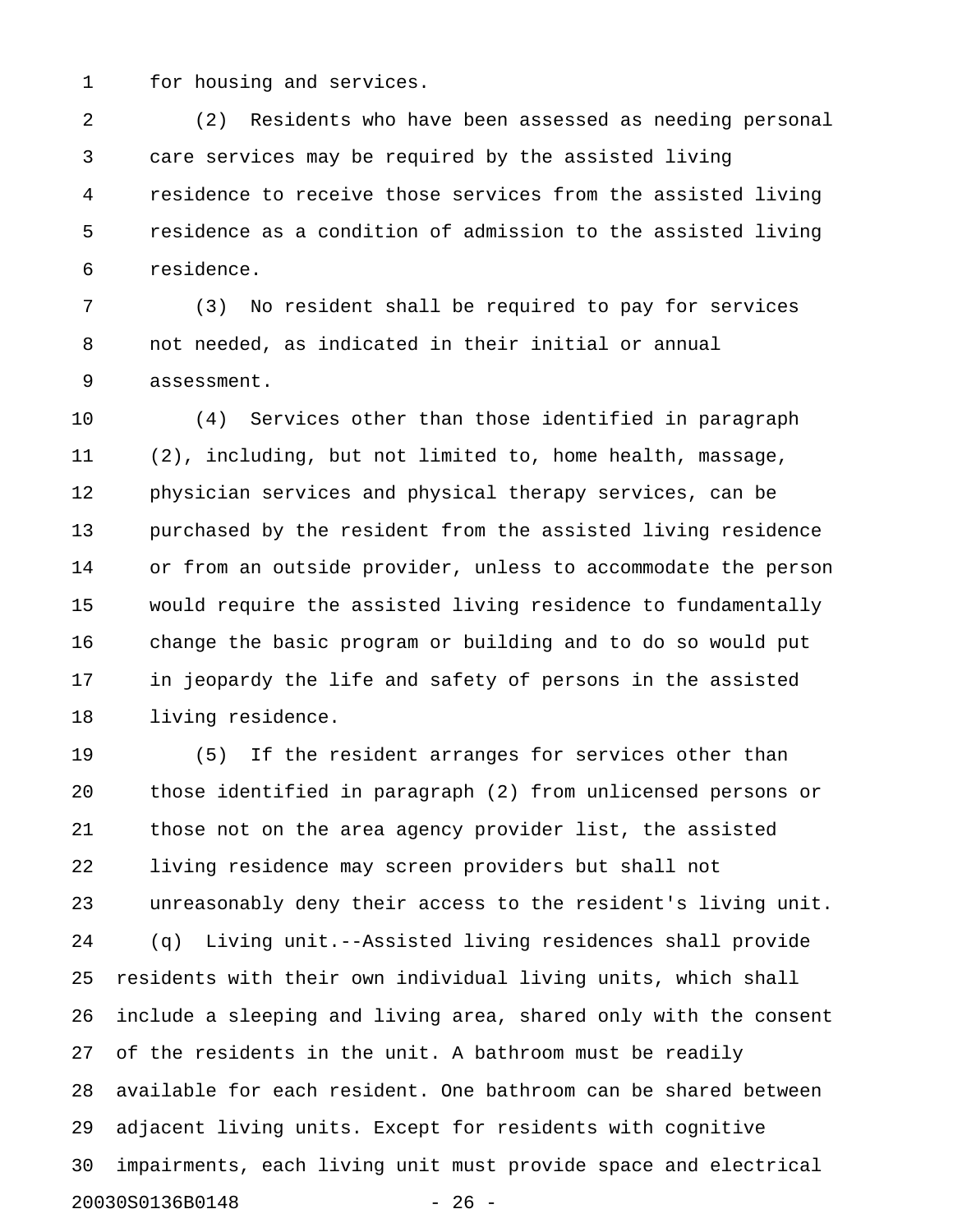1 outlets for residents to have small microwaves and 2 refrigerators. Each living unit shall contain no fewer than 100 3 square feet per resident. Each living unit shall have 4 individually lockable doors, except where inappropriate for 5 individuals with cognitive impairments.

6 (r) Department of Aging.--The Department of Aging shall take 7 steps to extend the provisions of the Older Adults Protective 8 Services Act to assisted living residences and consumers. The 9 Department of Aging shall insure that the ombudsman program is 10 made available to assisted living residences and recipients. 11 (s) Contact information.--The department shall require 12 assisted living residences to post contact information for the 13 local ombudsman and shall make available a 24-hour toll-free 14 hotline for consumers to use in contacting the department with 15 questions, concerns and complaints about their care and 16 services.

17 Section 4. Assisted living residences providing cognitive 18 support services.

19 (a) Special designation.--Within six months of the effective 20 date of this act, the department shall establish a special 21 license designation for assisted living residences that wish to 22 maintain restricted units or to be specialized for the purpose 23 of serving individuals with cognitive impairments. Only those 24 assisted living residences that receive this special license 25 designation may have or hold themselves out as having 26 specialized units or specialized purpose. This special 27 designation shall require that the assisted living residences 28 meet all the requirements for assisted living residences set 29 forth in this act and resulting regulations and additional 30 requirements that address:

20030S0136B0148 - 27 -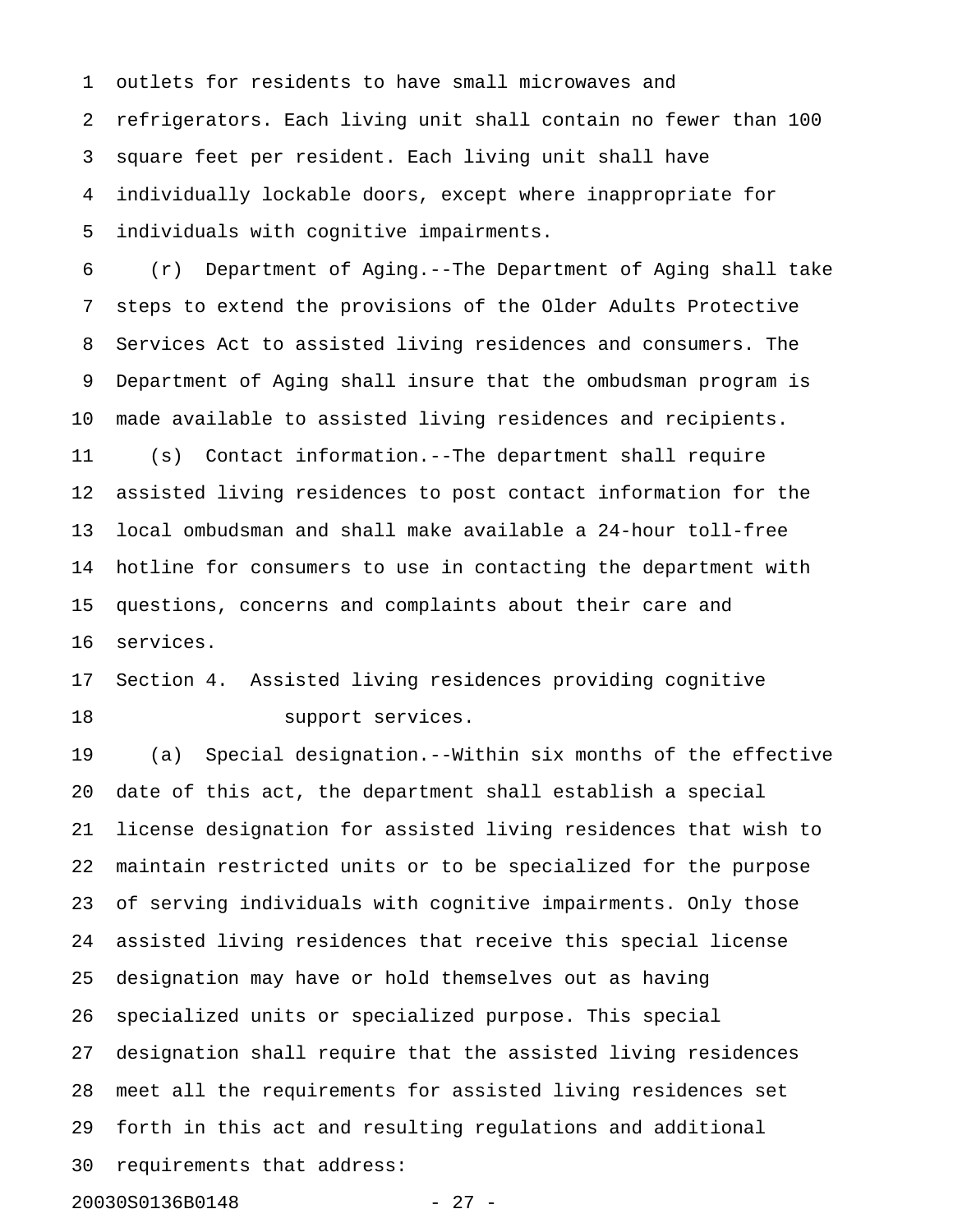1 (1) Special admission and transfer criteria.

2 (2) Adequate indoor and outdoor wandering space 3 requirements.

4 (3) Requirements relating to provision of therapeutic 5 activities that meet the scheduled and unscheduled individual 6 needs of each resident, with such services focusing on 7 maximizing independence and on the individual's strengths and 8 abilities.

9 (4) Physical design and safety requirements.

10 (5) Additional and specialized training requirements.

11 (6) Prearranged procedures for notification of 12 authorities should a resident wander away from the residence. 13 (b) Admission or transfer to specially designated unit or 14 specialty assisted living residence.--Assisted living residences 15 should be able to support residents with cognitive impairments 16 if or until the person's needs are such that they are a danger 17 to themselves or others and accommodation would require the 18 assisted living residence to fundamentally change the basic 19 program or building.

20 (1) When either of these conditions are met and if this 21 is reflected in an annual or other assessment, the resident 22 may be transferred to a specialized, restricted unit or 23 specialty assisted living residence or may be requested to 24 leave.

25 (2) Before a person may be transferred or admitted to a 26 specially designated restricted unit or a specially 27 designated specialty assisted living residence:

28 (i) The person, responsible family member or person 29 with legal authority, if any, must be advised of the 30 assisted living residence's intent to discharge or 20030S0136B0148 - 28 -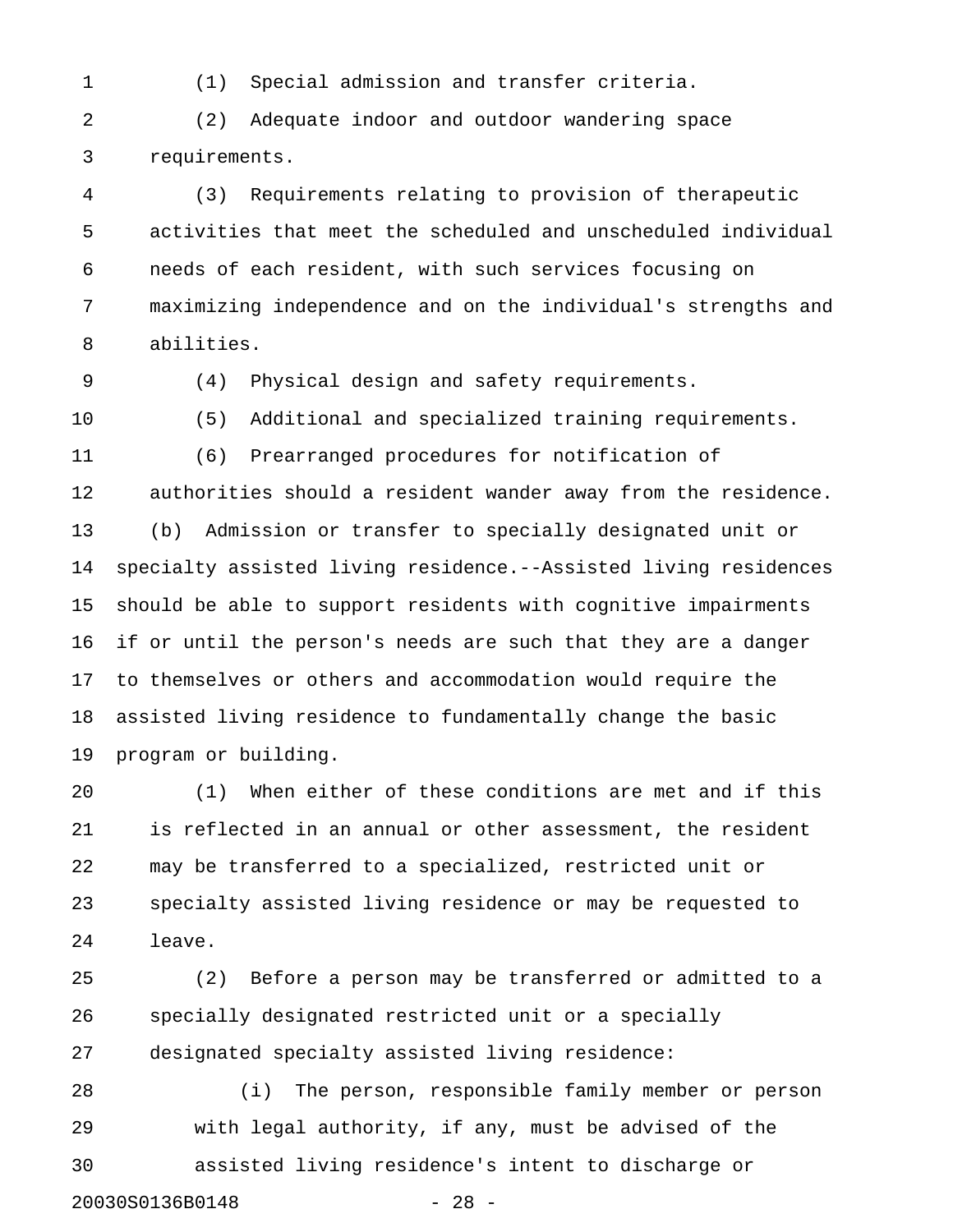1 transfer with 30 days' advance written notice and of 2 resident's right to seek an assessment from the area 3 agency on aging or other individual who is independent 4 from the assisted living residence and of the resident's 5 right to appeal to the department or use the internal 6 grievance process to address the appropriateness of 7 restricted movement, or both. The 30-day notice 8 requirement shall not apply, but the provider shall give 9 as much advance notice as possible where transfer or 10 discharge is necessary to meet a consumer's urgent or 11 emergency medical needs or in emergency situations where 12 there is a danger to consumers or others.

13 (ii) A physician must approve the transfer to a 14 restricted unit or admission to a specialized assisted 15 living residence, and the resident or individual with 16 legal authority to act for the resident must sign off on 17 the transfer or admission.

18 (iii) Where neither the resident, the resident's 19 responsible family member nor anyone with legal authority 20 signs to authorize the transfer or discharge, the 21 assisted living residence must refer the matter to the 22 local agency charged to administer the act of November 6, 23 1987 (P.L.381, No.79), known as the Older Adults 24 Protective Services Act, for review.

25 (3) The department shall, through its inspection 26 process, review transfer and discharge cases that are based 27 on cognitive impairments for compliance with this provision. 28 (c) Administer training.--Administrators working in special 29 license designation restricted units or specialized assisted 30 living residences must be trained and tested in a program 20030S0136B0148 - 29 -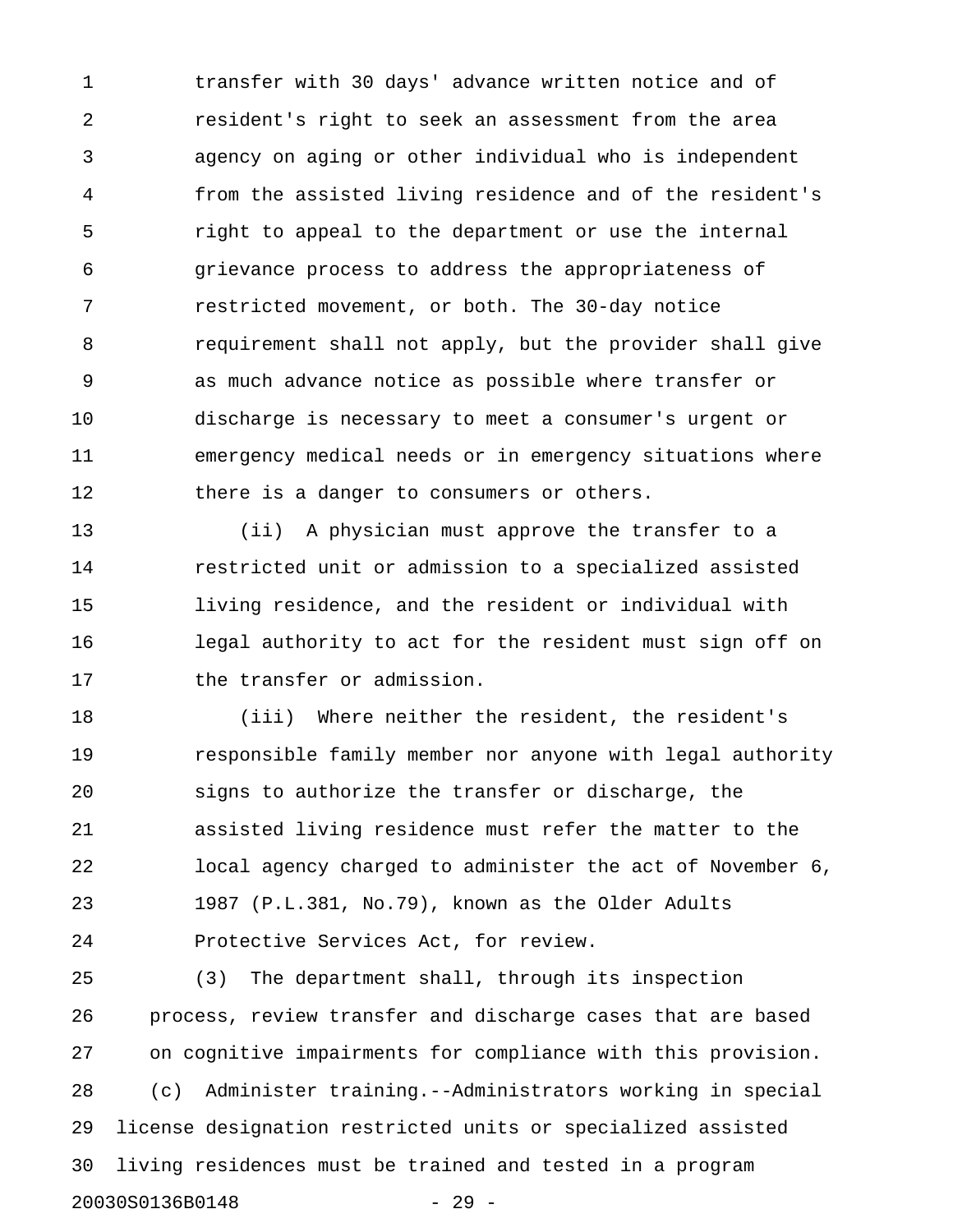1 approved by the department in training areas developed by the 2 department in consultation with stakeholders on issues relating 3 to providing care and services to cognitively impaired 4 individuals. This training shall be in addition to that required 5 under section 3.

6 (d) Staff training.--All direct care staff wishing to work 7 in specially designated restricted units or specialty assisted 8 living residences shall, in addition to the training required of 9 direct care staff in section 3, receive additional specialized 10 training approved by the department in training areas 11 established by the department in consultation with stakeholders 12 relating to providing care and services to cognitively impaired 13 individuals.

14 (e) Disclosures.--Assisted living residences with specially 15 designated restricted units or that are specialty assisted 16 living residences must, in addition to the disclosures required 17 under section 3:

18 (1) Provide each applicant with a standardized 19 disclosure form designed by the department in consultation 20 with stakeholders describing the requirements that must be 21 met by a restricted unit or specialty assisted living 22 residence which shall include, but not be limited to, the 23 philosophy and mission of serving individuals with cognitive 24 impairments, the requirements for physical space, wandering 25 space, therapeutic activities, additional training and 26 security, that must be met for special designation.

27 (2) A representation that the residence meets the 28 special licensure designation, including a description of the 29 frequency and types of individual and group activities, 30 security measures and family support programs.

20030S0136B0148 - 30 -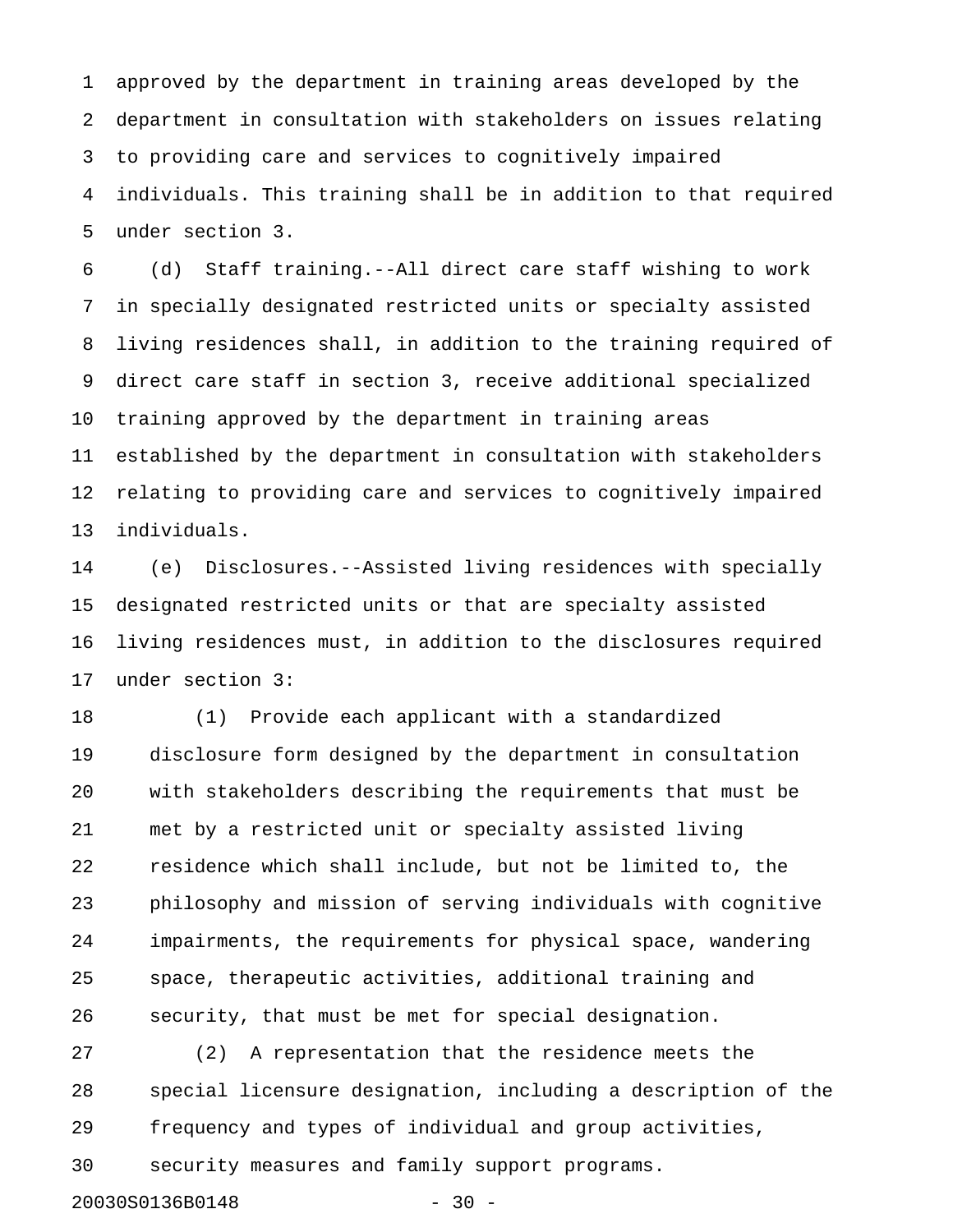1 (f) Accreditation.--If national accreditation of specialty 2 assisted living units becomes available with standards that 3 equal or exceed those in this act and supporting regulations, 4 the department may deem that an accredited assisted living 5 residence meets the special licensing designations under this 6 section.

7 (g) Staffing levels.--Staffing levels will be set in 8 accordance with the staffing levels required under section 3. 9 However, if an assisted living residence has national 10 accreditation which has higher staffing requirements, the 11 residence shall meet the higher requirements. 12 Section 5. Assisted living services providers.

13 (a) Licensure.--The Department of Health shall license 14 entities that are not already licensed by the department that 15 either coordinate and provide, or coordinate and subcontract for 16 provisions of assisted living services.

17 (b) Application.--

18 (1) Within six months of the effective date of this act, 19 the department shall license assisted living services 20 providers. Assisted living services providers shall be 21 licensed and bonded, and a licensure fee shall be applied.

22 (2) Direct care staff employed by assisted living 23 services providers or providing direct care services to 24 consumers in their homes shall meet all training and testing 25 requirements of this act and present documentation from the 26 State of completed training and testing to employers and 27 consumers. Passing a criminal history check shall be a 28 prerequisite to training and testing.

29 (3) Family or friend caregivers shall be exempt from the 30 requirements of this act.

20030S0136B0148 - 31 -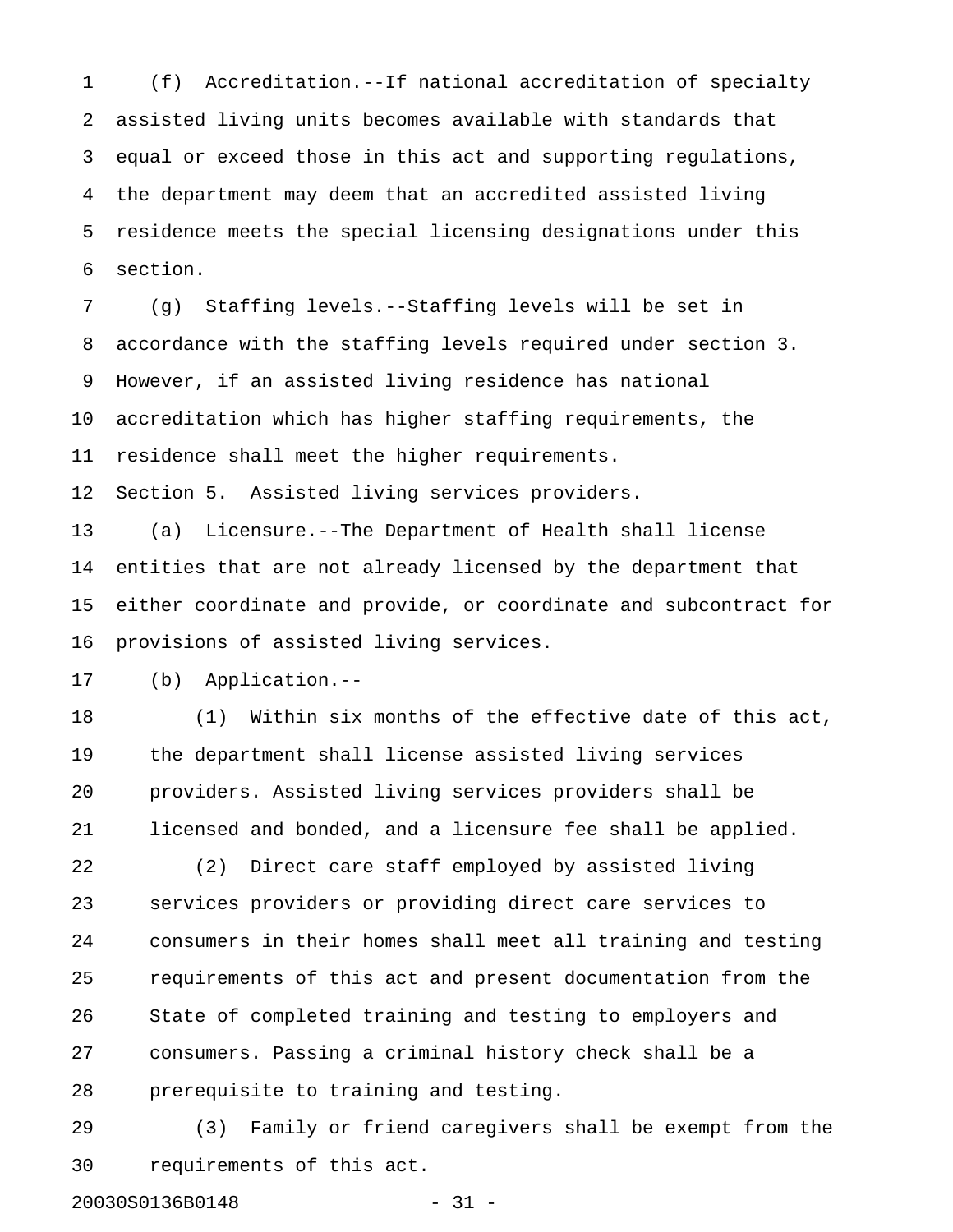1 (4) Entities that do not provide personal care services, 2 but that solely provide assistance with instrumental 3 activities of daily living shall be exempt from the 4 requirements of this act.

5 (c) Requirements.--

6 (1) Assisted living services providers shall be subject 7 to the disclosure and contract requirements set forth in 8 section 3 to the extent applicable to assisted living 9 services providers.

10 (2) Direct care staff shall provide assisted living 11 services consumers with 30 days' advance written notice, 12 where possible, of interruption or termination of service 13 delivery, except where the safety of the direct care staff is 14 at risk. Direct care staff shall be included under the 15 reporting requirements of older adult protective services 16 review. Direct care staff found to be in violation of the 17 advance notice provision of this section may be sanctioned by 18 the department and have their documentation of training 19 necessary for employment withdrawn.

20 (3) All consumer rights specified in section 6 shall 21 apply to consumers of assisted living services providers 22 unless the right is specific to residency. The department 23 shall craft a standardized assisted living service disclosure 24 from such as the one required in section 3 for assisted 25 living residences. As a condition of licensure, all assisted 26 living services providers must provide consumers and 27 applicants with the department's standardized disclosure form 28 of consumers rights.

29 (d) Inspection.--The department shall conduct annual 30 unannounced inspections of assisted living services providers 20030S0136B0148 - 32 -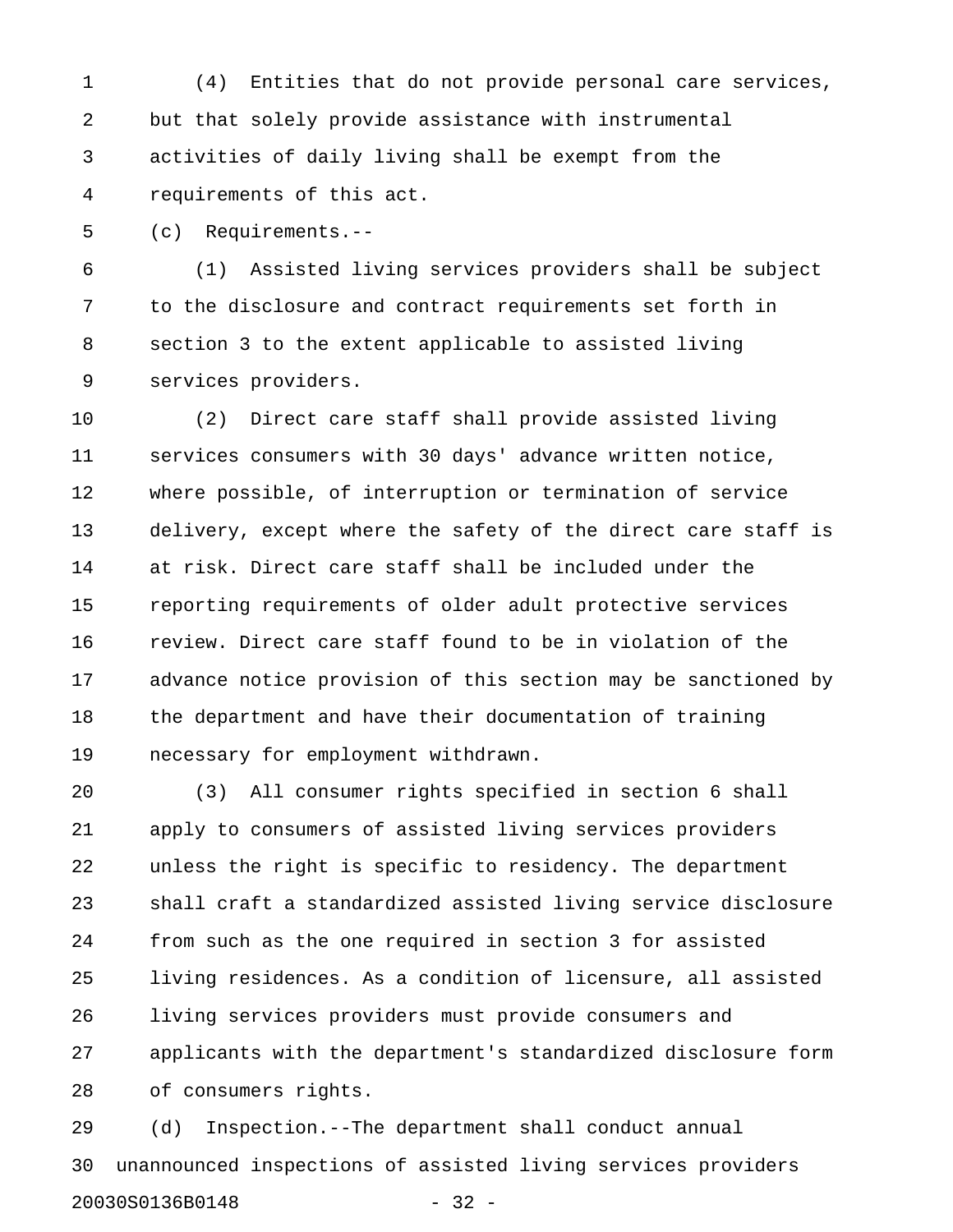1 and shall include visits to and interviews of a random sample of 2 consumers as part of the inspection process.

3 Section 6. Consumer rights.

4 (a) Regulations.--Consumers shall have the following rights 5 which shall attach upon admission to an assisted living 6 residence or start of service receipt from an assisted living 7 services provider and the department shall promptly implement 8 regulations to insure these rights:

9 (1) With respect to management of funds:

10 (i) There shall be no commingling of the residence's 11 and residents' funds.

12 (ii) Assisted living residences shall maintain 13 residents' funds in accounts separate from those of the 14 residence.

15 (iii) When a residents' funds exceed \$200, the 16 assisted living residence must offer the resident an 17 opportunity to have the funds placed in an interest-18 bearing account.

19 (iv) The assisted living residence must keep 20 individual records of individual moneys.

21 (v) Residents are only required to deposit funds 22 with an assisted living residence if they are accepting 23 financial management services.

24 (vi) The department shall develop a means of 25 safeguarding residents' funds and requiring prompt 26 repayment by the assisted living residence of funds that 27 are stolen by residence employees, subcontractors or 28 otherwise mismanaged.

29 (vii) Residents shall have prompt access to funds. 30 (viii) Residents shall receive quarterly statements 20030S0136B0148 - 33 -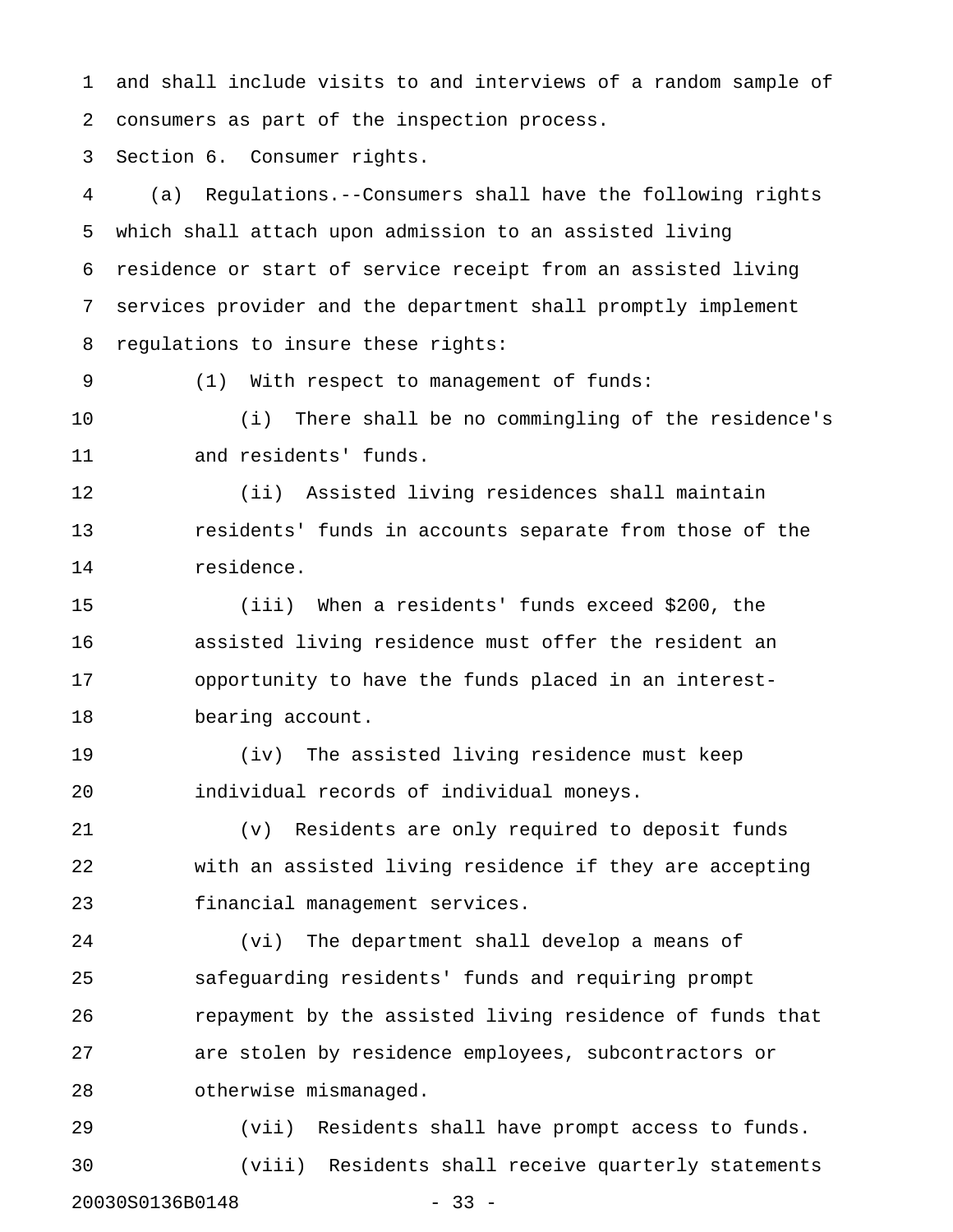1 from assisted living residences holding their funds.

2 (ix) Upon death or discharge, the assisted living 3 residence is required to repay funds to estate or 4 resident within five business days.

5 (x) Assisted living residence staff must obtain 6 written permission for expenditures from the consumer of 7 legally responsible person and keep receipts of 8 expenditures.

9 (xi) No provider or staff of provider or individual 10 affiliated with the provider may assume power of attorney 11 or guardianship over any resident. However, the 12 department shall come up with a process for allowing 13 guardianship in emergency situations where the consumer 14 is unable to authorize and where there is no existing 15 legal representative or the legal representative cannot 16 be reached.

17 (xii) No resident may be required to endorse checks 18 over to the assisted living residence.

19 (2) Each consumer has the right to:

20 (i) Be involved in service planning process and to 21 receive services with reasonable accommodation of 22 individual needs and preferences except where the health 23 or safety of the individual or other residents would be 24 endangered.

25 (ii) Have privacy, confidentiality and freedom from 26 abuse, neglect and financial exploitation.

27 (iii) Refuse treatment or services under the plan. 28 (iv) Receive from the assisted living residence 30 29 days' advance written notice of the assisted living 30 residence's proposed changes to charges and policies and 20030S0136B0148 - 34 -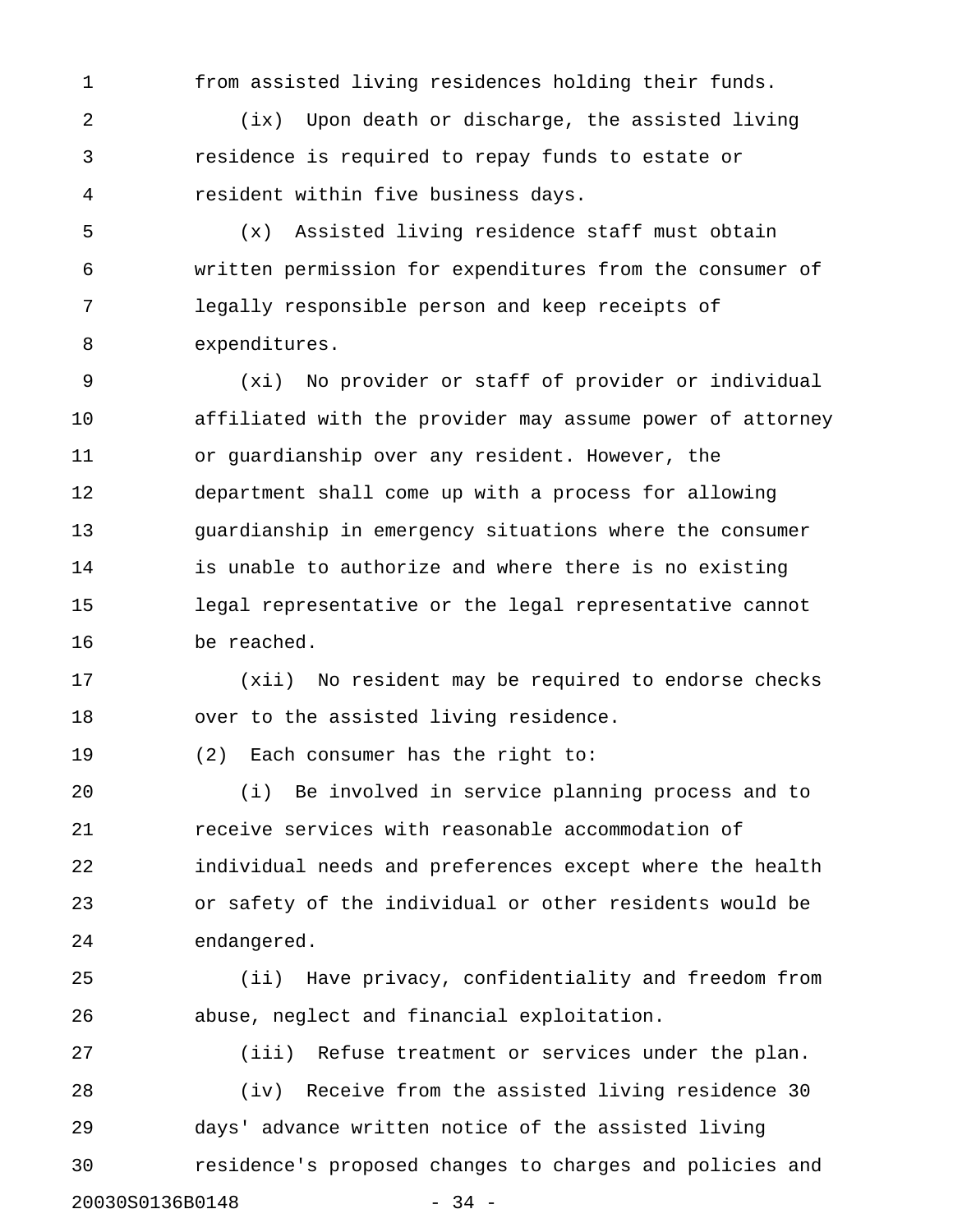1 of the intent of the residence to transfer or discharge 2 the resident, except where transfer is necessary to meet 3 consumer's urgent or emergency medical needs or where 4 immediate risk of harm to consumer or others warrants 5 shorter notice.

6 (v) Be free from physical or chemical restraints.

7 (vi) Be free from unreasonable interference with 8 right to leave and return, have visitors, send and 9 receive mail, and participate or not participate in 10 religious activities.

11 (vii) Receive a qualified assessment by someone not 12 associated with the residence.

13 (viii) Be entitled to residency and services 365 14 days a year, with no planned or intermittent 15 interruptions.

16 (ix) Access the ombudsman and the department's 24- 17 hour hotline.

18 (x) Be free from discrimination on the basis of 19 race, color, religious creed, disability, handicap, 20 ancestry, sexual orientation, national origin, age or 21 sex.

22 (xi) Be free from any duration of stay requirements 23 prior to public funding.

24 (xii) Select a doctor or other health care provider 25 of the consumer's choice.

26 (xiii) Reside and receive services with reasonable 27 accommodation of individual needs and preferences except 28 where health, safety, or rights of individual or other is 29 endangered and does not change the nature, etc., of the 30 assisted living residence.

20030S0136B0148 - 35 -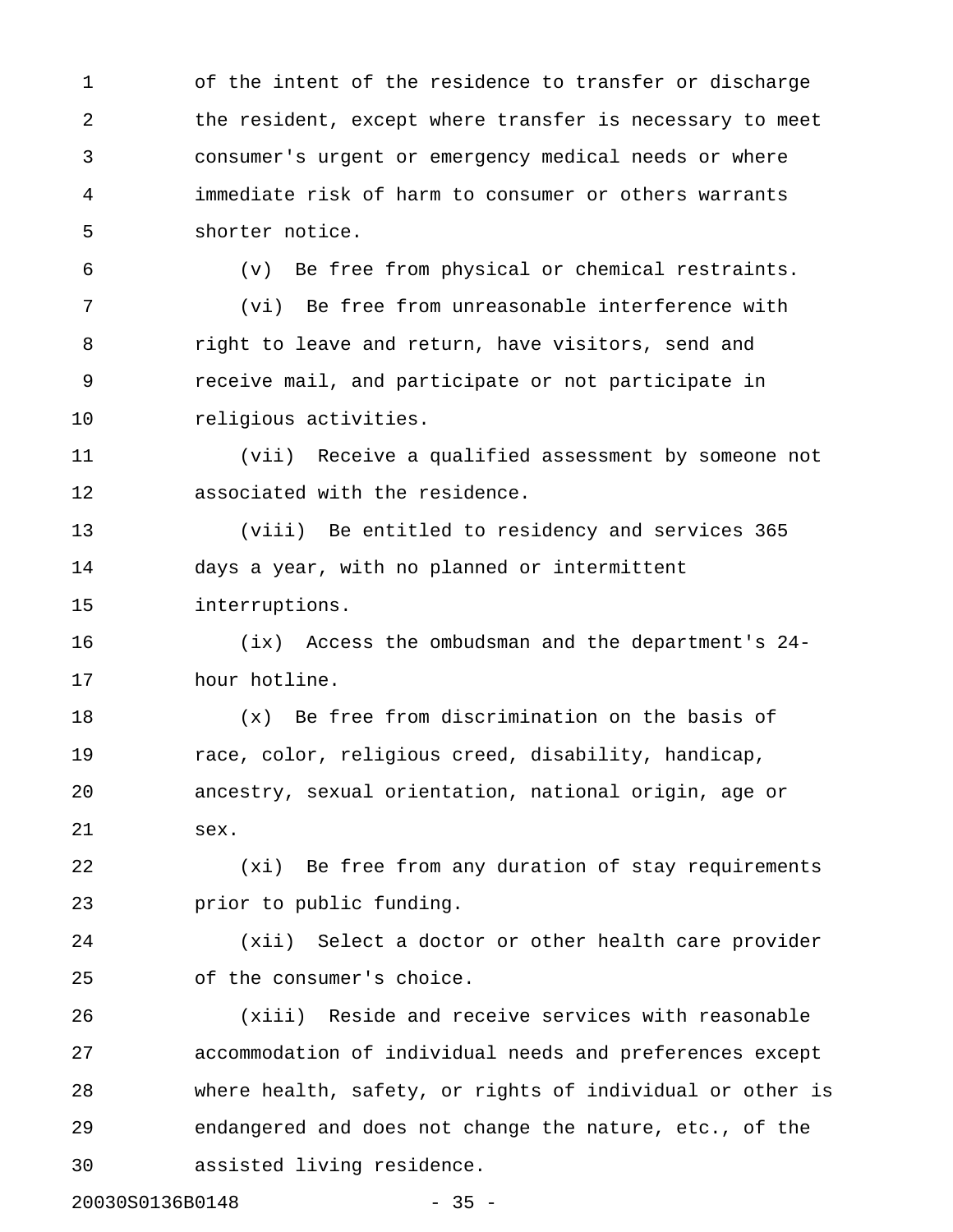1 (xiv) Review inspection and complaint survey and 2 inspection results conducted by the department.

3 (xv) Exercise all rights as a citizen, including, 4 but not limited to, the right to vote, the right to voice 5 grievances with respect to services without retaliation 6 and to organize and participate in resident and family 7 groups.

8 Section 7. Survey, inspection and enforcement process.

9 (a) Licensure and inspection.--The appropriate department 10 shall license and inspect all assisted living residences and 11 assisted living services providers at least annually. Licensure 12 fees shall be established and funds from such fees shall be 13 employed to defray the costs of enforcing the provisions of this 14 act.

15 (1) The appropriate department shall establish and make 16 public specific, objective guidelines for inspectors to 17 employ in the inspection of assisted living residences and 18 assisted living services providers. Inspectors shall be 19 adequately trained in the intention and interpretation of 20 inspection guidelines to ensure consistent application of 21 legal requirements. Each department shall ensure adequate, 22 trained staff and provide annual continuing education courses 23 to inspection staff.

24 (2) There shall be four classes of licensure as follows: 25 (i) Exceptional quality licensure will be awarded to 26 providers based on a finding by a panel established by 27 each department that the provider is in compliance with 28 licensure requirements and should be recognized for its 29 use of best practices and high consumer satisfaction and 30 positive outcomes. Providers with this licensure 20030S0136B0148 - 36 -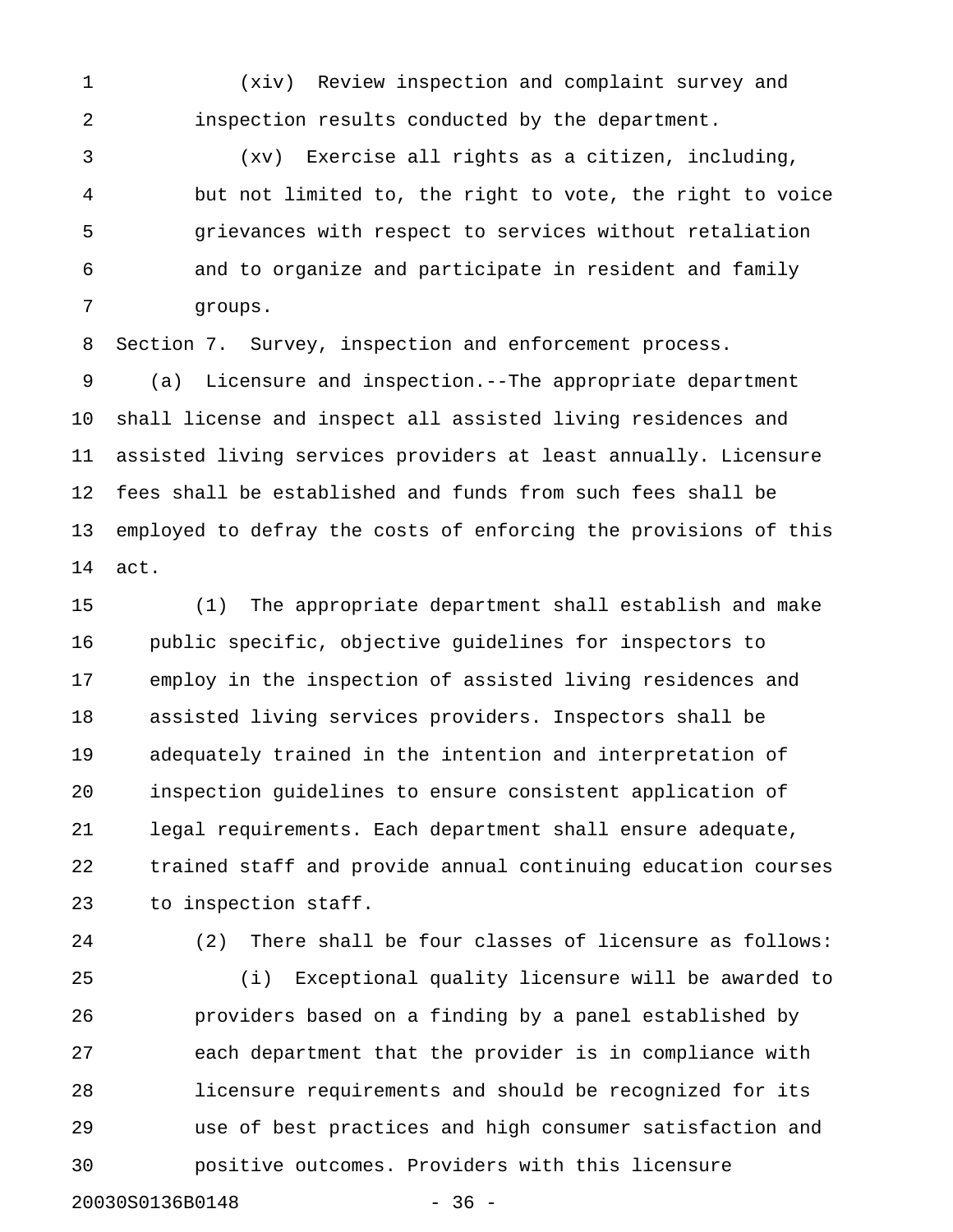1 classification may advertise and each department shall 2 post names of those providers with this licensure 3 classification on its web site.

4 (ii) Compliance licensure will be provided to 5 providers with either no violations or isolated Class III 6 (minor) violations which the administrator or provider 7 has certified in writing to the appropriate department 8 have been corrected within 30 days of the date of the 9 annual licensure inspection.

10 (iii) Provisional licensure will be given to 11 providers with a pattern of Class III (minor) violations 12 or isolated Class II violations for a period of six 13 months. Substantial improvement must be demonstrated for 14 a provider to receive a second six-month provisional 15 license. Those providers which do not meet the standards 16 for a compliance license at the next scheduled inspection 17 shall have their license revoked by the appropriate 18 department.

19 (iv) Provisional licensure with ban on admissions 20 will be given for a six-month period to providers with a 21 pattern of Class II, isolated Class I or a pattern of 22 Class I violations such that new consumers may not be 23 admitted or provided services by the provider with this 24 licensure status.

25 (3) Before an assisted living residence is licensed and 26 permitted to open, operate or admit residents and before an 27 assisted living services provider is permitted to provide 28 services to consumers, it shall be inspected by the 29 appropriate department and must be found in compliance with 30 the requirements set forth in this act and the resulting 20030S0136B0148 - 37 -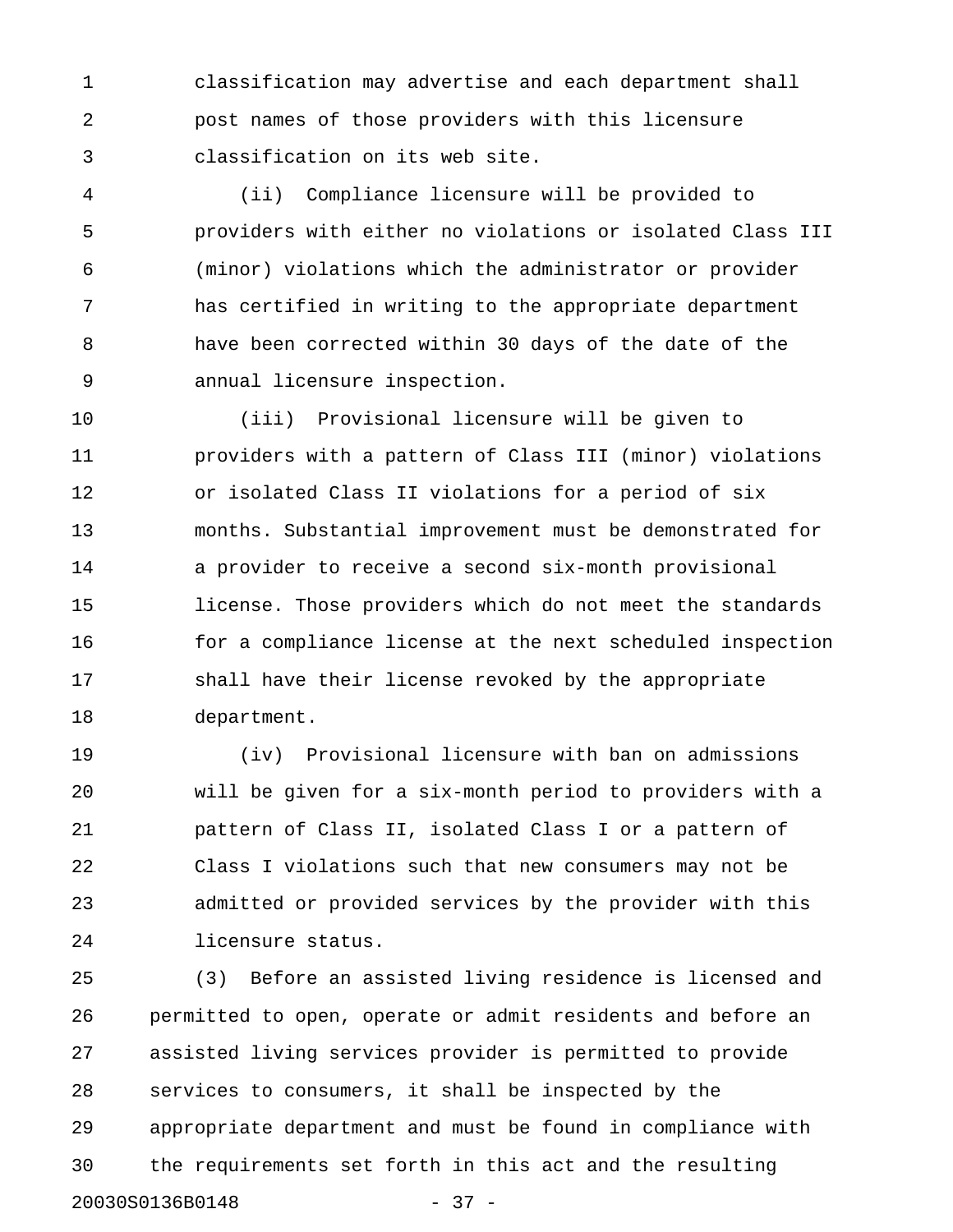1 regulations.

2 (4) After initial licensure inspection, survey staff 3 shall, at a minimum, conduct one onsite unannounced 4 inspection per year. Each department shall develop a uniform 5 survey tool to be used by inspectors.

6 (5) Within 24 hours, upon receipt of a complaint from 7 any person alleging an immediate serious risk to the health 8 or safety of a consumer, the appropriate department shall 9 conduct an onsite unannounced inspection of the provider. 10 Complaints prompting an inspection pursuant to this 11 subsection may include severe injury or death of a consumer, 12 reports of abuse or conditions or practices that cause an 13 immediate and serious risk to a consumer. Complaints shall be 14 investigated immediately but no later than 48 hours after 15 receipt of the complaint.

16 (6) Each department shall develop requirements for the 17 preinspection provision of information and documents by the 18 provider on the annual anniversary of initial licensure, to 19 be reviewed by the appropriate department's inspectors prior 20 to the onsite inspection.

21 (7) Within six months of the passage of this act, each 22 department shall develop a time line and work plan to be used 23 to develop quality indicators of care and consumer 24 satisfaction surveys that will be used as part of the annual 25 inspection process. The quality indicators of care and 26 consumer satisfaction surveys shall be developed in 27 consultation with stakeholders and shall be placed within 24 28 months of the passage of this act.

29 (8) Each department shall develop a provider survey 30 instrument to obtain provider feedback on the inspection 20030S0136B0148 - 38 -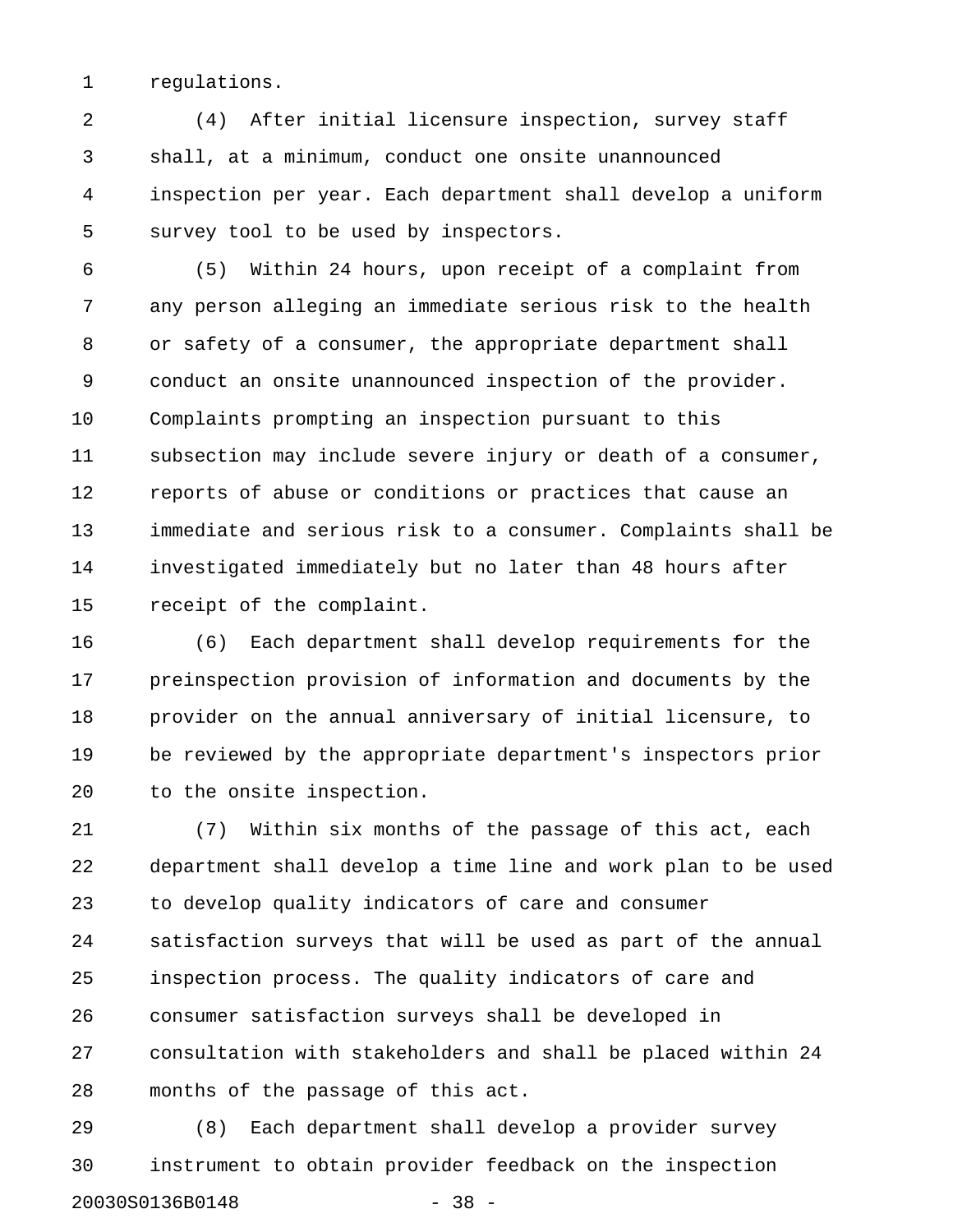1 process. The survey instrument shall be sent in the 2 preinspection submission information to be returned to the 3 deputy secretary of the appropriate department by the 4 provider after the onsite inspection.

5 (9) After three annual unannounced inspections resulting 6 in compliance or exceptional quality licensure status, a 7 provider shall receive abbreviated inspections for as long as 8 it maintains compliance or exceptional quality licensure 9 status. The appropriate department shall develop an 10 abbreviated inspection process.

11 (10) As provided in section 7(b), assisted living 12 residences not in compliance with the requirements of this 13 act and its regulations shall be subject to intensified 14 inspections which shall include intensified frequency, 15 duration and scope.

16 (11) There shall be no transfer of license unless the 17 appropriate department approves the transfer of license. The 18 appropriate department may deny transfers to friends, 19 relatives, business associates, etc., if it appears that 20 purpose of transfer is to avoid licensure action or it 21 appears that the previous owner will continue to have 22 involvement in the residence or business.

23 (b) Violations.--

24 (1) Within six months of the effective date of this 25 section, the Department of Public Welfare and the Department 26 of Health shall classify each violation of its regulations 27 into one of the following categories:

28 (i) Class I. A violation, including failure to or 29 negligent provision of services in the service plan, 30 which indicates a substantial probability that death or 20030S0136B0148 - 39 -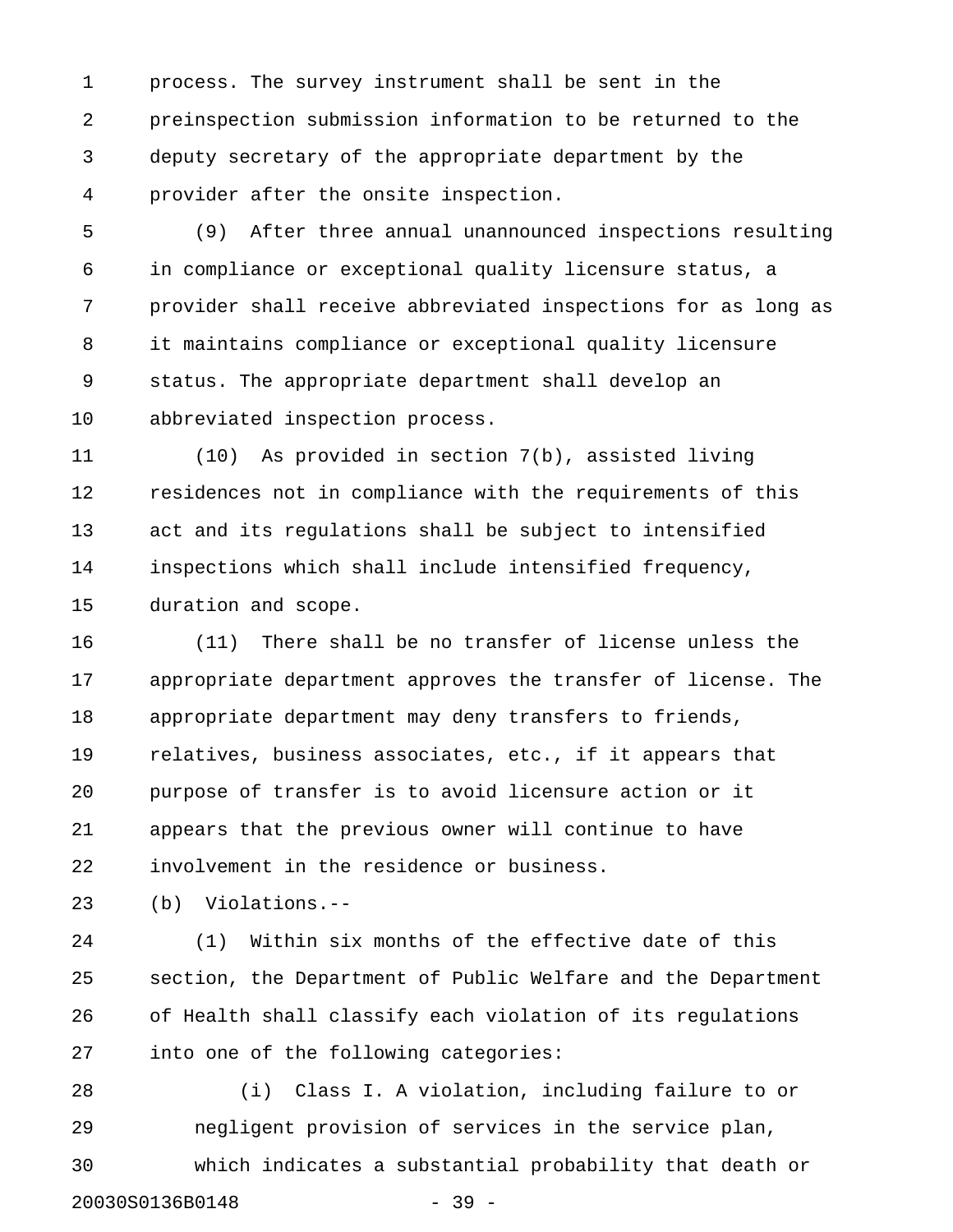1 serious mental or physical harm to a consumer may result 2 or death actually results.

3 (ii) Class II. A violation, including failure to or 4 negligent provision of services in the service plan, 5 which has a potential or actual substantial adverse 6 effect upon the health, safety or well-being of a 7 consumer.

8 (iii) Class III. A minor violation which has an 9 adverse effect upon the health, safety or well-being of a 10 consumer.

11 (2) The remedy and penalty for violations will depend on 12 the violations.

13 (i) Isolated Class III violation. Within 30 days of 14 the date of the citation, the assisted living residence 15 administrator or assisted living services provider must 16 correct the violation and certify in writing to the 17 appropriate department that the violation has been 18 corrected.

19 (ii) Pattern of Class III violations. Within ten 20 days of the date of the citation, the assisted living 21 residence administrator or assisted living services 22 provider must submit a plan of correction for appropriate 23 department approval. Within 30 days of the date of the 24 citation, the assisted living residence administrator or 25 assisted living services provider must correct the 26 violations and certify in writing to the appropriate 27 department that corrections have been made. The 28 appropriate department shall issue fines and grant a 29 provisional license, which shall be in effect only until 30 written certification of corrections has been received by 20030S0136B0148 - 40 -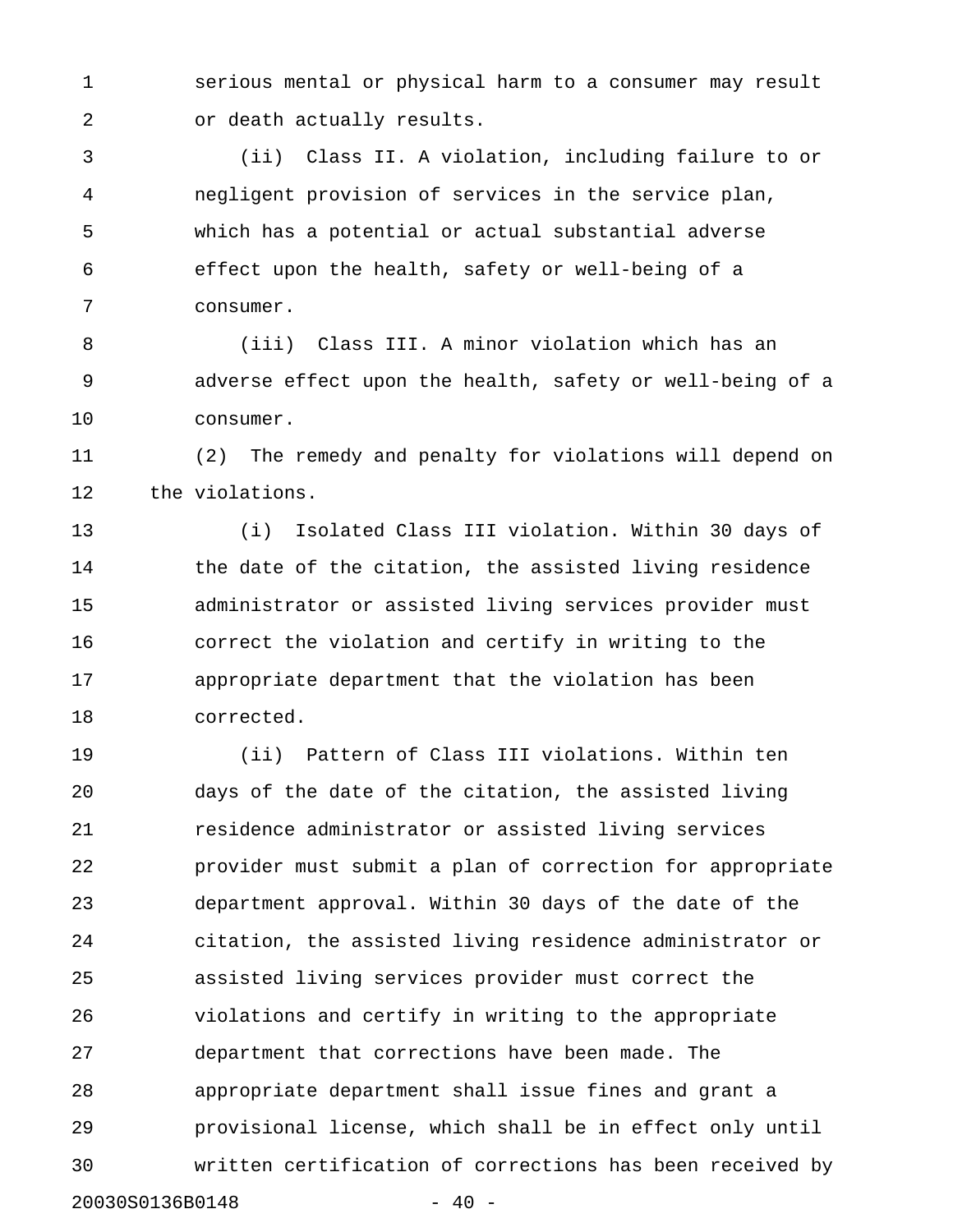1 the appropriate department. Immediate correction of the 2 violation to the inspector's satisfaction during the 3 survey process will preclude the application of a penalty 4 under this subsection.

5 (iii) Isolated Class II violations. Within ten days 6 of the date of the citation, the assisted living 7 residence administrator or assisted living services 8 provider must submit a plan of correction for appropriate 9 departmental approval. Within 30 days of the date of the 10 citation, the assisted living residence administrator or 11 assisted living services provider shall correct the 12 violations and certify in writing to the appropriate 13 department that corrections have been made. The 14 appropriate department shall fine the assisted living 15 residence or assisted living service provider and issue a 16 provisional license until certification of corrections 17 has been received by the appropriate department. 18 Immediate correction of the violation to the inspector's 19 satisfaction during the survey process will preclude the 20 application of a penalty under this subsection.

21 (iv) Pattern of Class II violations. Within ten days 22 of the date of the citation, the assisted living 23 residence administrator or assisted living services 24 provider shall submit a plan of correction for 25 appropriate departmental approval. Within 30 days of the 26 date of the citation, the assisted living residence 27 administrator or assisted living services provider shall 28 correct the violations and shall certify in writing to 29 the appropriate department that all corrections have been 30 made. The appropriate department shall fine the provider 20030S0136B0148 - 41 -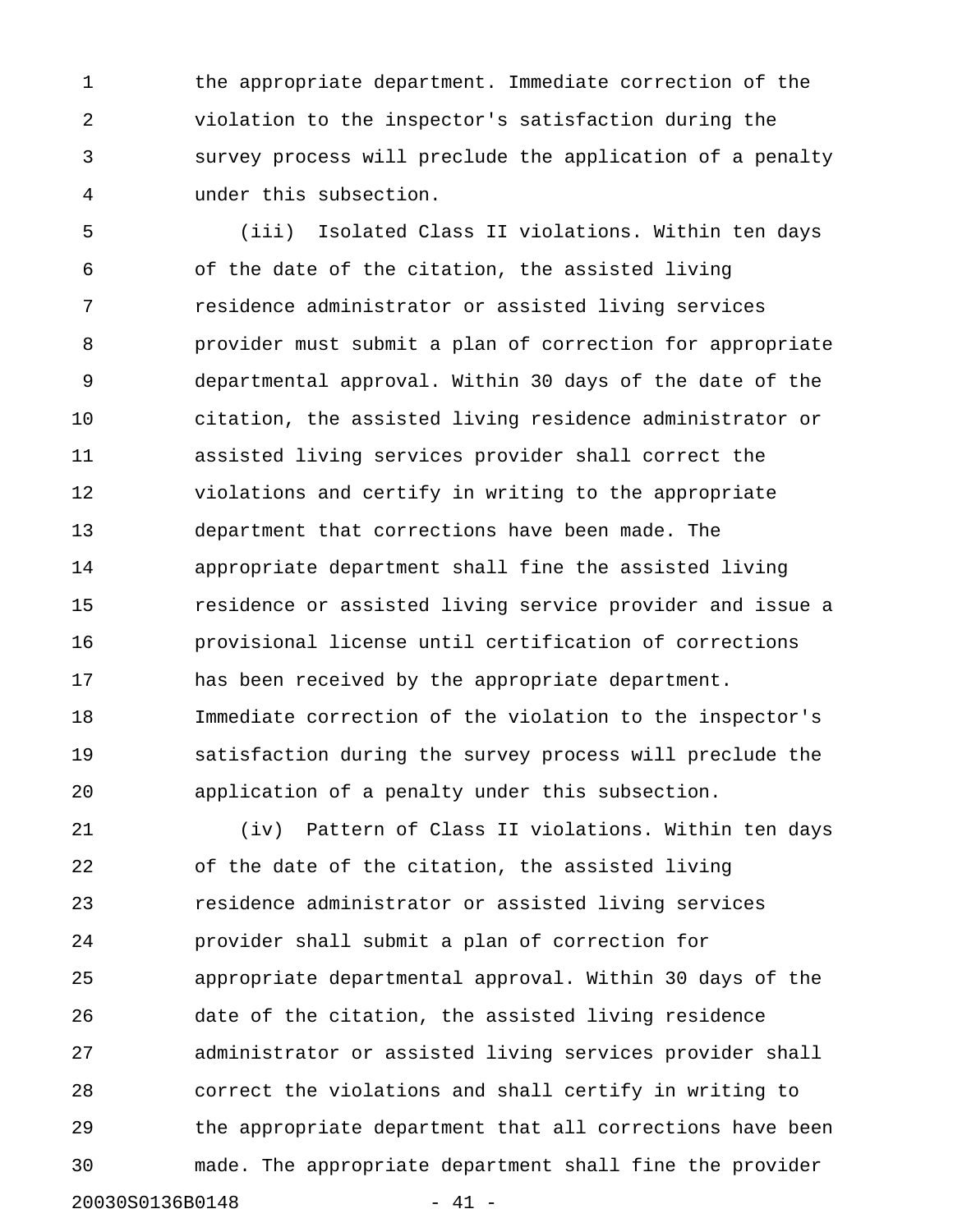1 and issue a provisional license with a ban on admissions 2 or service until written certification of corrections has 3 been received and corrections have been verified by the 4 appropriate department. The appropriate department shall 5 conduct an onsite inspection to verify corrections within 6 two business days of receipt of the certification of 7 correction. The appropriate department shall conduct 8 intensified inspections of the provider with more 9 numerous unannounced inspections.

10 (v) Isolated Class I violations. Upon a finding by 11 the appropriate department of a Class I violation, the 12 appropriate department shall immediately decide whether:

13 (A) to give a provisional license with a ban on 14 admissions or services and allow the assisted living 15 residence or assisted living services provider to 16 correct the violation;

17 (B) require the appointment of a master at the 18 assisted living residence's expense to oversee the 19 immediate correction of the violations; or

20 (C) to revoke the license and arrange for the 21 immediate relocation or transfer of consumers. The 22 appropriate department shall fine the provider and 23 should the provider remain in operation, subject it 24 to intensified and more numerous unannounced 25 inspections.

26 (vi) Pattern of Class I violations. Upon a finding 27 by the appropriate department that a provider has a 28 pattern of Class I violations, the appropriate department 29 shall immediately revoke the provider's license and 30 arrange for relocation or transfer of the consumers or 20030S0136B0148 - 42 -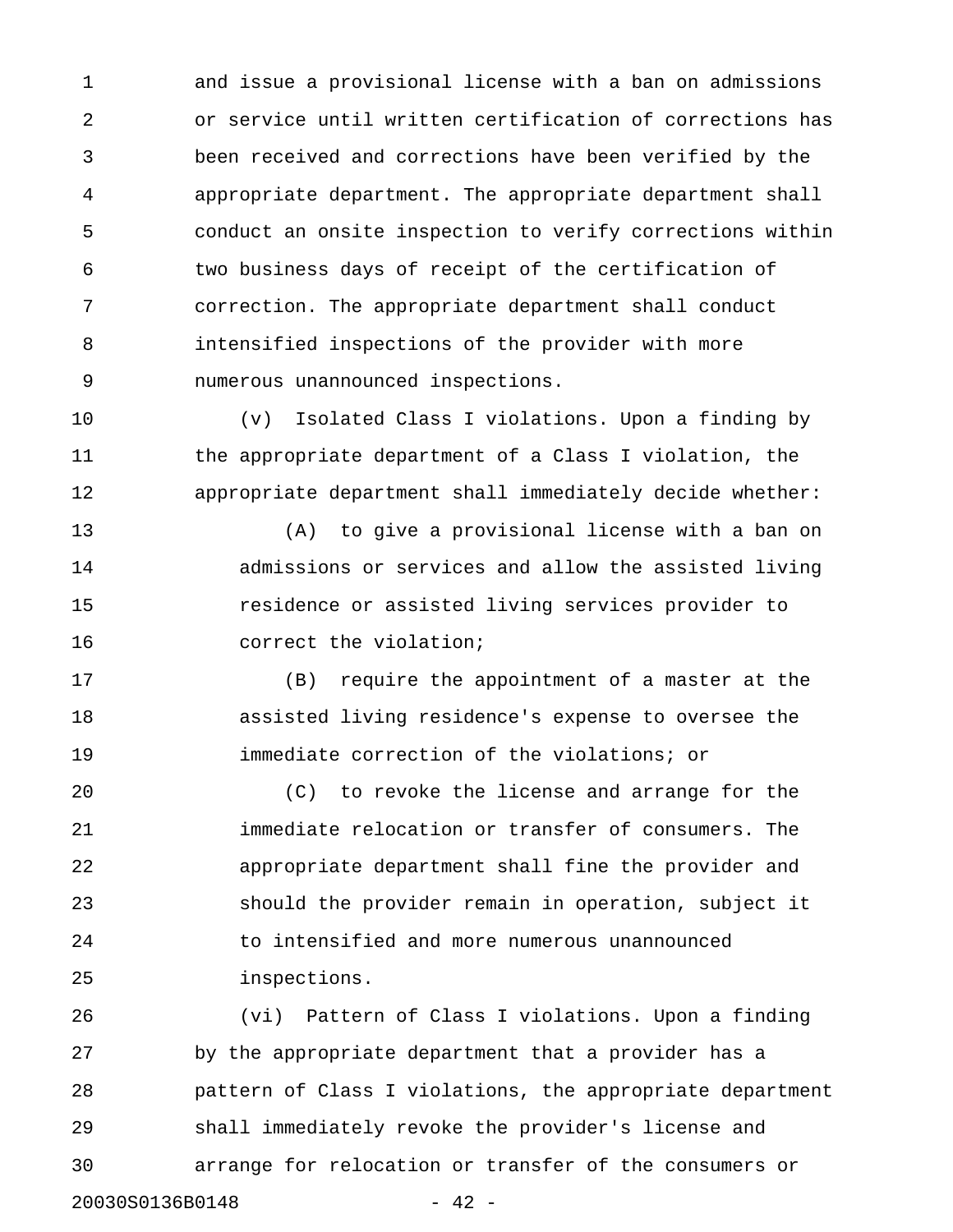1 appoint a master at the assisted living residence's 2 expense to bring the assisted living residence into 3 compliance within 30 days. The appropriate department 4 shall issue a provisional license with a ban on 5 admissions or service if the provider is permitted to 6 continue in operation and shall fine the provider. Should 7 the provider remain in operation, the appropriate 8 department shall conduct intensified and more numerous 9 inspections.

10 (vii) False certifications. Any administrator that 11 falsely certifies to the appropriate department that 12 violations have been corrected shall be fined by the 13 appropriate department and shall lose his administrator 14 license.

15 (3) Within six months of the effective date of this act, 16 the appropriate department shall issue regulations pursuant 17 to this section. The regulations shall ensure that 18 inspections are not invasive of consumer's privacy or 19 dignity, support the principles of assisted living and can be 20 uniformly and consistently applied by the appropriate 21 department.

22 (4) The appropriate department shall establish monetary 23 penalties that relate to the severity of the violation. Money 24 collected by the appropriate department under this section 25 shall be first used to defray the expenses incurred by 26 consumers relocated under this act. Any moneys remaining 27 shall be used by the appropriate department for enforcing the 28 provisions of this act. Fines collected pursuant to this act 29 shall not be subject to the provisions of 42 Pa.C.S. § 3733 30 (relating to deposits into account).

20030S0136B0148

$$
-43
$$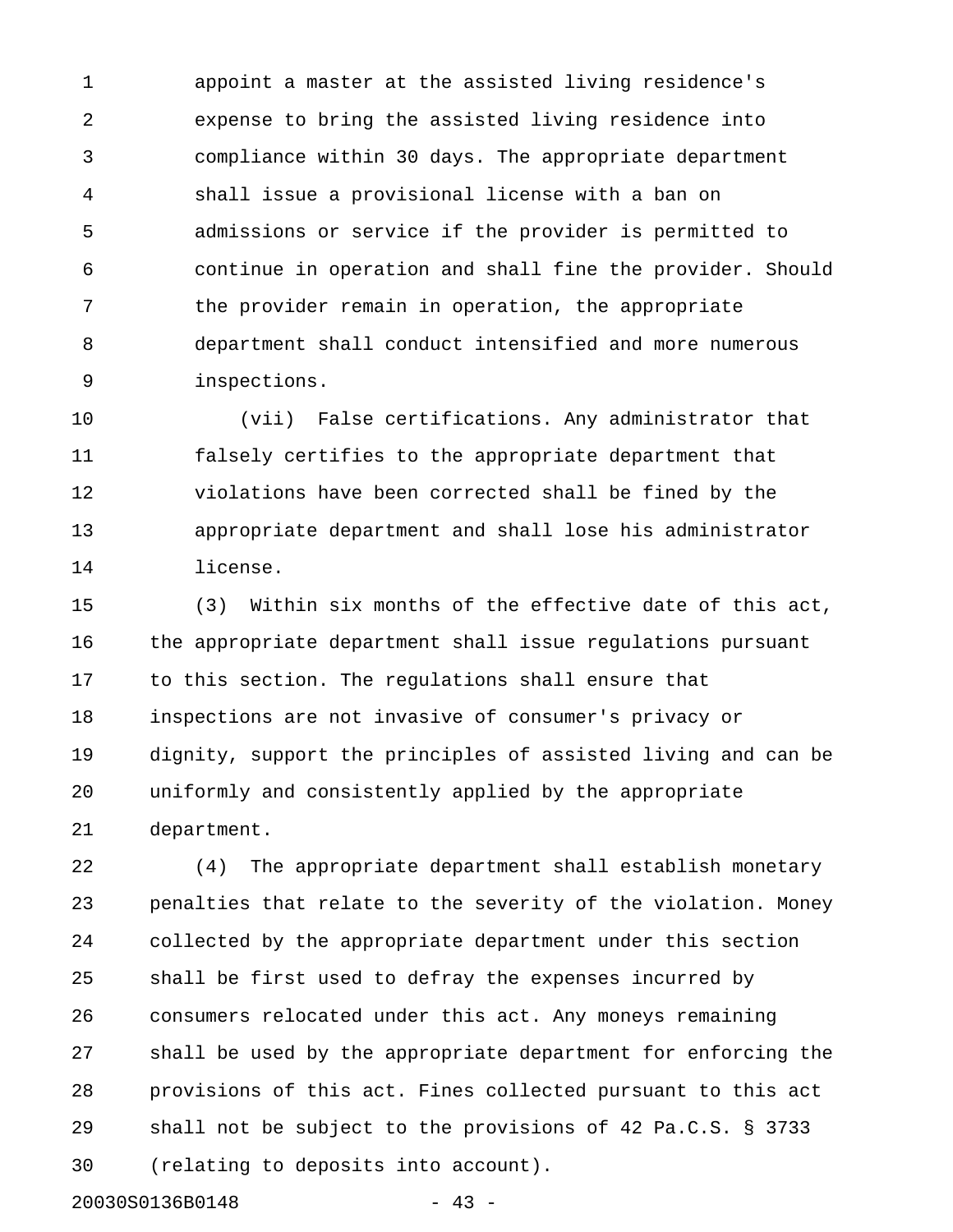1 (c) Relocation, relocation assistance and transfer.--

2 (1) In addition to making all licensing surveys 3 available, assisted living residences shall post all Class I 4 and II licensing actions. The department shall inform all 5 residents of their right to leave the assisted living 6 residence and to receive relocation assistance.

7 (i) The department shall promptly relocate consumers 8 from an assisted living residence if any of the following 9 conditions exist:

10 (A) The assisted living residence is operating 11 without a license.

12 (B) The licensee is voluntarily closing an 13 assisted living residence and relocation is necessary 14 for the health and welfare of the consumers.

15 (C) The assisted living residence has engaged in 16 conduct that endangers the health and safety of its 17 residents, leading a reasonable consumer to be 18 concerned for his or her safety.

19 (D) When the assisted living resident wishes to 20 leave.

21 (ii) The department shall offer relocation 22 assistance to consumers of assisted living residences. 23 This shall include:

24 (A) Providing residents with pertinent 25 information, such as referrals to nearby social 26 service agencies or assisted living residences in 27 complete compliance with governing regulations.

28 (B) Determining other options for relocation; 29 and assisting residents to make arrangements for 30 relocation if family members are not available for 20030S0136B0148 - 44 -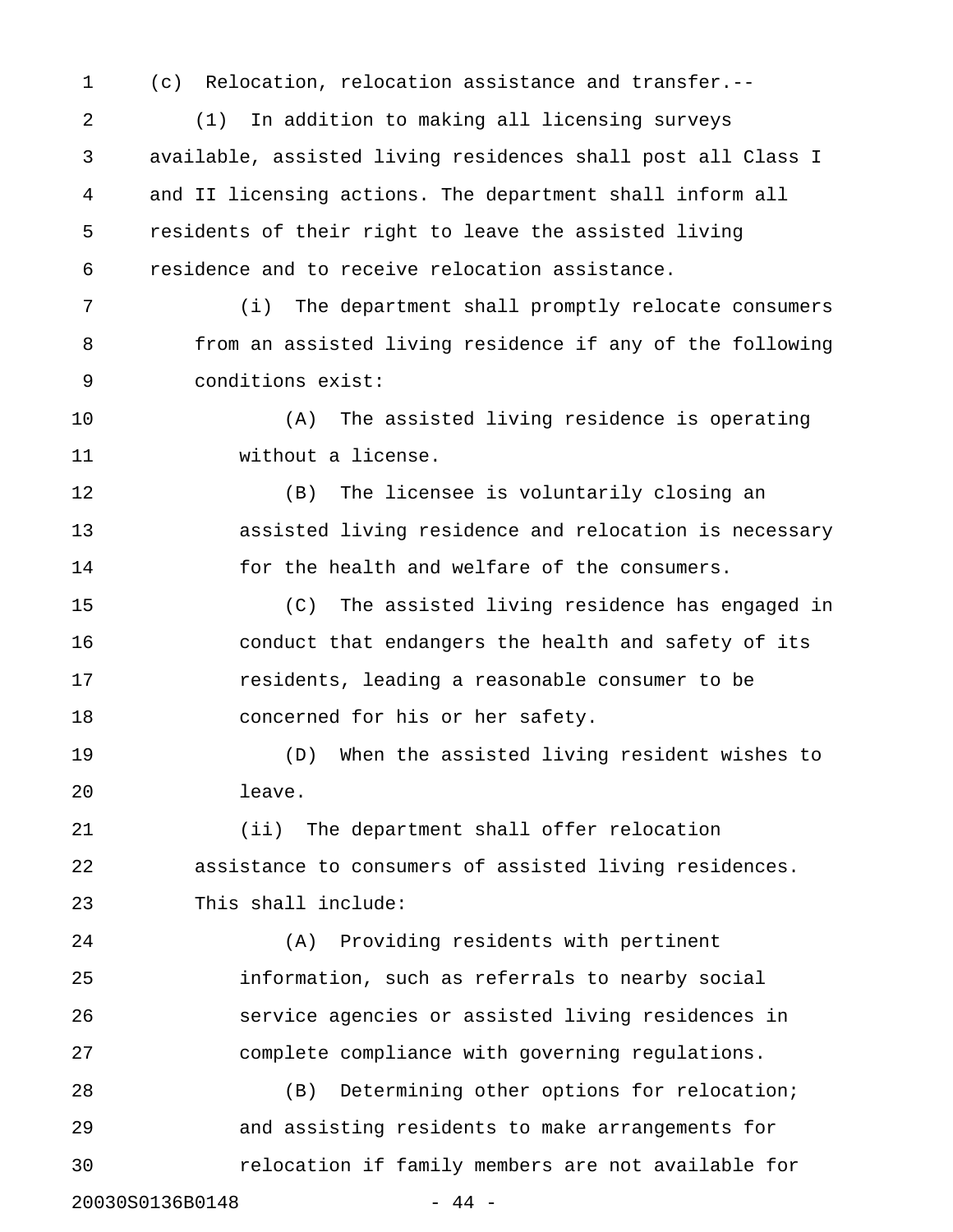1 this purpose.

2 (iii) Except in an emergency, the consumer shall be 3 involved in planning his transfer to another placement 4 and shall have the right to choose among the available 5 alternative placements. The department may make temporary 6 placement until final placement can be arranged. 7 Consumers shall be provided with an opportunity to visit 8 alternative placement before relocation or following 9 temporary emergency relocation. Consumers shall choose 10 their final placement and shall be given assistance in 11 transferring to such place.

12 (iv) Consumers shall not be relocated pursuant to 13 this section if the department determines in writing and 14 consistent with consumer preference that such relocation 15 is not in the best interest of the consumer.

16 (2) All consumers of assisted living services providers 17 shall be notified by the Department of Health of its Class I 18 and II licensing actions against their provider, informed of 19 their right to switch providers and informed of their right 20 to receive assistance in locating a new assisted living 21 services provider. The Department of Health shall provide 22 assistance to consumers of assisted living services providers 23 who require assistance in transferring to other assisted 24 living services providers. The assistance shall be consistent 25 with the conditions for and forms of assistance stated in 26 paragraph (1).

27 (d) Appeal of violations.--A provider appealing appropriate 28 departmental ban on admissions and/or license revocation or 29 nonrenewal shall be denied a supersedeas unless the provider 30 demonstrates substantial likelihood of prevailing on the merits. 20030S0136B0148 - 45 -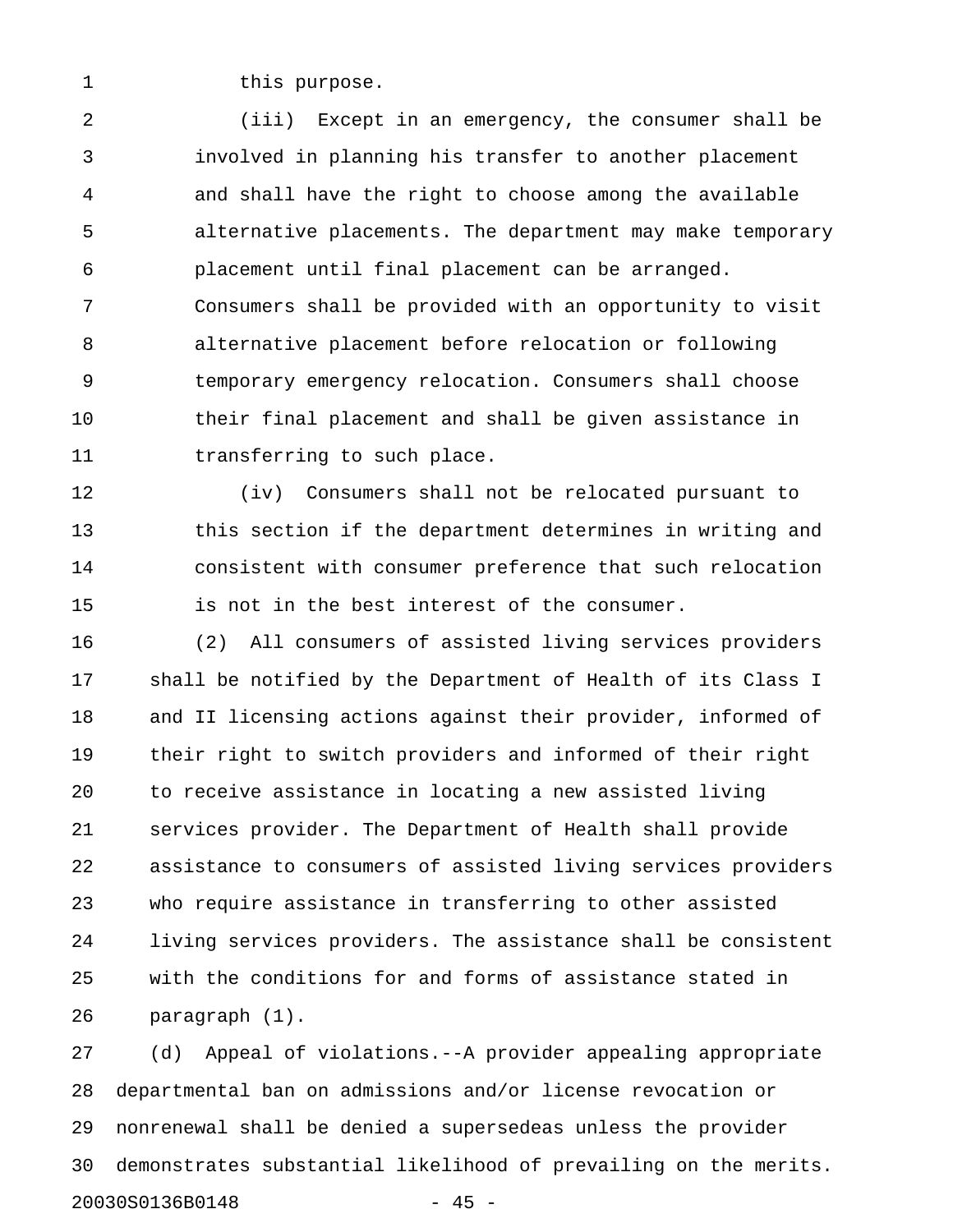1 Where a supersedeas is granted it shall be revoked if the 2 department presents evidence of any intervening Class I or II 3 violations. Where supersedeas is granted:

4 (1) The appropriate department shall inspect a residence 5 or assisted living services provider at least monthly or more 6 frequently to ensure residents' or recipients' safety and 7 well-being. These inspection reports will be maintained as 8 part of the public record for the assisted living residence 9 or assisted living services provider.

10 (2) Where a supersedeas has been granted, a Class I or 11 II violation cited after the granting of the supersedeas 12 shall lead to a revocation of the supersedeas.

13 (e) Hearings.--The Department of Public Welfare and the 14 Department of Health, respectively, shall make the assisted 15 living residence or services consumer and provider appeals a 16 priority, with no appeal outstanding more than 60 days beyond 17 the date on which the appeal was filed.

18 (f) Expedited reconsideration.--The Secretary of Public 19 Welfare shall rule on reconsiderations within 60 days.

20 (g) Definitions.--As used in this section, the following 21 words and phrases shall have the meanings given to them in this 22 subsection:

23 "Appropriate department." The appropriate department with 24 respect to assisted living residences shall be the Department of 25 Public Welfare and the appropriate department with respect to 26 assisted living services providers shall be the Department of 27 Health.

28 "Each department." The term shall mean both the Department 29 of Public Welfare and the Department of Health acting 30 independently but following the same instruction from the 20030S0136B0148 - 46 -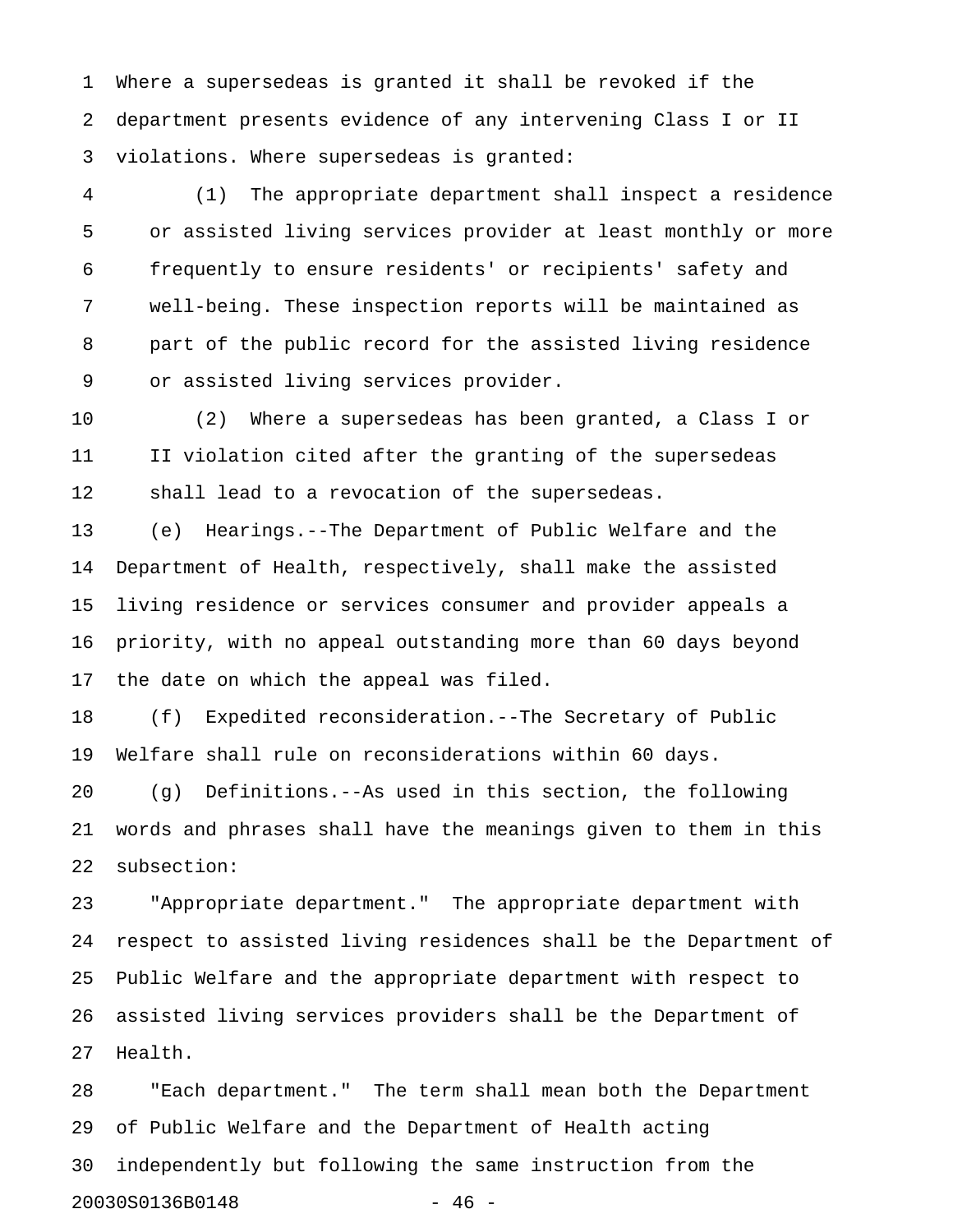1 legislature.

2 Section 8. Expansion of availability of publicly funded home-3 based and community-based assisted living 4 services.

5 (a) Categories and services.--Within the next fiscal year 6 following the effective date of this act, the department shall:

7 (1) Immediately work with stakeholders to identify 8 categories of persons qualifying for nursing facility care 9 who do not presently fit in any of Pennsylvania's present 10 Medicaid home-based and community-based waiver programs, such 11 as persons with autism, persons who have suffered a stroke 12 and others.

13 (2) Seek amendment of all present Medicaid home-based 14 and community-based services waivers consistent with Federal 15 requirements for the purposes of adding/increasing needed 16 services not presently provided and covering populations 17 identified in paragraph (1), to fill in the gaps in 18 Pennsylvania's current Medicaid waivers and to maximize caps 19 on payment, such as adding cognitive support services and 20 assistive technology to the PDA waiver, amending the AIDS 21 waiver and increasing the 80% cap on PDA waiver services.

22 (3) Amend, if permitted by Federal law, the State plan 23 to include in medical assistance financial eligibility 24 determination the following:

25 (i) In determining the countable resources of 26 qualified persons for purposes of medical assistance 27 eligibility, the department shall use a computation 28 method which exempts an amount of otherwise countable 29 resources which is equal to the difference between \$2,000 30 and an amount calculated as follows: \$2,000 increased by 20030S0136B0148 - 47 -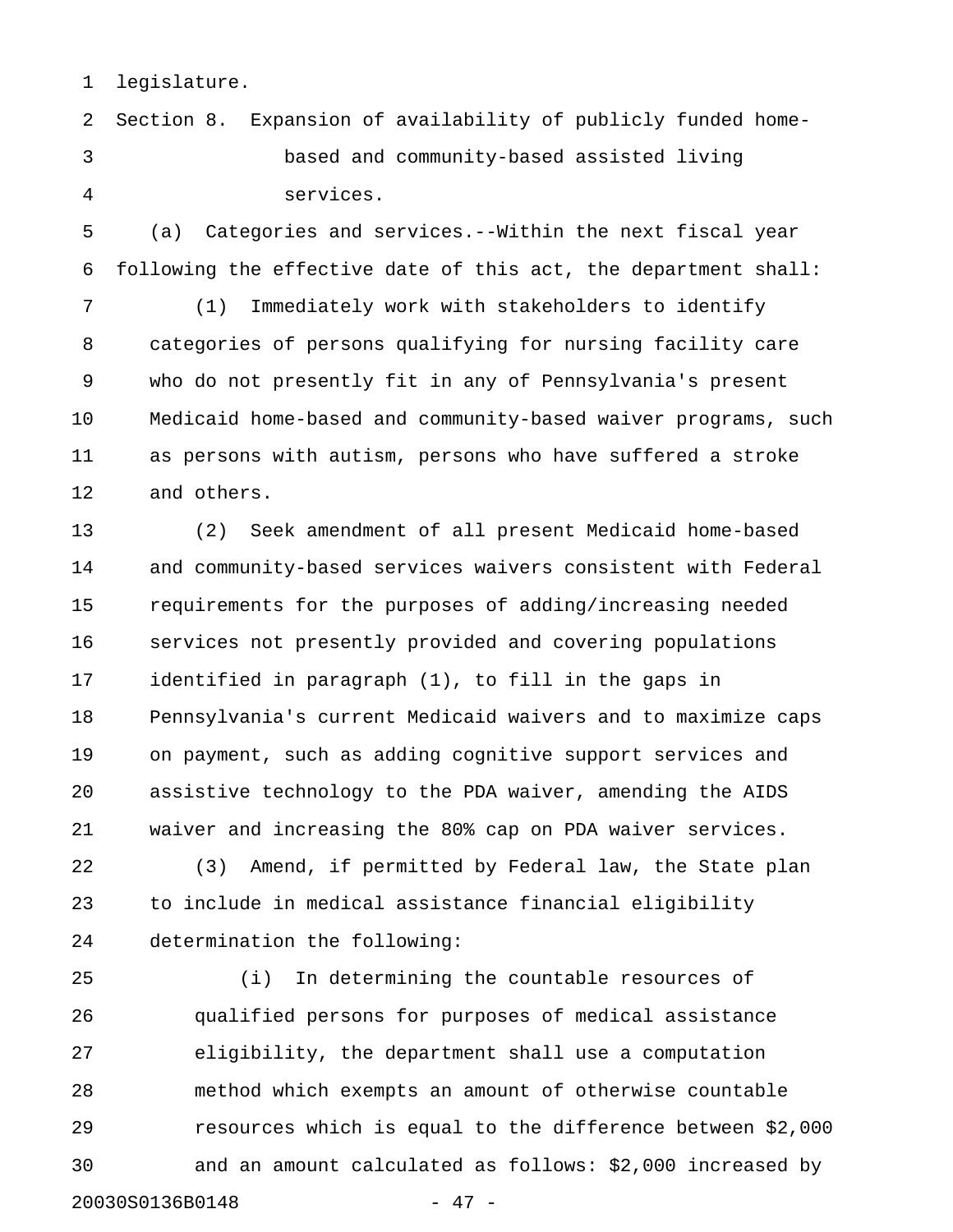1 each of the Social Security cost-of-living adjustments 2 sequentially from January 1, 1990, to the present.

3 (ii) For qualified couples, the department shall use 4 a computation method which exempts an amount of otherwise 5 countable resources which is equal to the difference 6 between \$3,000 and the amount calculated as follows: 7 \$3,000 increased by each of the Social Security cost-of-8 living adjustments sequentially from January 1, 1990, to 9 the present.

10 (iii) The department shall promptly adjust upward 11 the exempted amounts each year as new Social Security 12 cost-of-living adjustments go into effect.

13 (4) Change and, where necessary, seek Federal approval 14 to liberalize eligibility requirements for nursing facility-15 eligible persons receiving Medicaid-funded services in the 16 community to parallel the requirements for those receiving 17 care in a nursing facility. Where permitted by Federal law, 18 the department shall increase the resource level, adjust the 19 spousal impoverishment level and revise spenddown allowances 20 for those receiving services in their home and community to 21 parallel the requirements for those persons receiving such 22 services in a Medicaid-funded nursing facility.

23 (b) Housing.--Within nine months the Department of Aging and 24 the Department of Public Welfare shall:

25 (1) Establish a presumptive eligibility program for 26 immediately putting assisted living services in place for 27 persons needing long-term care services who appear to be 28 eligible for State-funded or Medicaid-funded programs, where 29 the individual is at risk of imminent placement in a nursing 30 facility. In so doing, the department shall attempt to 20030S0136B0148 - 48 -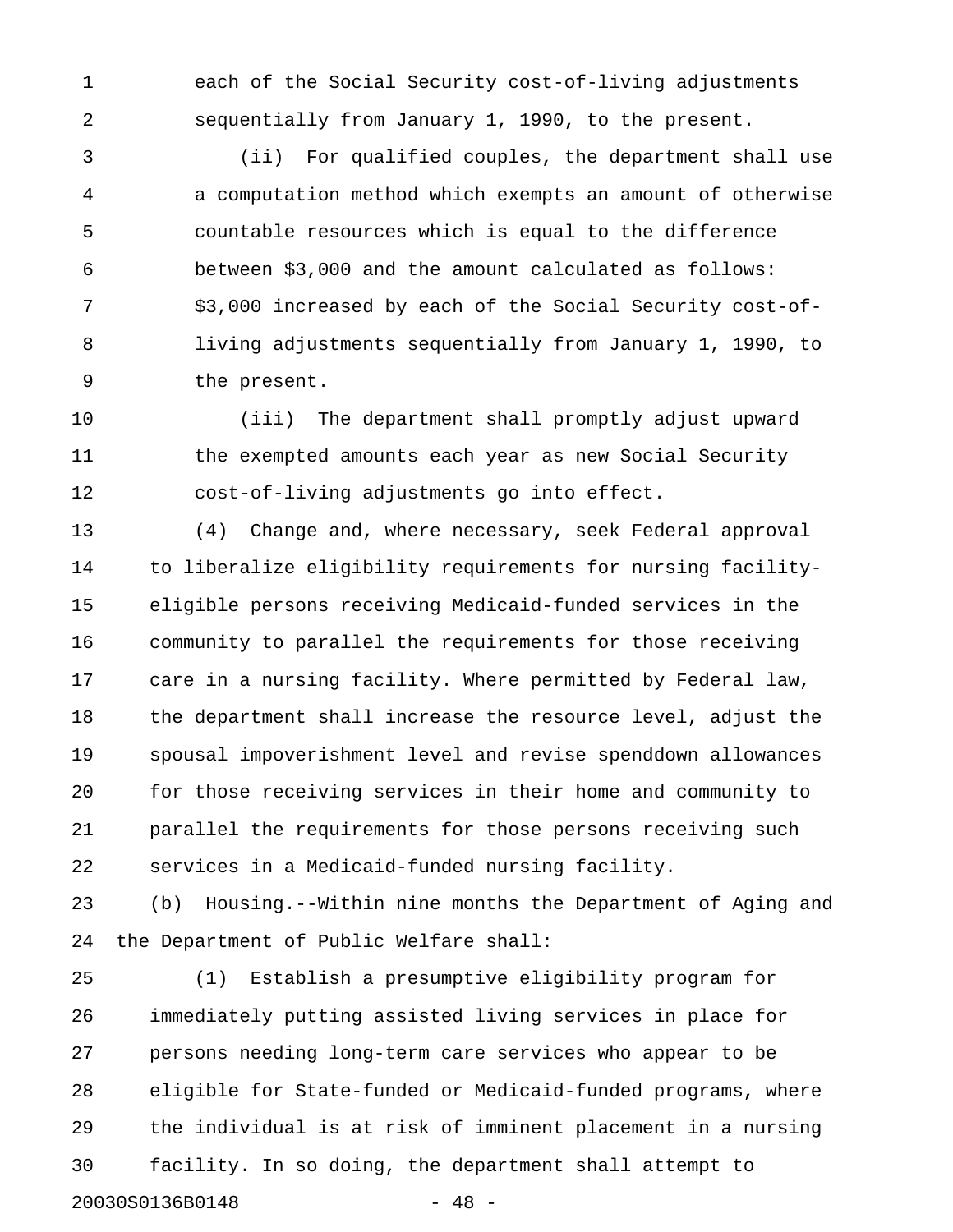1 maximize Federal matching funding but, if necessary, may use 2 State funding exclusively.

3 (2) Establish rules and procedures for a program to 4 provide payment for a housing supplement funded with State 5 dollars to be used with Medicaid-funded home-based and 6 community-based services to help keep the consumer at home, 7 in an approved domiciliary care home, in an assisted living 8 residence or in an approved personal care home where:

9 (i) the total State cost of the housing supplement 10 and home-based and community-based services is less than 11 the State cost for that consumer in a nursing facility; 12 or

13 (ii) a housing supplement is necessary to avoid 14 nursing facility placement unwanted by the consumer:

15 (A) the person is certified for an available 16 waiver slot in the Medicaid-funded home-based and 17 community-based services waiver program; and

18 (B) adequate State funds have been appropriated 19 for the year for the payment of the supplement. 20 (3) Begin annual assessment of the availability of home-21 based and community-based assisted living services in all 22 counties and assist counties to develop needed services, such 23 as adult day care, where they are presently unavailable.

24 (4) Establish a program which allows persons with 25 medical assistance countable assets of up to \$40,000, but who 26 are presently income eligible for Medicaid-funded home-based 27 and community-based assisted living services to equally share 28 the cost of those services with a State-funded program and 29 provides State support to bridge the transition to Medicaid-30 funded services.

20030S0136B0148 - 49 -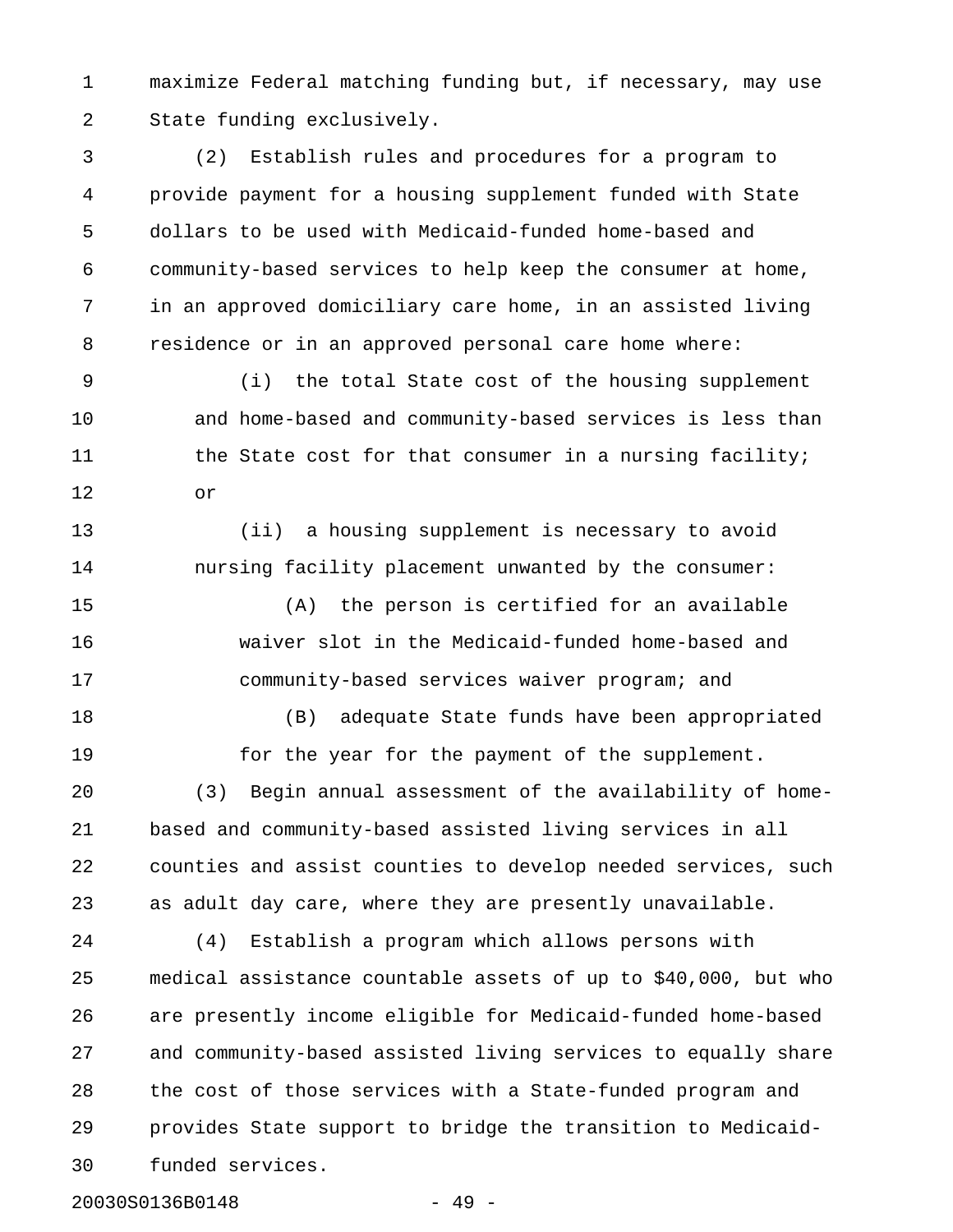1 (5) Implement a quality assessment and improvement 2 program, which includes consumer satisfaction surveys and 3 quality-of-life outcome measures to ensure that publicly 4 funded home-based and community-based services meet 5 consumers' needs and permit consumers to live independently 6 in the residential environment of their choice, promote 7 integration of consumers into the community, maximize 8 consumer choice to promote and support the consumer's 9 changing needs, are consumer-oriented and meet professional 10 standards of quality.

11 (6) Work with stakeholders to develop recommendations 12 for the General Assembly for public funding and cost sharing 13 for consumers needing assistance with activities of daily 14 living whose income is higher than the Medicaid or 15 Supplemental Security Income State supplement but less than 16 the medical assistance home-based and community-based waiver 17 income level, and who do not meet the functional eligibility 18 for Medicaid home-based and community-based waiver services. 19 (c) Transition.--On a timely and ongoing basis, the 20 department shall identify persons aging out of the Early and 21 Periodic Screening, Diagnosis and Treatment (EPSDT) Program and 22 other publicly funded programs who would be eligible for 23 publicly funded home-based and community-based assisted living 24 services and assist them to make a safe and uninterrupted 25 transfer to those programs so that they may continue to remain 26 in their communities.

27 (d) Report.--The Department of Public Welfare and the 28 Department of Aging shall provide annually a public report 29 including the following information:

30 (1) The types of home-based and community-based services 20030S0136B0148 - 50 -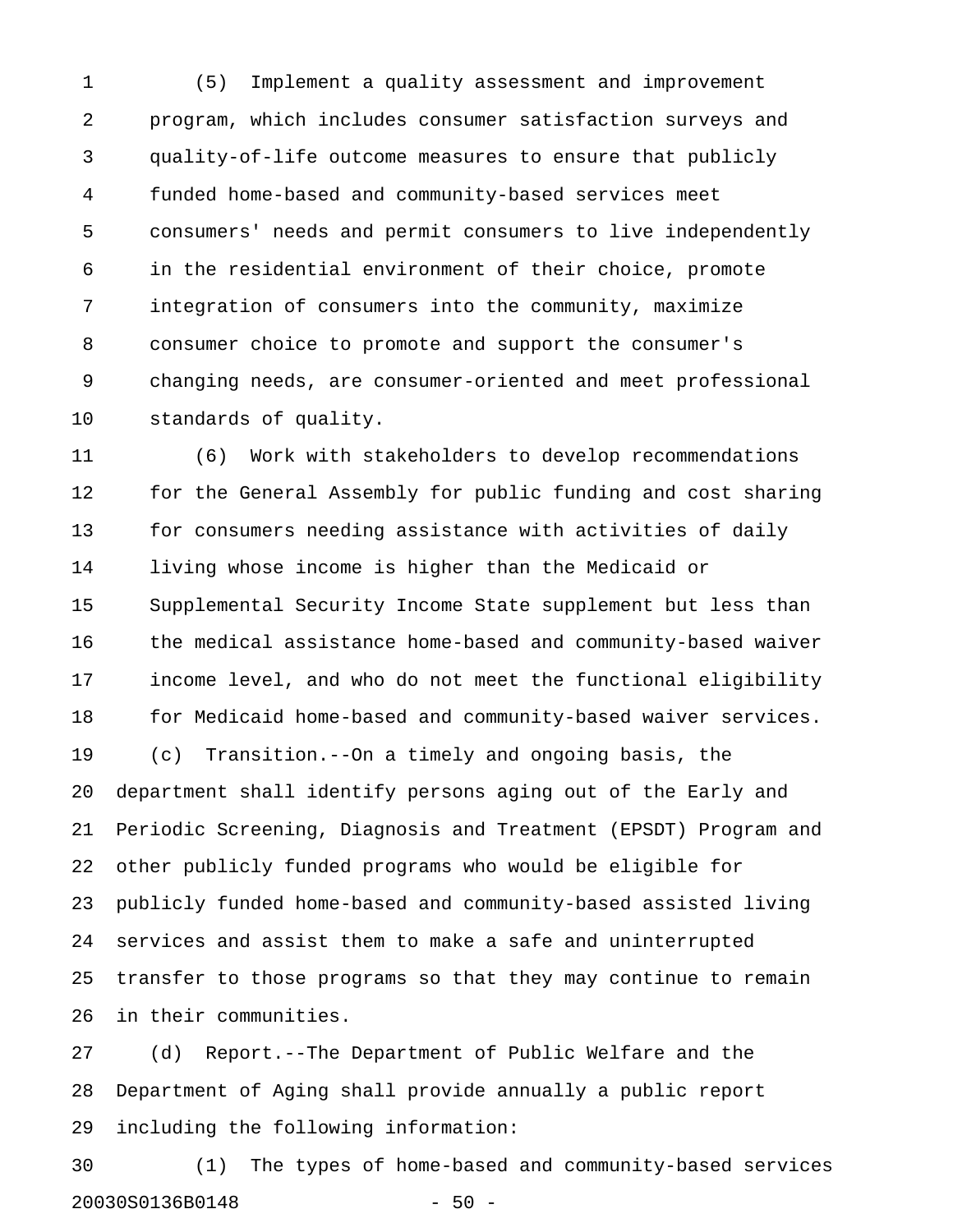1 funded through public sources by county, including 2 descriptions of services, units of services, an unduplicated 3 count of people served by service and consumer satisfaction 4 information.

5 (2) The number of people who applied for home-based and 6 community-based services, the number of people on waiting 7 lists, the number of people denied home-based and community-8 based services because of financial ineligibility, the 9 adequacy of access to providers funded under this act and 10 choice of quality providers for first-day medical assistance 11 beneficiaries qualifying for services under this act, an 12 analysis of the adequacy of reimbursement to providers for 13 publicly funded services under this act and the number of 14 people denied home-based and community-based services because 15 of functional ineligibility.

16 (3) The number, types and results of complaints, 17 consumer satisfaction information, length of stay or service 18 delivery, reasons for termination of service and development 19 of evaluation tools for determining quality of life and care. 20 (e) Annual determination.--The department shall annually 21 determine, on a county-by-county basis, the adequacy of access 22 of first-day medical assistance beneficiaries who qualify for 23 services under this act to a reasonable choice of quality 24 providers funded for services under this act. In those counties 25 where first-day Medicaid beneficiaries do not have adequate 26 access and choice of quality providers, the department shall, 27 after consultation with stakeholders, determine a fair share 28 first-day medical assistance access formula to be applied to 29 providers in that county who provide services under this act, 30 for the purpose of providing access for first-day medical 20030S0136B0148 - 51 -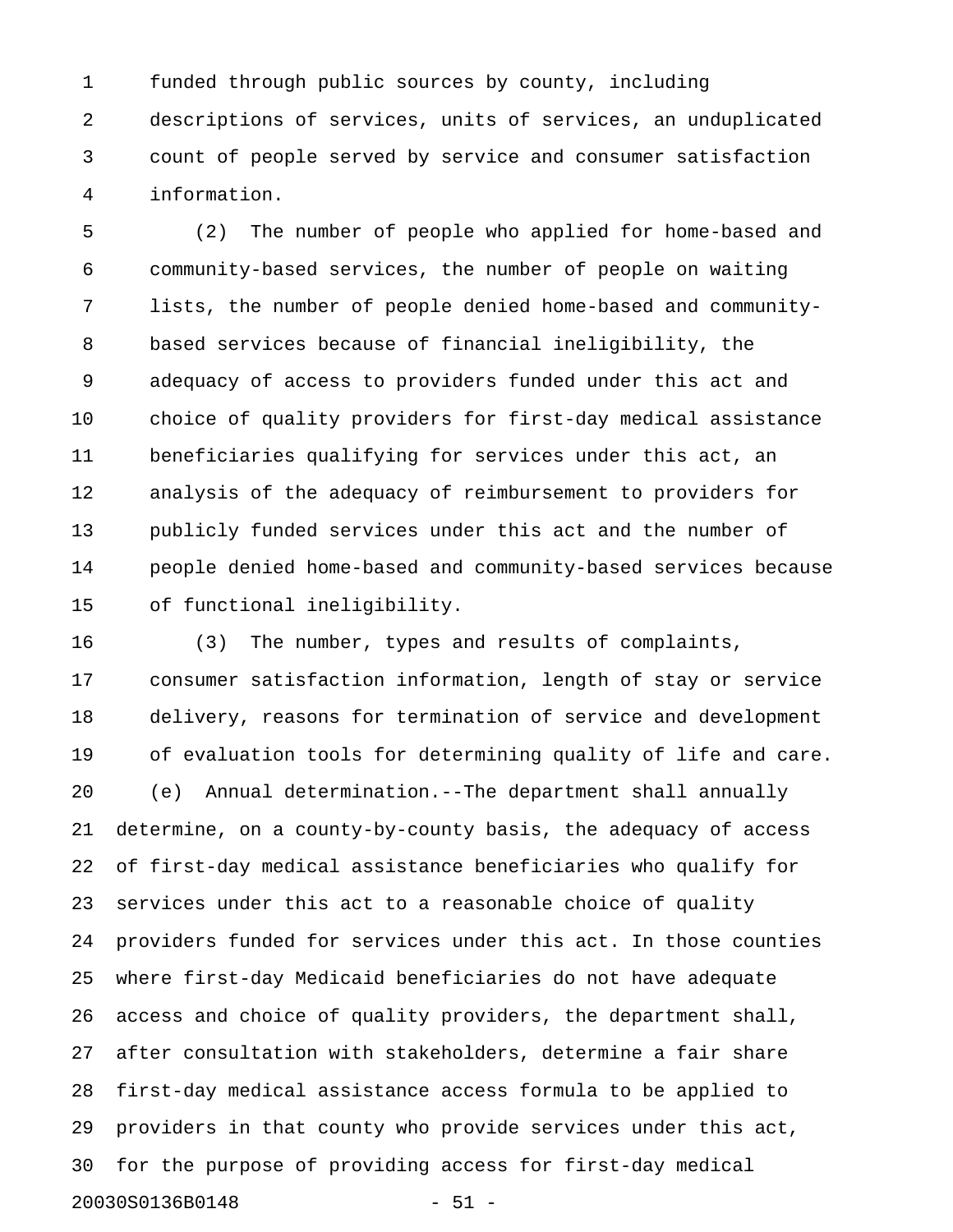1 assistance beneficiaries. In such cases, the department shall 2 only contract with those providers who agree to serve a fair 3 share of first-day medical assistance consumers. However, no 4 provider shall be penalized for not meeting the fair share 5 requirements if it can demonstrate that access or services have 6 not been denied to any first-day medical assistance recipient 7 meeting the providers' admission/acceptance standards. 8 Section 9. Application, assessment and appeal process for 9 publicly funded home-based and community-based

11 (a) Application form and application process.--Within six 12 months of the effective date of this act, the Department of 13 Public Welfare and the Department of Aging, working with the 14 stakeholders, shall design and utilize a single, simple, 15 consumer-friendly, attractive and readily available PALS 16 application form for publicly funded services and benefits 17 available in Pennsylvania for persons needing long-term care 18 services, which will serve as a one-stop application for these 19 services. The application shall be for all publicly funded 20 assisted living services available in Pennsylvania and shall be 21 known as the PALS Program Application.

22 (b) Duties of departments.--The departments shall:

10 assisted living services.

23 (1) To the extent possible, rely primarily on income and 24 asset verification that is independently available to the 25 Commonwealth, with little burden placed on the applicant.

26 (2) Ensure swift and seamless application process for 27 all PALS programs so that there are consistent income-28 eligibility periods and use of self-declaration of income for 29 PACE and Medicaid so that Medicaid-eligible PACE applicants 30 will receive the greater package of services through 20030S0136B0148 - 52 -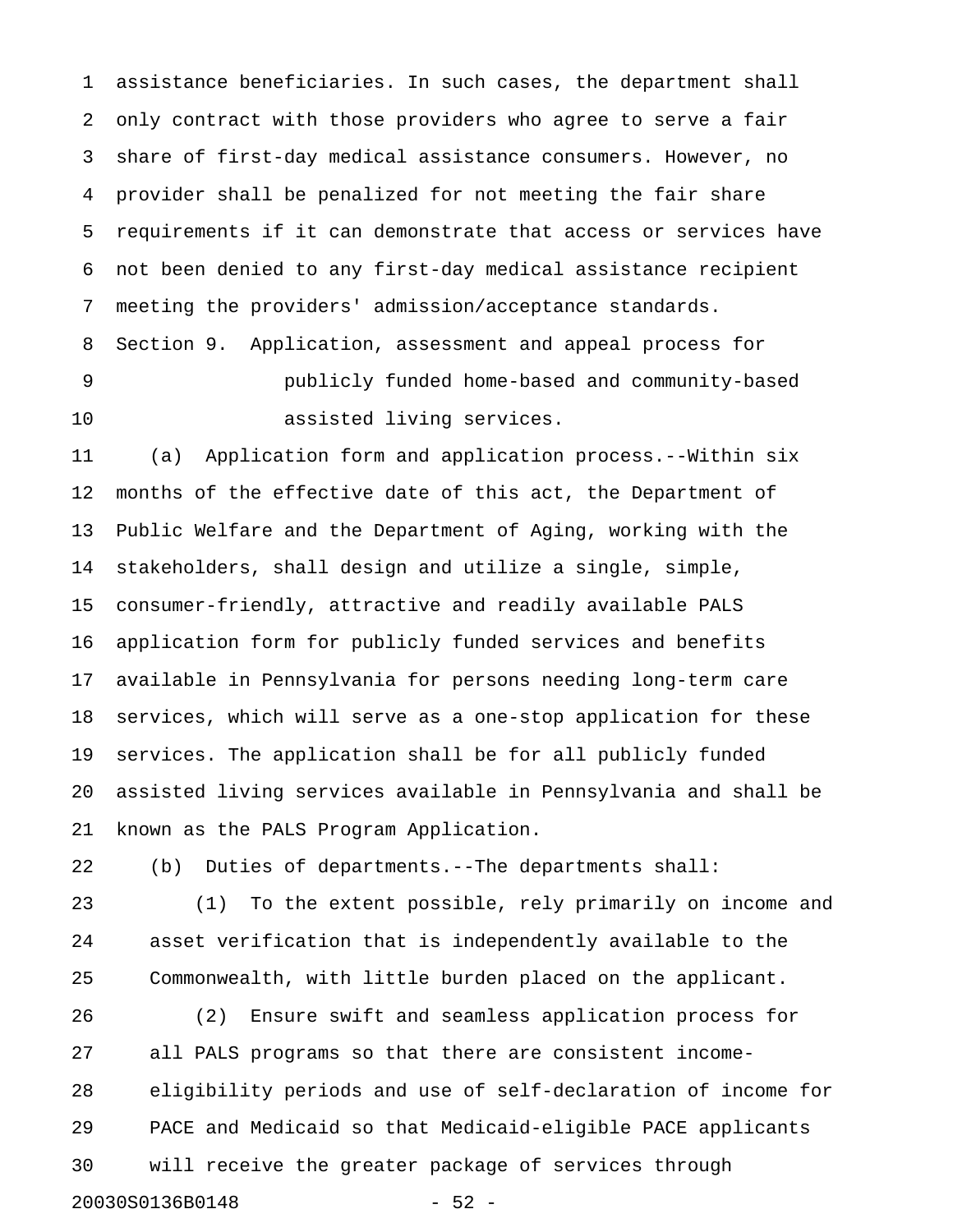1 Medicaid, while helping the Commonwealth maximize Federal 2 funding and free up State lottery funds.

3 (3) Permit PALS application submission to either the 4 Department of Aging or the Department of Public Welfare and 5 take other steps to ensure the prompt and seamless processing 6 of applications and provision of services.

7 (4) Promptly assist and advise applicants and their 8 family members in gathering necessary nonindependently 9 available verification of income and assets and directly 10 contact sources of information if the consumer requests.

11 (5) Ensure that the application is capable of swift 12 determination on completeness and eligibility so that, upon 13 submission, additional items necessary for processing the 14 completed application will be identified to the applicant or 15 their family members.

16 (6) Ensure that eligibility determinations made in one 17 county shall be good for use in any county of this 18 Commonwealth during the period of eligibility.

19 (c) Legislative Budget and Finance Committee.--Within six 20 months of the effective date of this act, the Legislative Budget 21 and Finance Committee shall evaluate the efficiency, 22 responsiveness to consumers, consumer satisfaction with and 23 effectiveness of the present staffing and application and 24 verification process for publicly funded home-based and 25 community-based assisted living services and make 26 recommendations for improvements.

27 (d) Screening, assessment and eligibility determination.-- 28 (1) The department shall immediately establish 29 procedures requiring all persons seeking long-term care 30 services in an assisted living residence or personal care 20030S0136B0148 - 53 -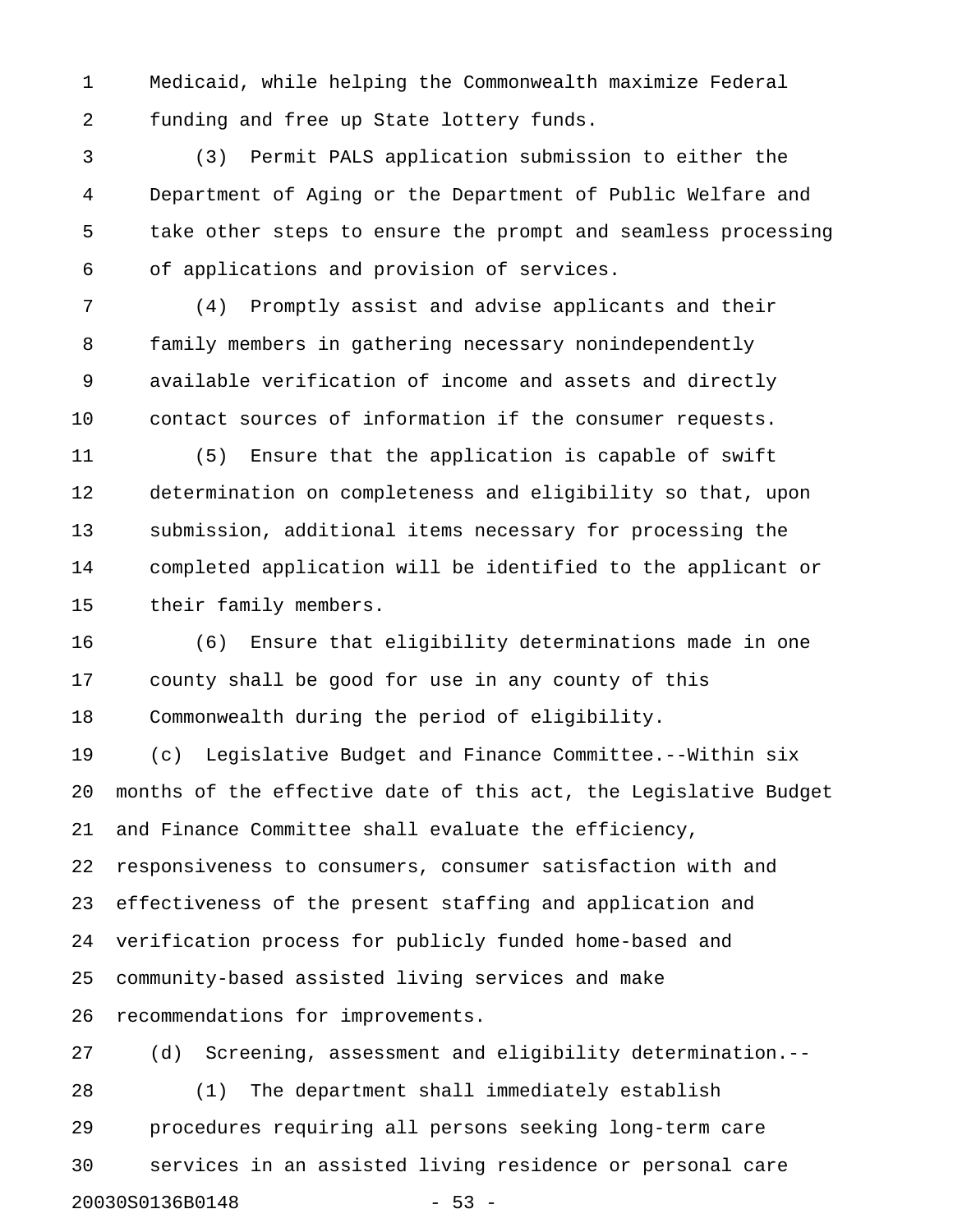1 home to obtain a level-of-care screening and comprehensive 2 assessment from the area agency on aging program prior to 3 admission to such residence.

4 (2) The procedures may permit an area agency on aging 5 level-of-care screening and comprehensive assessment to be 6 conducted by telephone based on representations made by the 7 provider and applicant subject to retrospective face-to-face 8 evaluation of the applicant thereafter.

9 (3) All persons may obtain level-of-care screenings and 10 comprehensive assessments from the area agency on aging.

11 (4) All area agency on aging level-of-care screenings or 12 comprehensive assessments must be completed within five 13 business days of the request, except where an urgent 14 situation requires that they be completed within one business 15 day, and shall be valid for six months unless the resident's 16 or recipient's condition changes.

17 (5) All area agency on aging determinations of need for 18 publicly funded long-term care services shall be evaluated by 19 the county assistance offices for financial eligibility 20 within five business days generally or one day for emergency 21 cases from date of receipt of completed Medicaid application.

22 (6) The departments, in consultation with stakeholders, 23 shall establish the negotiated risk standards to be used in 24 determining the consumer's eligibility for publicly funded 25 assisted living services.

26 (e) Appeals.--The department shall promptly develop an 27 expedited fair hearing process for addressing challenges to 28 financial eligibility, level of care, service plan and 29 Supplemental Security Income supplemental decisions where the 30 denial has resulted in failure to provide long-term care 20030S0136B0148 - 54 -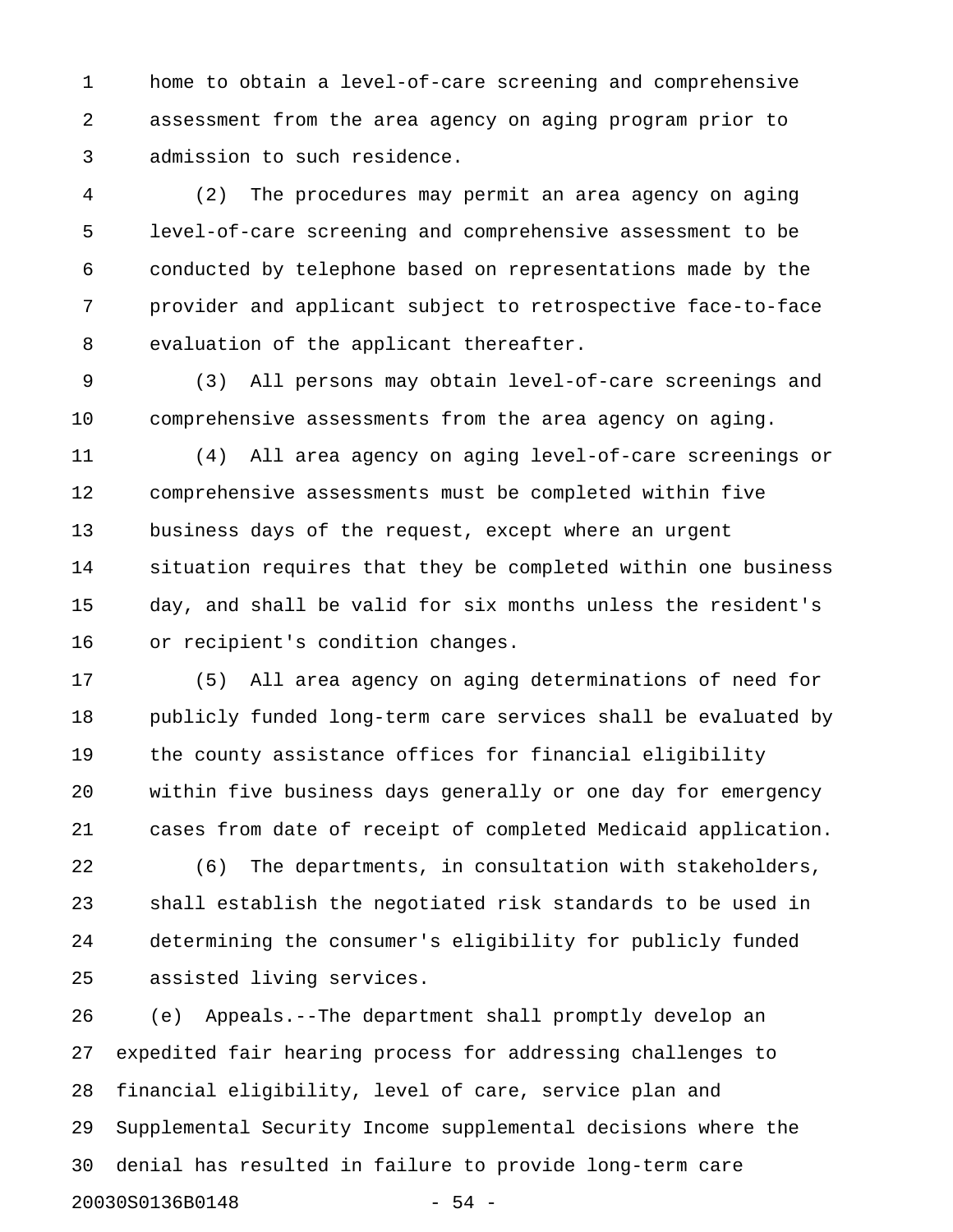1 services. Hearing and decision must take place within 30 days of 2 filing of fair hearing.

3 Section 10. Information on publicly funded assisted living 4 services.

5 Within nine months of the effective date of this act, the 6 Department of Public Welfare and the Department of Aging shall:

7 (1) Develop an extensive multimedia public information 8 campaign to inform Pennsylvanians needing home-based and 9 community-based long-term assisted living services of the 10 range of options available, which list shall be updated and 11 disseminated annually, and of the availability of the 12 Pennsylvania Assisted Living Services (PALS) Program. The 13 public information campaign shall be reviewed and updated 14 every two years with reports to and an opportunity for input 15 by the stakeholders.

16 (2) Establish a toll-free PALS Help Line for consumers 17 needing home-based and community-based assisted living 18 services to advise consumers of programs in their area and of 19 public funding availability and to assist with the 20 application process.

21 (3) Initiate a training program for hospital discharge 22 planners, area aging personnel, nursing home staff, 23 Department of Public Welfare caseworkers, HealthChoices 24 special needs personnel and social service programs on the 25 range of publicly funded home-based and community-based 26 assisted living services and the new application process 27 therefore.

28 Section 11. Information sharing.

29 The department shall maintain a data base of licensed 30 assisted living residences and assisted living services 20030S0136B0148 - 55 -